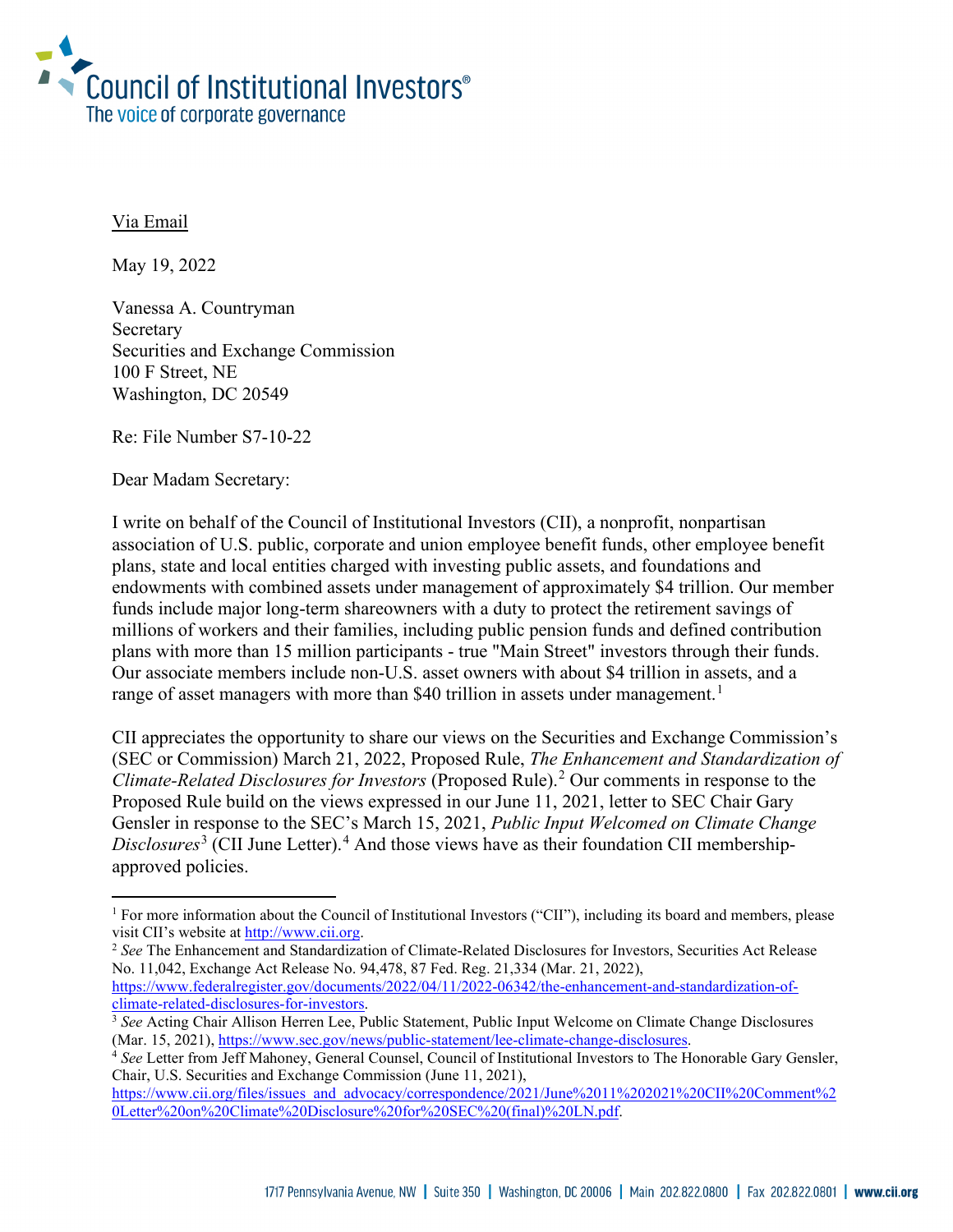Page 2 of 38 May 19, 2022

# **CII Policies**

Our comments on the Proposed Rule are derived from our membership-approved policies and statements. Those policies that are particularly relevant to the Proposed Rule include the following:

**2.7 Board's Role in Strategy and Risk Oversight**: The board has a fiduciary responsibility to oversee company performance and the management of strategy and risks. The CEO is responsible for the development of strategy, in cooperation and consultation with the board, including recognizing and planning for opportunities and risks that impact the company. A core function of the board is to oversee the performance of the CEO to ensure that an optimal strategy is pursued and appropriate risk mitigation policies are adopted and executed. The board should (1) monitor a company's risk management philosophy and risk appetite; (2) understand and ensure risk management practices for the company; (3) regularly review risks in relation to the risk appetite; and (4) evaluate how management responds to the most significant risks.

In assessing the company's risk profile, the board should consider companyspecific dynamics as well as risks across the industry and any systemic risks. Material risks can stem from many aspects of the business, including, but not limited to, the management of: capital structure, human capital, supply chain relationships, executive compensation, cybersecurity and climate change. While boards organize and divide the risk oversight function in a variety of ways, all directors share ultimate responsibility for effective risk oversight. The board must evaluate the company's strategy, taking account of material risks, and be willing to take corrective action if the CEO's performance in this role is inadequate.

Effective board oversight of strategy and risk requires regular, meaningful communication between the board and management, among board members and committees, and between the board and any outside advisers it consults, about the company's material risks and risk management processes. The board should disclose to shareowners, at least annually, sufficient information to enable them to assess whether the board is carrying out its oversight responsibilities effectively.<sup>[5](#page-1-0)</sup>

# **2.13 Auditor Independence[6](#page-1-1)**

2.13a Audit Committee Responsibilities Regarding Independent Auditors: The audit committee should fully exercise its authority to hire, compensate, oversee and, if necessary, terminate the company's independent auditor. In doing so, the committee should take proactive steps to promote auditor independence and audit quality. Even in the absence of egregious reasons, the committee should consider

<span id="page-1-0"></span><sup>&</sup>lt;sup>5</sup> Council of Institutional Investors, Corporate Governance Policies  $\S 2.7$  Board's Role in Strategy and Risk Oversight (updated Mar. 7, 2022)[, https://www.cii.org/files/03\\_07\\_22\\_corp\\_gov\\_policies.pdf.](https://www.cii.org/files/03_07_22_corp_gov_policies.pdf)

<span id="page-1-1"></span><sup>6</sup> § 2.13 Auditor Independence.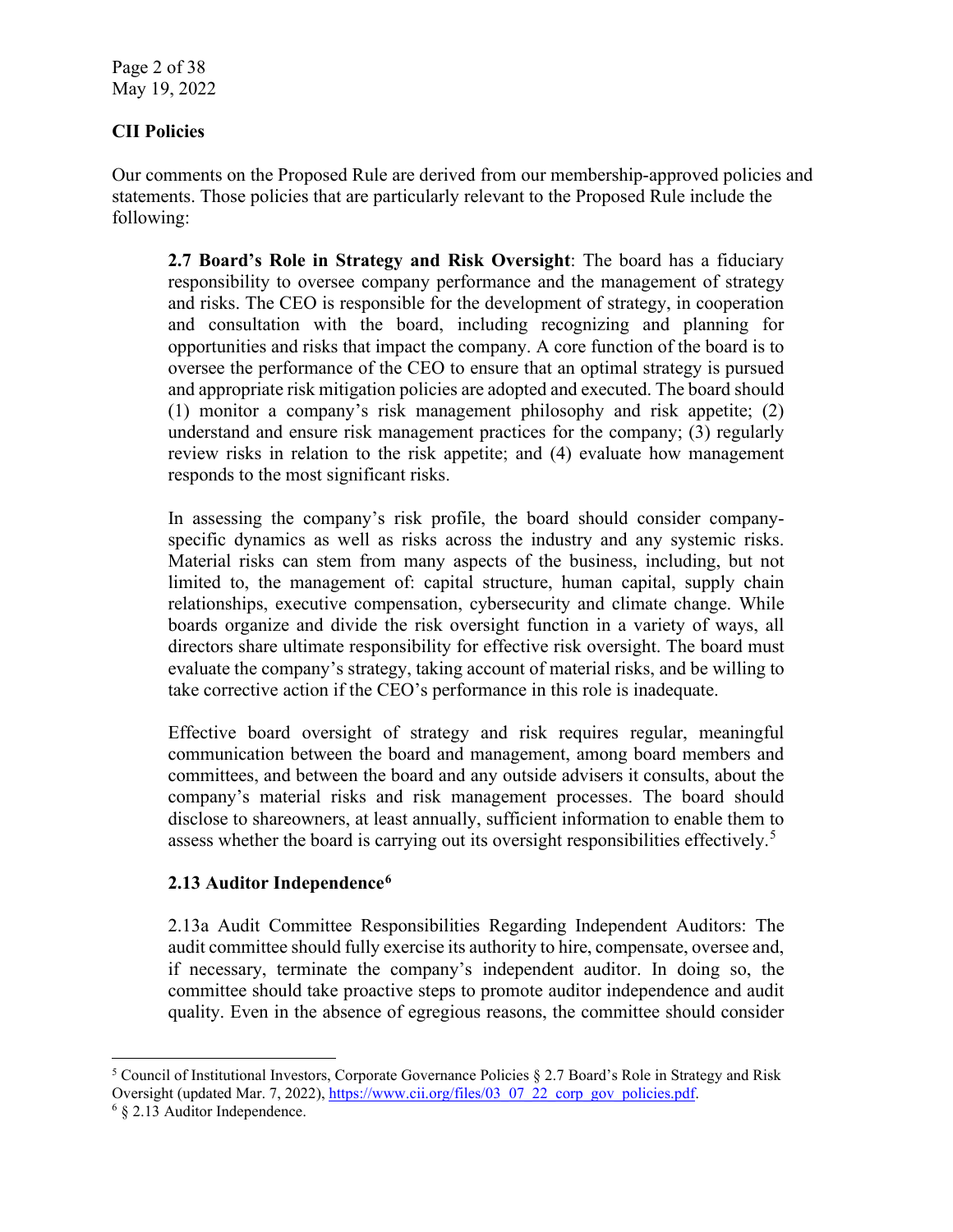the appropriateness of periodically changing the auditor, bearing in mind factors that include, but are not limited to:

- . . . . • the experience, expertise and professional skepticism of the audit partner, manager and senior personnel assigned to the audit, and the extent of their involvement in performing the audit
- . . . .
- reasons cited by other companies for discontinuing their engagement of the same audit partner and/or auditor
- . . . .

Investors are the "customers" and end users of financial statements and disclosures in the public capital markets Both the audit committee and the auditor should recognize this principle.<sup>[7](#page-2-0)</sup>

. . . .

2.13g Disclosure of Reasons Behind Auditor Changes: The audit committee should publicly provide to shareowners a plain-English explanation of the reasons for a change in the company's external auditors. At a minimum, this disclosure should be contained in the same Securities and Exchange Commission (SEC) filing that companies are required to submit within four days of an auditor change.<sup>[8](#page-2-1)</sup>

# **Financial Gatekeepers**

The Council of Institutional Investors believes financial gatekeepers should be transparent in their methodology and avoid or tightly manage conflicts of interest. Robust oversight and genuine accountability to investors are also imperative. Regulators should remain vigilant and work to close gaps in oversight. Continued reforms are needed to ensure that the pillars of transparency, independence, oversight and accountability are solidly in place.

Auditors . . . and other financial "gatekeepers" play a vital role in ensuring the integrity and stability of the capital markets. They provide investors with timely, critical information they need, but often cannot verify, to make informed investment decisions. With vast access to management and material non-public information, financial gatekeepers have an inordinate impact on public confidence in the markets. They also exert great influence over the ability of corporations to raise capital and the investment options of many institutional investors.

In recent years, the global financial crisis and financial scandals on Wall Street and at operating companies from Enron to Tyco have cast a harsh light on flawed structures and practices of gatekeepers. In many cases, poor disclosure, conflicts

<span id="page-2-0"></span> $7 \text{ }$  §2.13a Audit Committee Responsibilities Regarding Independent Auditors.

<span id="page-2-1"></span><sup>8</sup> §2.13g Disclosure of Reasons Behind Auditor Changes.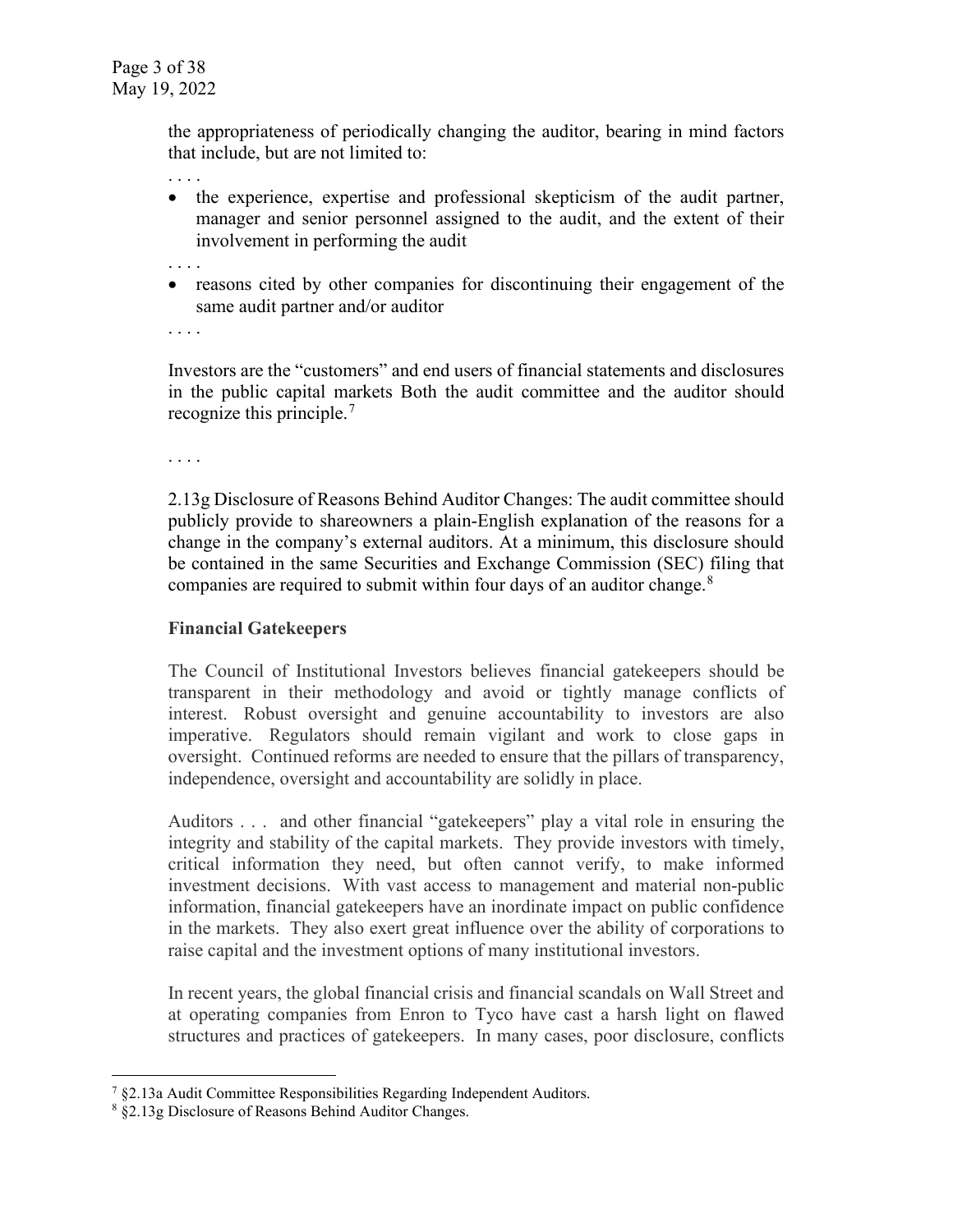of interest, minimal oversight and lack of accountability helped mislead many market participants into making investment decisions that ultimately yielded huge losses. The crisis of confidence in the markets that followed spurred regulators and lawmakers to scrutinize and rein in gatekeepers.

The Sarbanes-Oxley Act of 2002 and the "global settlement" with Wall Street firms in 2003 bolstered the transparency, independence, oversight and accountability of accounting firms and equity analysts, respectively. For example, accounting firms now are barred from providing many consulting services to companies whose books they audit. . . .

. . . CII welcomes further examination of financial gatekeepers by regulators, lawmakers, academics and others, to determine what changes, including new rules and stronger oversight, are needed.<sup>[9](#page-3-0)</sup>

#### **Statement on Corporate Disclosure of Sustainability Performance**

Investors increasingly seek decision-useful, comparable and reliable information about sustainability performance in corporate disclosures in order to better understand how nonfinancial metrics can impact business and profitability. CII believes that independent, private sector standard setters should have the central role in helping companies fill that need. Market participants, non-governmental organizations and governments can aid the success of these standard setters by supporting their independence and long-term viability, attributes of which include: stable and secure funding; deep technical expertise at both the staff and board levels; accountability to investors; open and rigorous due process for the development of new standards; and adequate protection from external interference.

CII encourages companies to disclose standardized metrics established by independent, private sector standard setters along with reporting mandated by applicable securities regulations to better ensure investors have the information they need to make informed investment and proxy voting decisions. CII believes those standards that focus on materiality, and take into account appropriate sector and industry considerations, are more likely to meet investors' needs for useful and comparable information about sustainability performance. CII also believes that over time, companies should obtain external assurance of the sustainability performance information they provide.<sup>[10](#page-3-1)</sup>

<span id="page-3-0"></span><sup>9</sup> Council of Institutional Investors, Policies on Other Issues, Financial Gatekeepers (adopted Apr. 13, 2010), [https://www.cii.org/policies\\_other\\_issues#:~:text=Auditors%2C%20financial%20analysts%2C%20credit%20rating,](https://www.cii.org/policies_other_issues#:%7E:text=Auditors%2C%20financial%20analysts%2C%20credit%20rating,to%20make%20informed%20investment%20decisions)<br>to%20make%20informed%20investment%20decisions.

<span id="page-3-1"></span> $10$  Statement on Disclosure of Sustainability Performance (adopted Sept. 22, 2020), [https://www.cii.org/policies\\_other\\_issues#sustainability\\_disclosure.](https://www.cii.org/policies_other_issues#sustainability_disclosure)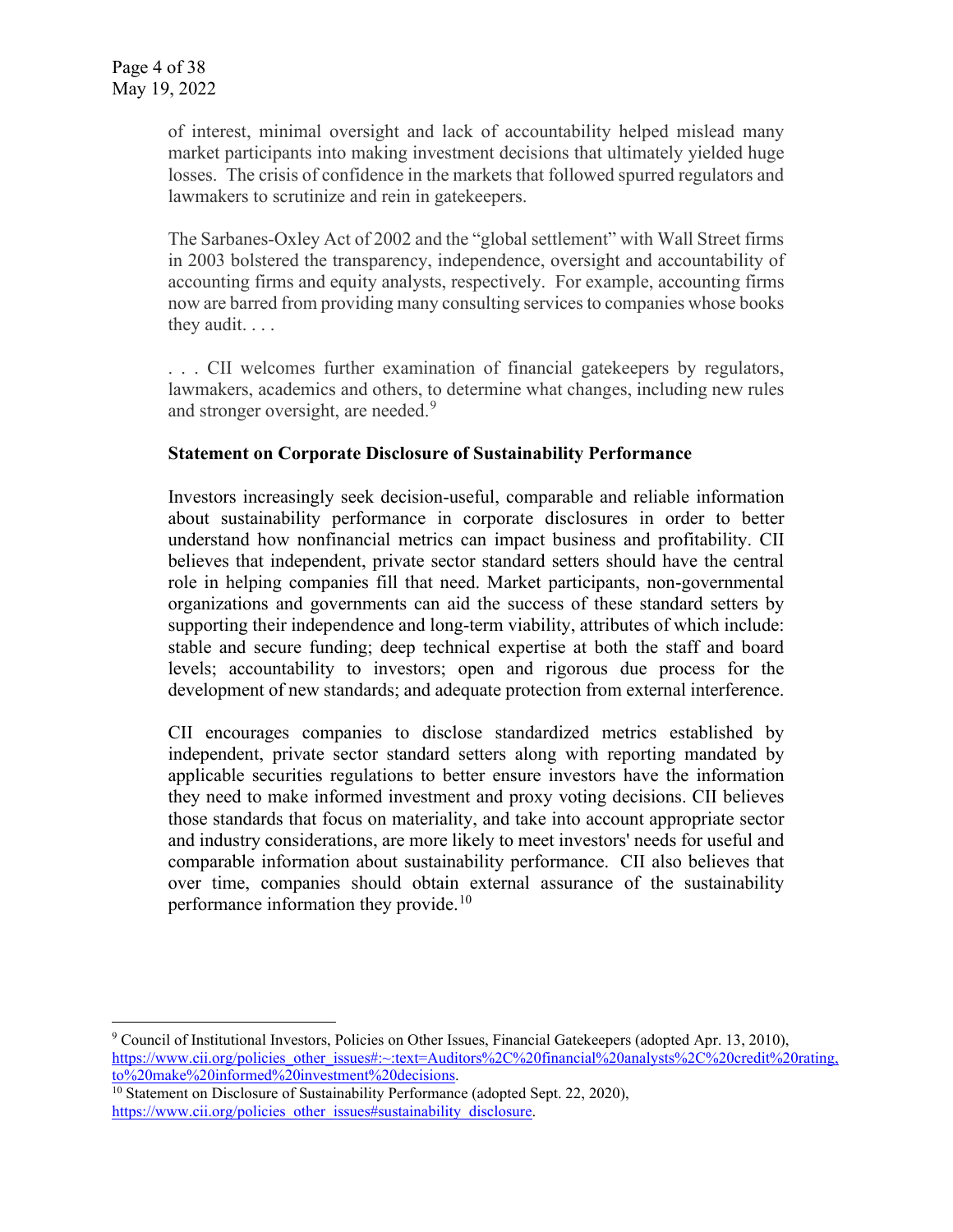#### **Statement on Company Disclosure**

In evaluating proposals to expand company disclosure, CII considers the following factors:

- Materiality to investment and voting decisions
- Depth, consistency and reliability of empirical evidence supporting the connection between the disclosure and long-term shareowner value
- Anticipated benefit to investors, net of the cost of collection and reporting
- Prospect of substantially improving transparency, comparability, reliability and accuracy.<sup>[11](#page-4-0)</sup>

# **Independence of Accounting and Auditing Standard Setters**

Audited financial statements including related disclosures are a critical source of information to institutional investors making investment decisions. The efficiency of global markets—and the well-being of the investors who entrust their financial present and future to those markets—depends, in significant part, on the quality, comparability and reliability of the information provided by audited financial statements and disclosures. The quality, comparability and reliability of that information, in turn, depends directly on the quality of the financial reporting standards that: (1) enterprises use to recognize, measure and report their economic activities and events; and (2) auditors use in providing assurance that the preparers' recognition, measurement and disclosures are free of material misstatements or omissions. The result should be timely, transparent and understandable financial reports.

The Council of Institutional Investors has consistently supported the view that the responsibility to promulgate accounting and auditing standards should reside with independent organizations.

CII supports U.S. accounting and auditing standard setters cooperatively working with their international counterparts toward a common goal of high quality standards. This means maintaining a high degree of on-going communication among domestic and international standard setters to produce standards that first and foremost result in high quality financial reports, and secondarily result in consistent financial reporting outcomes. CII continues to be open to a transition to a single global set of high quality standards designed to produce comparable, reliable, timely, transparent and understandable financial information that will meet the needs of institutional investors and other consumers of audited financial reports. However, at this time CII does not support replacing U.S. accounting or auditing standards or standard setters with international standards or standard setters. Notwithstanding CII's current opposition to replacing U.S. standards or standard setters, in light of the globalization of the financial markets and the fact that U.S

<span id="page-4-0"></span><sup>&</sup>lt;sup>11</sup> Statement on Company Disclosure (adopted Mar. 10, 2020), [https://www.cii.org/policies\\_other\\_issues#Company\\_disclosure.](https://www.cii.org/policies_other_issues#Company_disclosure)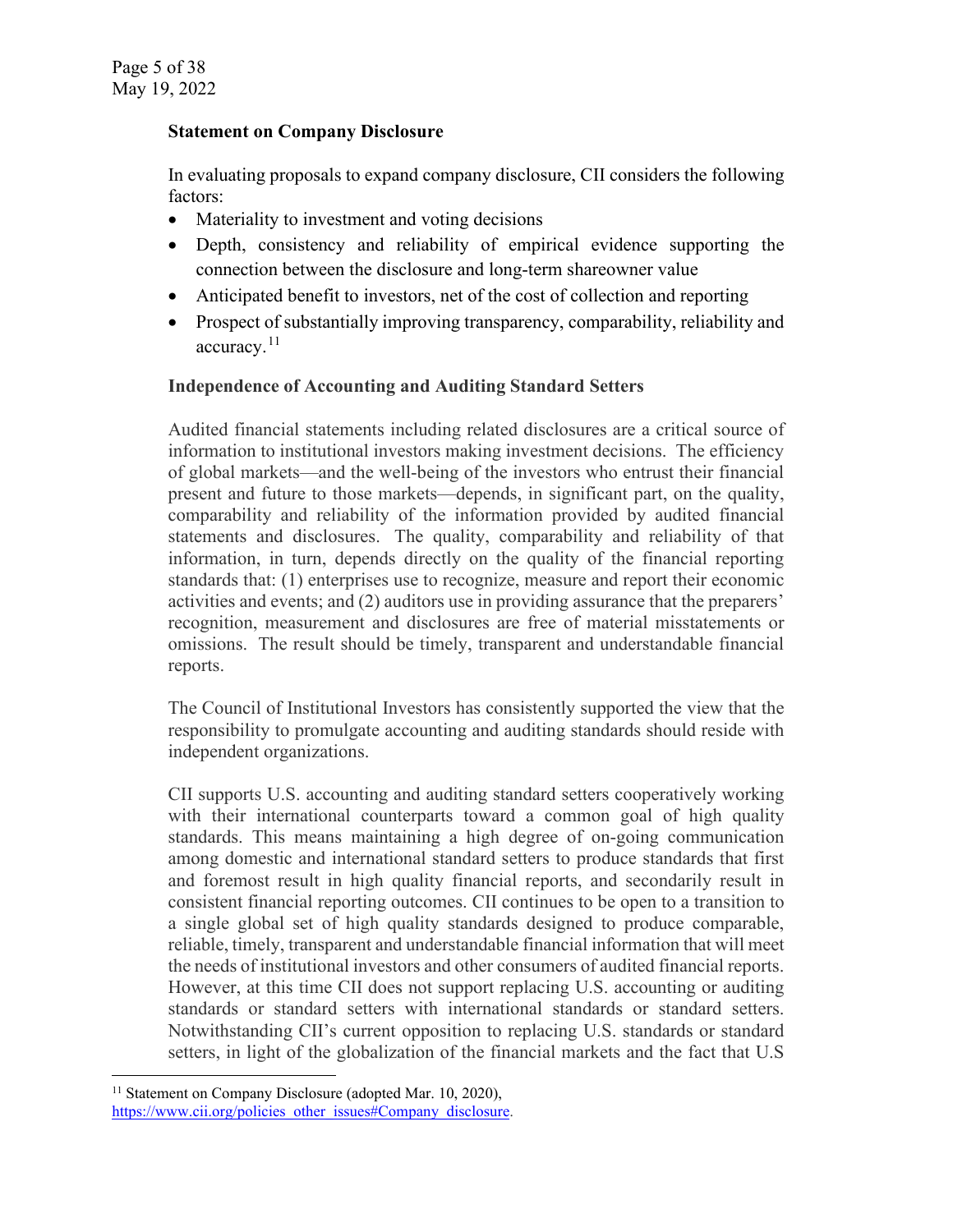investors invest trillions of dollars in securities of enterprises that report their financial results in some form of international standards, we generally support high quality international accounting and auditing standards. In order to be high quality, accounting and auditing standards must be seen as meeting the needs of the investing public, and the standard setting process must be independent and free from undue influence. Attributes that underpin an effective accounting or auditing standard setter include:

- **Recognition of the Role of Reporting** A recognition that financial accounting and reporting and the quality of auditing thereof is a public good, necessary to investor confidence in individual enterprises and the global capital markets as a whole;
- **Sufficient Funding** Resources sufficient to support the standard setting process, including a secure, stable, source of funding that is not dependent on voluntary contributions of those subject to the standards (for international standard setters, such funding may depend on governmental and stakeholder cooperation from multiple jurisdictions, including the United States);
- **Independence and Technical Expertise** A full-time standard-setting board and staff that are independent from prior employers or similar conflicts and possess the technical expertise necessary to fulfill their important roles;
- **Accountability to Investors** A clear recognition that investors are the key customer of audited financial reports and, therefore, the primary role of audited financial reports should be to satisfy in a timely manner investors' information needs (this includes having significant, prominent and adequately balanced representation from qualified investors on the standard setter's staff, standardsetting board, oversight board and outside monitoring or advisory groups);
- **Due Process** A thorough public due process that includes solicitation of investor input on proposals and careful consideration of investor views before issuing proposals or final standards;
- **Adequate Protections** A structure and process that adequately protects the standard setter's technical decisions and judgments (including the timing of the implementation of standards) from being overridden by government officials or bodies; and
- **Enforcement** A clear, rigorous and consistent mechanism for enforcement by regulators of the accounting and auditing standards.<sup>[12](#page-5-0)</sup>

# **Summary of Responses**

CII policies and prior public positions, including the CII June Letter, provide the basis for our support of the Proposed Rule. We agree with SEC Chair Gary Gensler that "the SEC has a role to play in terms of bringing some standardization to the conversation happening between issuers and investors . . . ."<sup>[13](#page-5-1)</sup> And the Proposed Rule "would build on that long tradition . . . [by

<span id="page-5-0"></span><sup>&</sup>lt;sup>12</sup> Independence of Accounting and Auditing Standard Setters (updated Mar. 1, 2017), [https://www.cii.org/policies\\_other\\_issues#indep\\_acct\\_audit\\_standards.](https://www.cii.org/policies_other_issues#indep_acct_audit_standards)

<span id="page-5-1"></span><sup>&</sup>lt;sup>13</sup> Chair Gary Gensler, Speech, "Building Upon a Long Tradition" – Remarks before the Ceres Investor Briefing (Apr. 12, 2022), [https://www.sec.gov/news/speech/gensler-remarks-ceres-investor-briefing-041222.](https://www.sec.gov/news/speech/gensler-remarks-ceres-investor-briefing-041222)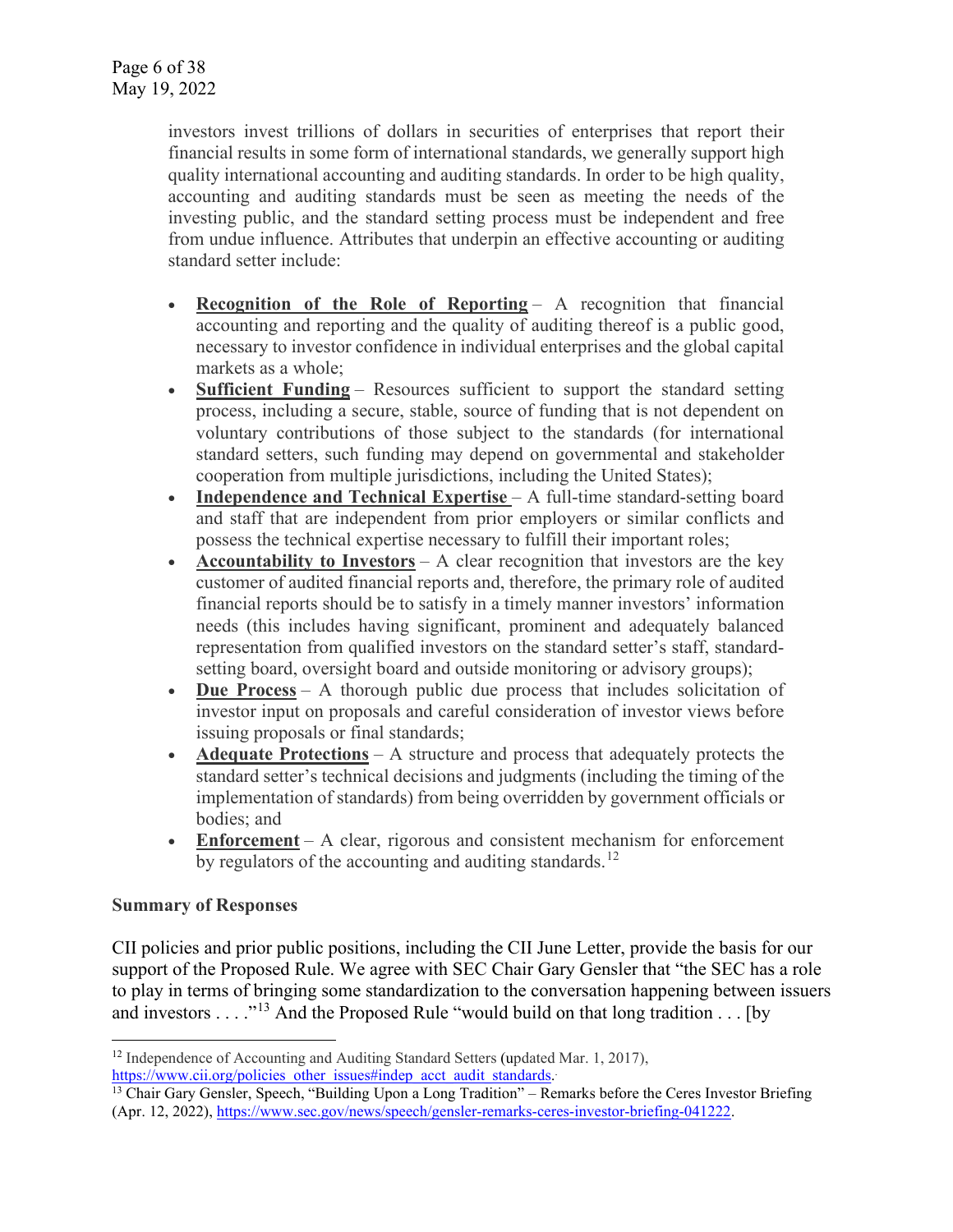Page 7 of 38 May 19, 2022

providing] investors with consistent, comparable, and decision-useful information" for their investment and proxy voting decisions.<sup>[14](#page-6-0)</sup>

The following summarizes our responses to the requests for comment raised in the Proposed Rule. Those responses are organized in to three categories of proposed disclosures: (1) climaterelated governance, risk, business impacts, targets and goals and other related disclosures; (2) Scope 1, Scope 2 and Scope 3 greenhouse gas (GHG) emissions; and (3) note to audited financial statements providing climate-related metrics and impacts.

Climate-related governance, risk, business impacts, targets and goals and other related disclosures

CII generally supports the Proposed Rule's requirement that a registrant describe the board's oversight of climate-related risks. We believe the proposed disclosure is consistent with CII's policy on the **Board's Role in Strategy and Risk Oversight**. We also believe the proposed disclosure could provide shareholders the information they need to assess whether the board is carrying out its oversight responsibilities effectively.

CII also generally supports the Proposed Rule's requirement that a registrant describe the actual and potential impacts of its material climate-related risks on its strategy, business model and outlook. We agree with the SEC that such information can be important for purposes of making an investment or voting decision about the registrant.

CII also generally supports the Proposed Rule's requirement that a registrant provide a narrative discussion of whether and how any of its identified climate-related risks have affected, or are reasonably likely to affect its consolidated financial statements. The proposed requirement is complementary to the Proposed Rule's related requirement discussed below to add a note to audited financial statements providing climate-related metrics and impacts.

CII also generally supports the Proposed Rule's requirement that a registrant that chooses to provide a scenario analysis disclose the scenarios considered, the parameters, assumptions and analytical choices, and the projected principal financial impacts on the registrant's business strategy under each scenario. We believe the proposed disclosure strikes an appropriate balance among the various positions expressed by commenters by requiring registrants to share any

<span id="page-6-0"></span><sup>&</sup>lt;sup>14</sup> *Id.; see* James D. Cox, Will It Float?: The Legitimacy of the SEC's Authority for Climate Risk Disclosures, CLS Blue Sky L. (Mar. 29, 2022), [https://clsbluesky.law.columbia.edu/2022/03/29/will-it-float-the-legitimacy-of-the](https://clsbluesky.law.columbia.edu/2022/03/29/will-it-float-the-legitimacy-of-the-secs-authority-for-climate-risk-disclosures/)[secs-authority-for-climate-risk-disclosures/](https://clsbluesky.law.columbia.edu/2022/03/29/will-it-float-the-legitimacy-of-the-secs-authority-for-climate-risk-disclosures/) ("There is no doctrine in the securities laws generally, or with respect to materiality specifically, that renders that kind of disclosure mandate beyond the scope of the SEC's mandate."); George S. Georgiev, The SEC's New Proposal on Climate Disclosure: Critiquing the Critics, OBLG (Mar. 29, 2022), [https://www.law.ox.ac.uk/business-law-blog/blog/2022/03/secs-new-proposal-climate-disclosure-critiquing](https://www.law.ox.ac.uk/business-law-blog/blog/2022/03/secs-new-proposal-climate-disclosure-critiquing-critics)[critics](https://www.law.ox.ac.uk/business-law-blog/blog/2022/03/secs-new-proposal-climate-disclosure-critiquing-critics) ("While we can quibble with certain choices on the margins, the SEC's new Climate Disclosure Proposal is fairly standard on the whole, and well within the traditional parameters of the decades-old securities disclosure regime."); *see generally* The SEC's New Proposal on Climate Disclosure: Critiquing the Critics with Professor George S. Georgiev[, Voice Corp. Governance](https://podcasts.apple.com/us/podcast/the-voice-of-corporate-governance/id1433954314) (May 12, 2022), *available at* <https://www.cii.org/podcasts> (discussing a range of criticisms leveled at the Proposed Rule, *The Enhancement and Standardization of Climate-Related Disclosures for Investors*).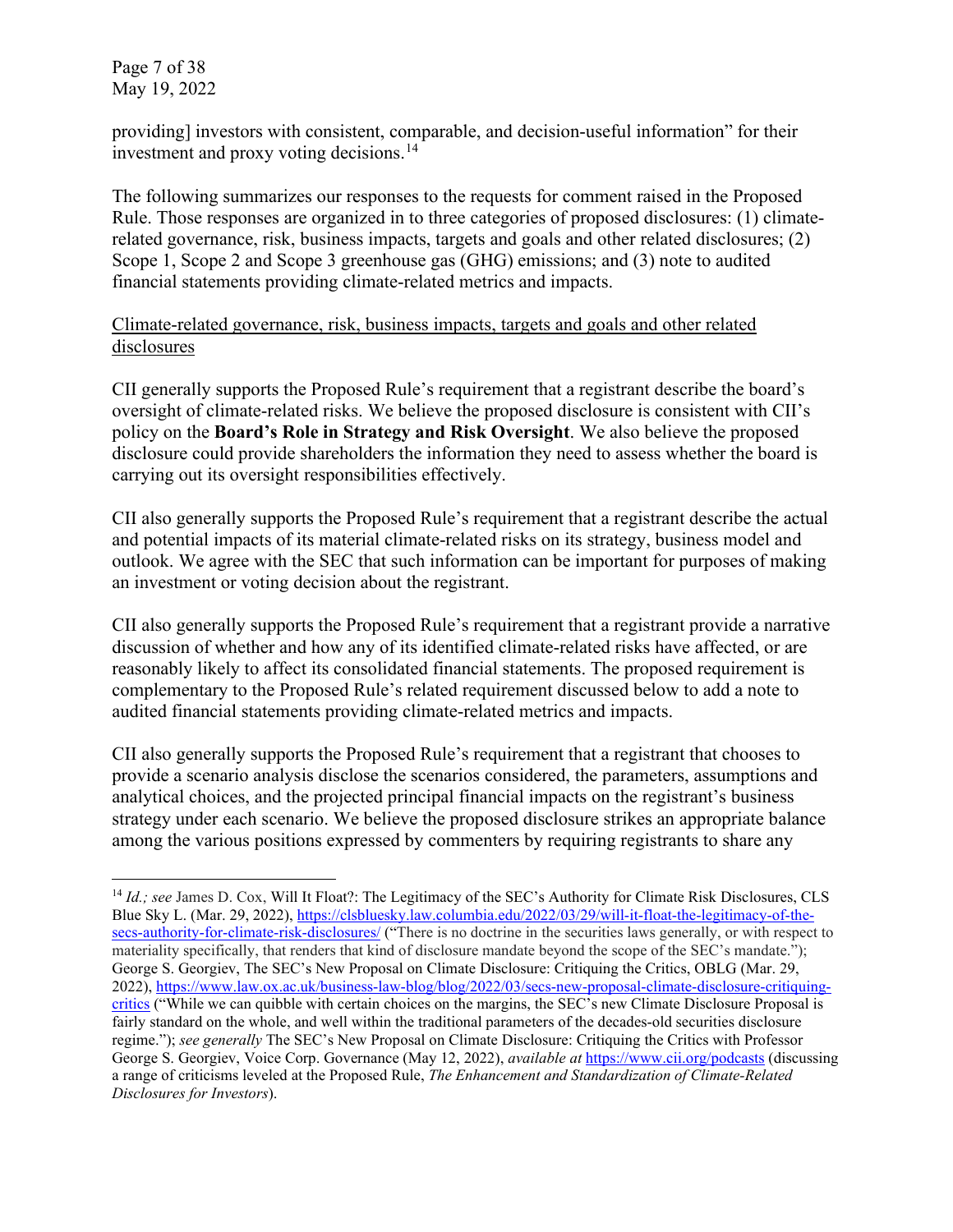Page 8 of 38 May 19, 2022

scenario analysis that they are otherwise conducting for their business operations while avoiding imposing a potentially difficult or burdensome requirement on those registrants that have not yet conducted such analysis.

#### Scope 1, Scope 2 and Scope 3 GHG emissions

CII generally supports the Proposed Rule's requirement that a registrant disclose its total Scope 1 and Scope 2 emissions separately for its most recently completed fiscal year. We generally believe the proposed disclosure provides critical information for many investors who are serious about assessing the climate-related risks and opportunities across their portfolios for investment and proxy voting decisions.

For the same reasons, CII also generally supports the Proposed Rule's requirement that a registrant disclose its Scope 3 emissions for the fiscal year if material. We note that the proposal's materiality qualifier is consistent with our **Statement on Company Disclosure** and **Statement on Corporate Disclosure of Sustainability Performance**. We, however, remain concerned about the challenges that companies will face in calculating and reporting Scope 3 emissions. As a result, and consistent with our **Statement on Company Disclosure**, our support for the proposed disclosure is subject to the Commission adopting all of the following proposed accommodations:

- A transition period;
- A liability safe harbor;
- Limiting the proposed disclosure to value chain emissions that are overall material;
- Not imposing a bright line quantitative threshold for the materiality determination;
- Exempting smaller reporting companies (SRCs); and
- A conditional omission of required information.

CII also generally supports the Proposed Rule's requirement that accelerated filers and large accelerated filers obtain an attestation report covering their Scope 1 and Scope 2 emissions disclosure. Consistent with our **Statement on Corporate Disclosure of Sustainability Performance**, we believe that requiring reasonable assurance following sufficient implementation of processes and controls over the proposed disclosures could result in a higher level of reliability and accuracy of information that is responsive to investors' needs. With that in mind, our support for the proposed attestation requirement is subject to the SEC adopting the proposed three-year transition from limited to reasonable assurance and extending the proposed initial compliance dates by at least one year.

CII also generally supports the Proposed Rule's requirement that the attestation report must be prepared pursuant to standards that are established by a body or group that has followed due process procedures, including the broad distribution of the framework for public comment. CII's policy on **Independence of Accounting and Auditing Standard Setters**, indicates those proposed requirements are attributes relevant to producing higher quality attestation standards.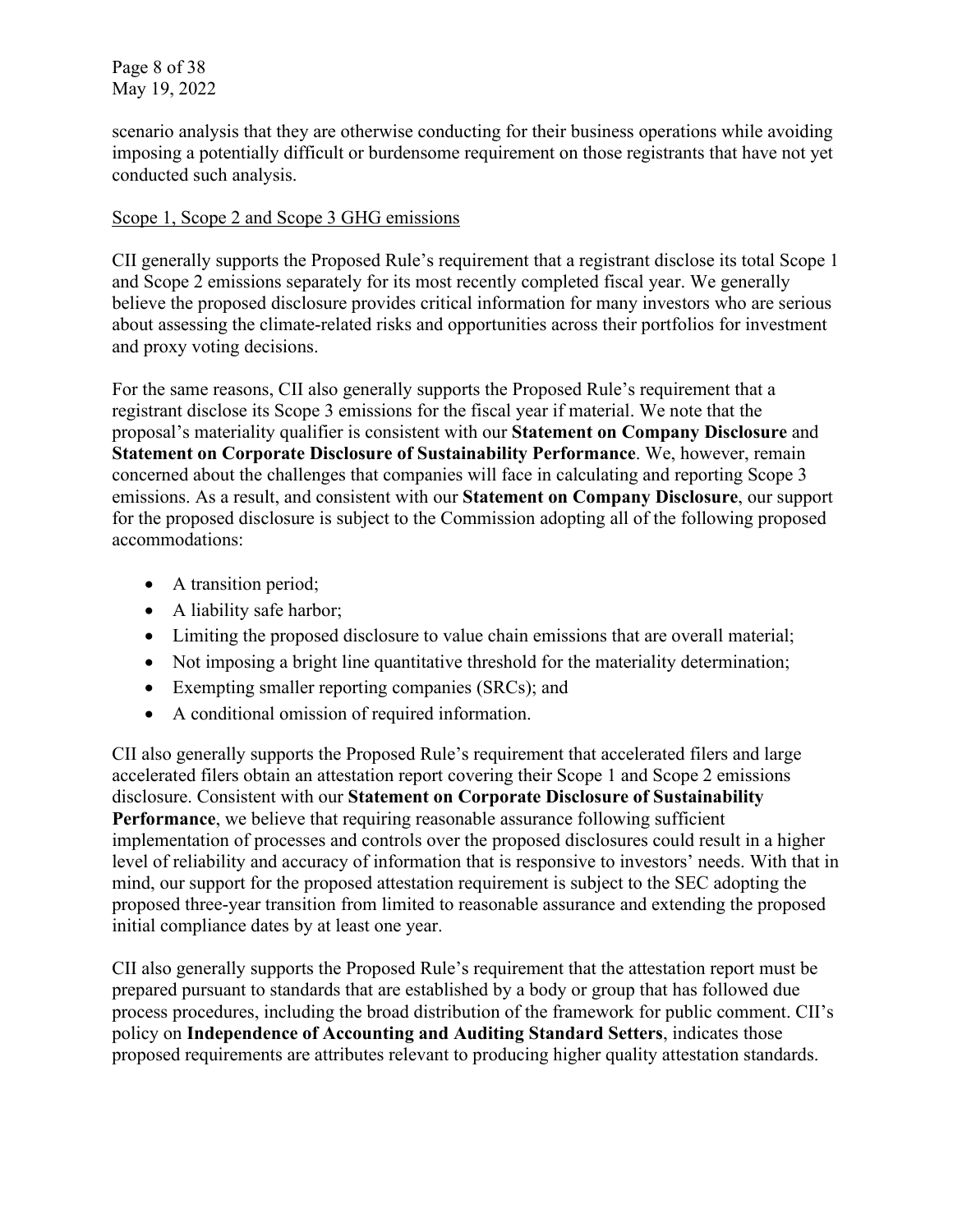Page 9 of 38 May 19, 2022

CII also generally supports the Proposed Rule's requirement that the attestation report be prepared by a provider who, at a minimum, is an expert in GHG emissions by virtue of having significant experience measuring, analyzing reporting or attesting GHG emissions. and who is independent from the registrant and its affiliates. We note that those proposed requirements are generally referenced in CII's policies on **Auditor Independence** or **Financial Gatekeepers**.

#### Note to audited financial statements providing climate-related metrics and impacts

CII generally supports the Proposed Rule's requirement that registrants disclose climate-related metrics and impacts in a note to the audited financial statements. We also generally support the Proposed Rule's requirement that the registrant provide contextual information describing how each metric was derived.

When combined with the proposed requirement that the registrant provide qualitative information on how climate-related risks have affected the estimates and assumptions used to produce the financial statements, the proposed disclosures are largely responsive to the CII September 2021 letter to the Financial Accounting Standards Board (FASB) (CII September Letter).

The CII September Letter requested that the FASB prioritize modest amendments to several existing generally accepted accounting principles (GAAP) to improve disclosure about climate risk in the financial statement footnotes. We agree with the SEC that the proposed climaterelated financial statement metrics should provide additional transparency into the impact of climate-related events on information reported in the financial statements that would be relevant to investors when making investment or voting decisions

The CII September Letter contemplated that our requested financial statement footnote disclosures about climate risk would be subject to a materiality standard. We, therefore, do not support the Proposed Rule's requirement to replace a materiality standard for the proposed note with a "bright-line" 1% threshold. Moreover, as indicated above, our support for the proposed note is also predicated on the SEC extending by at least one year the Proposed Rule's initial compliance dates.

We believe the adoption of our recommended revisions to the Proposed Rule's requirements for the note are consistent with our **Statement on Corporate Disclosure of Sustainability Performance** and **Statement on Company Disclosure**. In our view, those revisions could strike a better balance between the anticipated benefits to investors and the net cost of the collection, reporting and auditing of the proposed note disclosures.

# **CII Responses to Requests for Comment**

More details about CII views on the Proposed Rule in the form of responses to select requests for comment are set forth below. The SEC questions to which we are responding appear in italics.

*SEC Request for Comment 1. Should we add a new subpart to Regulation S–K and a new article to Regulation S–X that would require a registrant to disclose certain climate-related*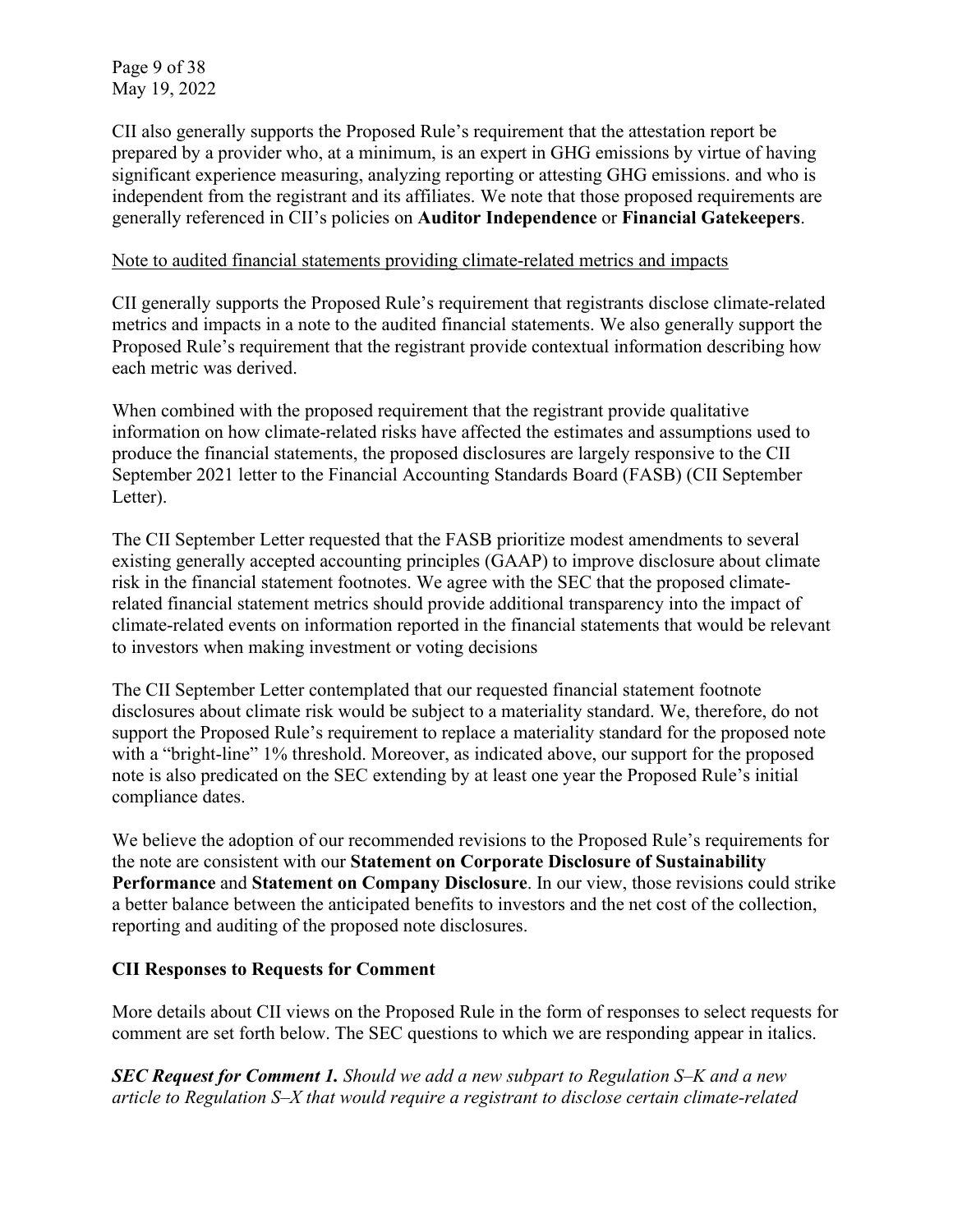Page 10 of 38 May 19, 2022

*information, as proposed? Would including the climate-related disclosure in Regulation S–K and Regulation S–X facilitate the presentation of climate information as part of a registrant's regular business reporting? Should we instead place the climate-related disclosure requirements in a new regulation or report? Are there certain proposed provisions, such as GHG emissions disclosure requirements, that would be more appropriate under Regulation S–X than Regulation S–K?*[15](#page-9-0)

*CII Response.* CII generally supports the Proposed Rule's addition of a new subpart to Regulation S–K<sup>[16](#page-9-1)</sup> and a new article to Regulation S– $X^{17}$  $X^{17}$  $X^{17}$  that would require a registrant to disclose certain climate-related information. As we noted in the CII June Letter:

Ideally, companies would integrate their financial accounting and reporting disclosures with their climate-related disclosures "in investor-focused communications, making explicit how performance on one influences the other." [And] . . . there may be a variety of approaches in which this goal could be achieved.<sup>[18](#page-9-3)</sup>

We believe the approach taken in the Proposed Rule achieves our goal of integration of financial accounting and reporting disclosures with their related climate-related disclosures. More specifically, we agree with the SEC that by requiring "a registrant to include climate-related disclosure in Securities Act or Exchange Act registration statements and Exchange Act annual reports in a separately captioned 'Climate-Related Disclosure' section and in the financial statements [the presentation] . . . would facilitate review of the climate-related disclosure by investors alongside other relevant company financial and non-financial information."[19](#page-9-4)

*SEC Request for Comment 2. If adopted, how will investors utilize the disclosures contemplated in this release to assess climate-related risks? How will investors use the information to assess the physical effects and related financial impacts from climate-related events? How will investors use the information to assess risks associated with a transition to a lower carbon economy?*[20](#page-9-5)

*CII Response.* CII generally believes that, if adopted, the disclosures contemplated by the Proposed Rule would better ensure that investors of all sizes and strategies have low-cost access to more consistent and accurate climate-related information that they can factor into their investment or proxy voting decisions. We agree with SEC Chair Gary Gensler's recent comments that the information from the proposed disclosures "could influence shareholders' . . . investment decisions to buy or sell a security and how to vote on a merger or other proxy vote." $^{21}$ 

<span id="page-9-1"></span><span id="page-9-0"></span><sup>&</sup>lt;sup>15</sup> 87 Fed. Reg. at 21,348 (emphasis added).<br><sup>16</sup> *See id.* at 21,465-71 (proposed Part 229 to Regulation S-K).<br><sup>17</sup> *See id.* at 21,464-65 (proposed Part 210 to Regulation S-X).

<span id="page-9-2"></span>

<span id="page-9-3"></span><sup>&</sup>lt;sup>18</sup> Letter from Jeff Mahoney, General Counsel, Council of Institutional Investors to The Honorable Gary Gensler, Chair, U.S. Securities and Exchange Commission at 12 (footnote omitted). 19 87 Fed. Reg. at 21,348.

<span id="page-9-4"></span>

<span id="page-9-5"></span><sup>20</sup> *Id.* at 21,348 (emphasis added).

<span id="page-9-6"></span><sup>&</sup>lt;sup>21</sup> Chair Gary Gensler, Speech, "Building Upon a Long Tradition" – Remarks before the Ceres Investor Briefing; *see, e.g.,* Press Release, U.S. Department of Treasury, Remarks by Climate Counselor John Morton at the MSCI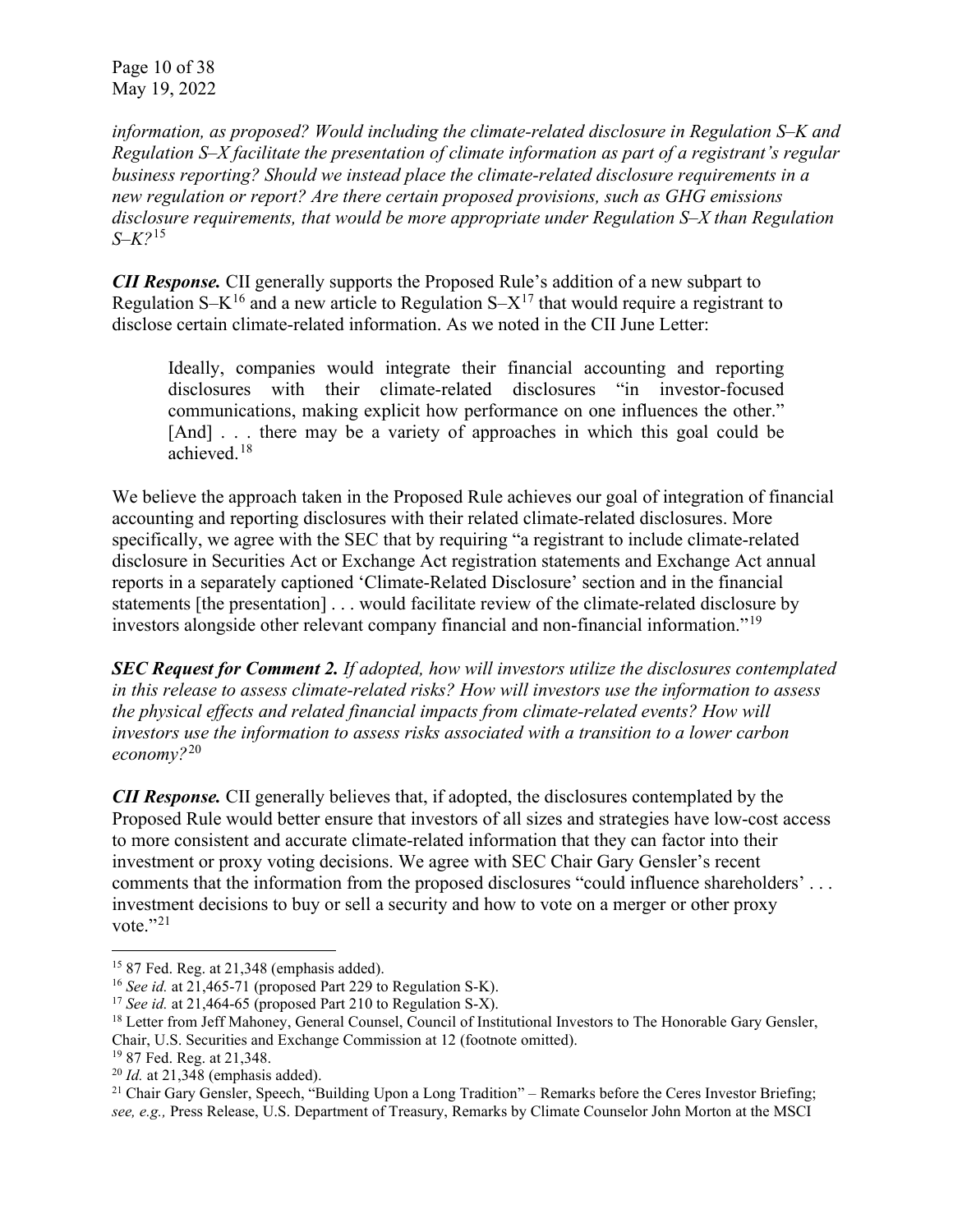Page 11 of 38 May 19, 2022

More specifically, we agree with the SEC that the Proposed Rule's disclosure regarding climaterelated risks and their impact on a registrant's strategy, business model and outlook could be utilized by investors to:

- "[I]mprove [their] ... understanding of what the registrant considers to be the relevant short-, medium-, and long-term climate-related risks that are reasonably likely to have a material impact on its business, taking into consideration the useful life of the organization's assets or infrastructure and the fact that climate-related risks may manifest themselves over the medium and longer terms[;] $v^{22}$  $v^{22}$  $v^{22}$
- "[B]etter [enable them] . . . to identify and assess how climate-related risks may affect a registrant's businesses, strategy, and financial planning in several areas, including products and services, supply chain and/or value chain, adaptation and mitigation activities, investment in research and development, operations (including types of operations and location of facilities), acquisitions or divestments, and access to capital $[$ ; $]^{23}$  $]^{23}$  $]^{23}$
- "[G]ain insight into how climate-related risks may serve as an input to the registrant's financial planning process and the time period(s) used for this process[;] $"^{24}$  $"^{24}$  $"^{24}$
- "[A]ssess how climate-related issues may impact the registrant's financial performance (e.g., revenues, costs) and financial condition (e.g., assets, liabilities)[; and]"[25](#page-10-3)
- "[G]ain valuable insights on how resources are being used by management to mitigate climate-related risks and to facilitate investors' evaluation of whether managers are taking appropriate steps to address such risks."<sup>[26](#page-10-4)</sup>

*SEC Request for Comment 3. Should we model the Commission's climate-related disclosure framework in part on the framework recommended by the TCFD, as proposed? Would alignment with the TCFD help elicit climate-related disclosures that are consistent, comparable, and reliable for investors? Would alignment with the TCFD framework help mitigate the reporting burden for issuers and facilitate understanding of climate-related information by investors because the framework is widely used by companies in the United States and around the world? Are there aspects of the TCFD framework that we should not adopt? Should we instead adopt rules that are based on a different third-party framework? If so, which framework? Should we base the rules on something other than an existing third-party framework?*[27](#page-10-5)

Capital for Climate Action Conference on Treasury's Efforts to Promote Transparency and Accountability Around Financial Institutions' Net-Zero Targets (May 17, 2022),

<https://home.treasury.gov/news/press-releases/jy0790> (referencing the Proposed Rule, *The Enhancement and Standardization of Climate-Related Disclosures for Investors*, and commenting that *"*I think everyone listening in to this conference today believes that information on climate-related risk is going to factor into the investment process for decades to come.").

<span id="page-10-0"></span><sup>22</sup> 87 Fed. Reg. at 21,431.

<span id="page-10-1"></span><sup>23</sup> *Id.*

<span id="page-10-2"></span><sup>24</sup> *Id.*

<span id="page-10-3"></span><sup>25</sup> *Id.* <sup>26</sup> *Id.*

<span id="page-10-5"></span><span id="page-10-4"></span><sup>27</sup> *Id.* at 21,238 (emphasis added).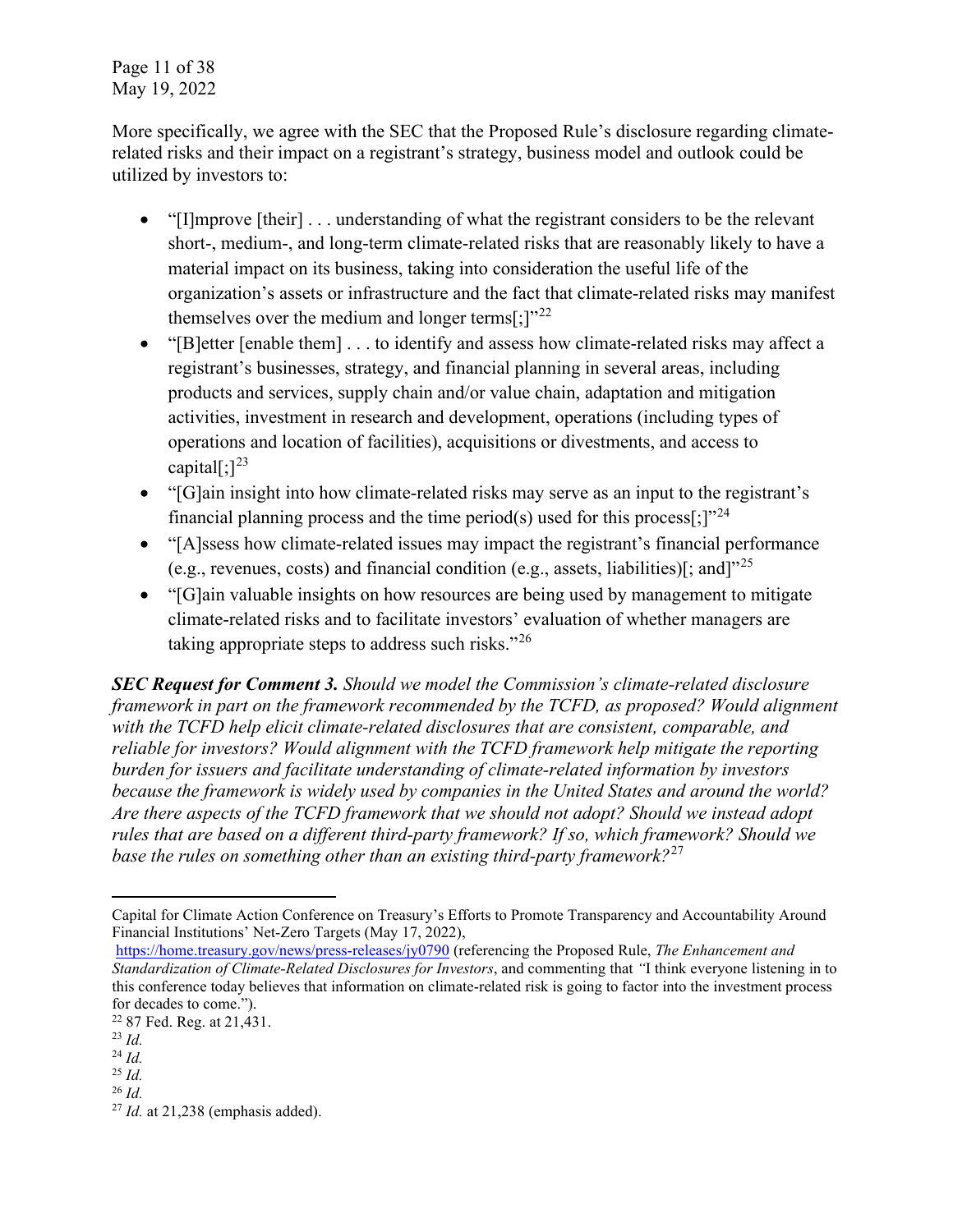Page 12 of 38 May 19, 2022

*CII Response.* CII generally supports the Proposed Rule's modelling the Commission's climaterelated disclosure framework in part on the framework recommended by the Task Force on Climate-Related Financial Disclosures (TCFD). As we discussed in the CII June Letter:

We believe that  $\dots$  the Commission should consider  $\dots$  the framework developed by Task Force on Climate-Related Financial Disclosures (TCFD). We note that the group of seven countries' finance ministers recently communicated the view that 87 mandatory climate disclosures should be made according to the TCFD. And the TCFD framework is currently supported by more than 1,000 global organizations making it "the de facto reporting standard for climate related risks."<sup>[28](#page-11-0)</sup>

More recently, in describing the TCFD framework, SEC Chair Gensler stated that "many countries already have started to develop reporting regimes that build on or incorporate the TCFD framework, too, including Brazil, the European Union, Hong Kong, Japan, New Zealand, Singapore, Switzerland, and the United Kingdom."[29](#page-11-1) And, in the same speech, Chair Gensler stated that by building upon on the TCFD framework, the Proposed Rule can bring greater "consistency and comparability to how a management team discloses a company's strategy, governance, and risk management with respect to climate-related risks."[30](#page-11-2)

We agree with the SEC that the Proposed Rule's alignment with the TCFD could have at least three potential benefits: (1) it may improve the consistency, comparability and reliability of the proposed disclosures;<sup>[31](#page-11-3)</sup> (2) it may help mitigate the reporting burden for issuers;<sup>[32](#page-11-4)</sup> and (3) it may facilitate the understanding of climate-related information by investors.<sup>[33](#page-11-5)</sup>

*SEC Request for Comment 4. Do our current reporting requirements yield adequate and sufficient information regarding climate-related risks to allow investors to make informed decisions? In lieu of, or in addition to the proposed amendments, should we provide updated guidance on how our existing rules may elicit better disclosure about climate-related risks?*[34](#page-11-6)

*CII Response.* CII generally believes that the SEC's current reporting requirements do not yield adequate and sufficient information regarding climate-related risks to allow investors to make informed decisions. As we explained in the CII June Letter:

<span id="page-11-0"></span><sup>&</sup>lt;sup>28</sup> Letter from Jeff Mahoney, General Counsel, Council of Institutional Investors to The Honorable Gary Gensler, Chair, U.S. Securities and Exchange Commission at 10-11 (footnotes omitted).

<span id="page-11-2"></span><span id="page-11-1"></span><sup>&</sup>lt;sup>29</sup> Chair Gary Gensler, Speech, "Building Upon a Long Tradition" – Remarks before the Ceres Investor Briefing. <sup>30</sup> *Id.*

<span id="page-11-3"></span><sup>31</sup> *See* 87 Fed. Reg. at 21,347 ("Basing the Commission's climate-related disclosure rules on a globally recognized framework should help elicit climate related disclosures that are consistent, comparable, and reliable while also limiting the compliance burden for registrants that are already providing climate-related disclosures based on this framework.").

<span id="page-11-4"></span><sup>32</sup> *See id.* 

<span id="page-11-6"></span><span id="page-11-5"></span><sup>33</sup> *See id.* at 21,346 ("Building on the TCFD framework should enable companies to leverage the framework with which many investors and issuers are already familiar, which should help to mitigate both the compliance burden for issuers and any burdens faced by investors in analyzing and comparing the new proposed disclosures."). <sup>34</sup> *Id.* at 21,348 (emphasis added).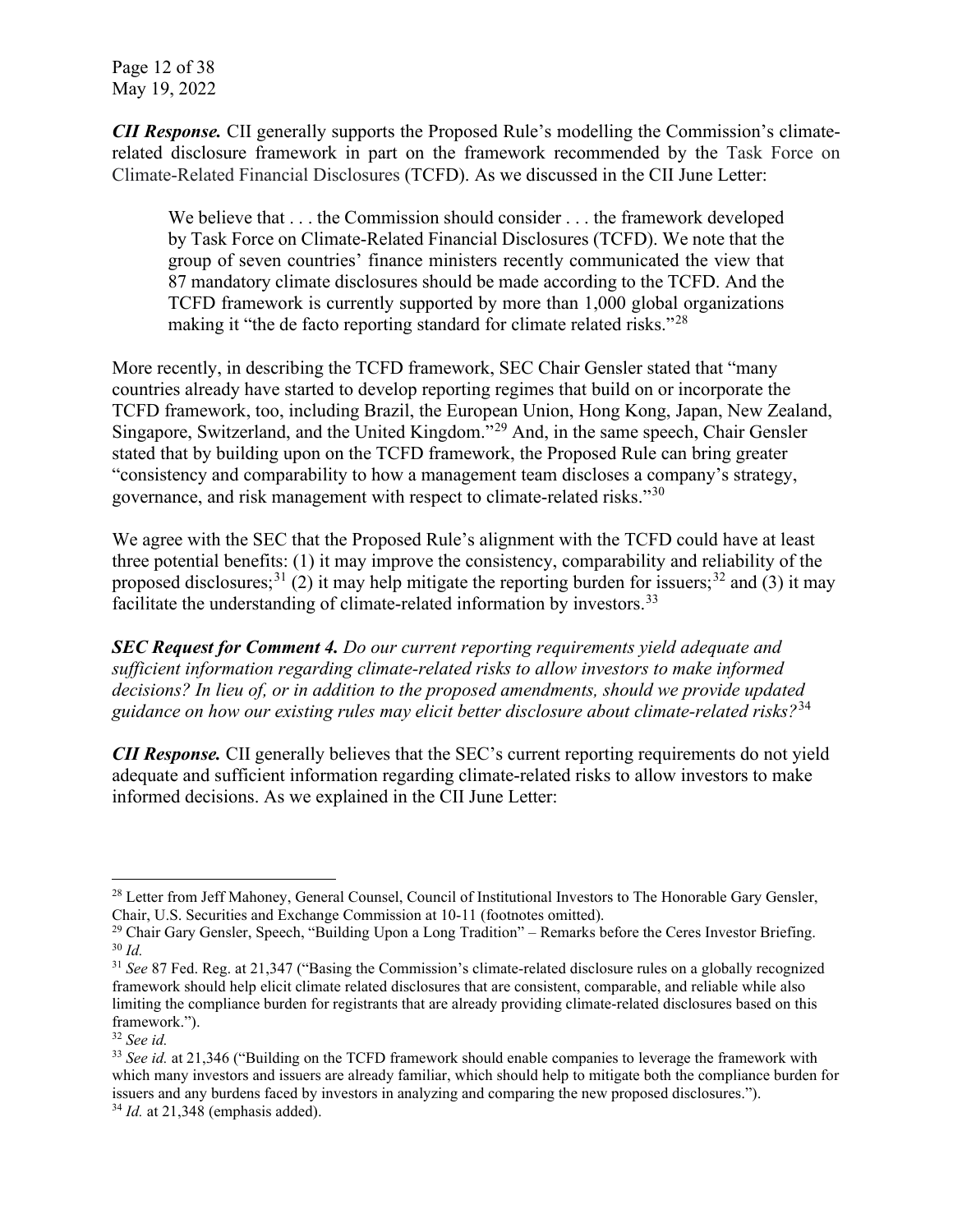"Since 2010, investor demand for, and company disclosure of information about, climate change risks, impacts, and opportunities has grown dramatically."

CII generally believes that climate change is a critical systemic risk that long-term institutional investors must address as part of their fiduciary duty. Many institutional investors are attempting "to assess climate risk and impact but are finding it difficult . . . ." And we believe that current inadequacies of existing disclosures about climate change by companies can lead to mispricing of assets and a misallocation of investment capital.

We are pleased with your recent . . . statements that you plan to propose rules on climate change disclosure this year and, more importantly, that the purpose of the rulemaking is to bring some consistency and comparability to those disclosures for investors.<sup>[35](#page-12-0)</sup>

*SEC Request for Comment 5. Should we require a registrant to present the climate-related disclosure in an appropriately captioned, separate part of the registration statement or annual report, as proposed? Should this disclosure instead be presented as part of the registrant's MD&A?*[36](#page-12-1)

*CII Response.* CII generally supports the Proposed Rule's requirement that a registrant present the climate-related disclosure in an appropriately captioned, separate part of the registration statement or annual report.[37](#page-12-2) See **CII Response** to **SEC Request for Comment 1**.

*SEC Request for Comment 19***.** *Should we require a registrant to describe the actual and potential impacts of its material climate-related risks on its strategy, business model, and outlook, as proposed? Should we require a registrant to disclose impacts from climate-related risks on, or any resulting significant changes made to, its business operations, including the types and locations of its operations, as proposed?*[38](#page-12-3)

*CII Response.* CII generally supports the Proposed Rule's requirement that a registrant describe the actual and potential impacts of its material climate-related risks on its strategy, business model, and outlook.<sup>[39](#page-12-4)</sup> We agree with those commentators that have stated that "that many registrants have included largely boilerplate discussions about climate-related risks and failed to provide a meaningful analysis of the impacts of those risks on their businesses."[40](#page-12-5) And we agree with the SEC that "information about how climate-related risks have impacted or are likely to impact a registrant's strategy, business model, and outlook can be important for purposes of making an investment or voting decision about the registrant  $\dots$  ."<sup>[41](#page-12-6)</sup>

<span id="page-12-0"></span><sup>&</sup>lt;sup>35</sup> Letter from Jeff Mahoney, General Counsel, Council of Institutional Investors to The Honorable Gary Gensler, Chair, U.S. Securities and Exchange Commission at 1-2 (footnotes omitted). 36 87 Fed. Reg. at 21,348 (emphasis added).

<span id="page-12-1"></span>

<span id="page-12-3"></span><span id="page-12-2"></span><sup>&</sup>lt;sup>37</sup> See id. at 21,465-71 (proposed Subpart 229.1500).

<sup>38</sup> *Id.* at 21,357 (emphasis added). 39 *See id.* at 21,467 (proposed Item 1502).

<span id="page-12-5"></span><span id="page-12-4"></span><sup>40</sup> *Id.* at 21,353

<span id="page-12-6"></span><sup>41</sup> *Id.* at 21,353-54.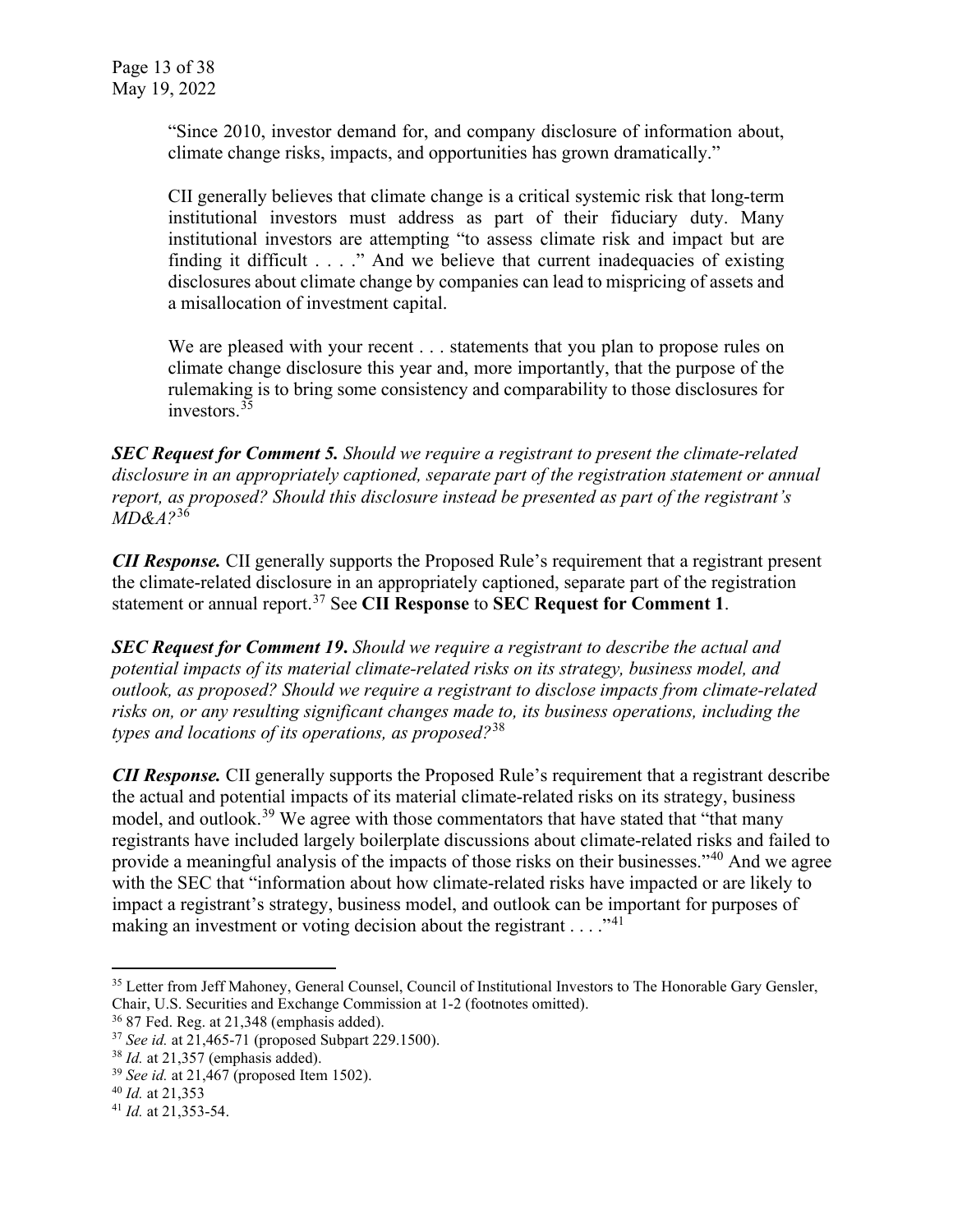Page 14 of 38 May 19, 2022

*SEC Request for Comment 25***.** *Should we require a registrant to provide a narrative discussion of whether and how any of its identified climate-related risks have affected or are reasonably likely to affect its consolidated financial statements, as proposed? Should the discussion include any of the financial statement metrics in proposed 17 CFR 210.14–02 (14–02 of Regulation S–X) that demonstrate that the identified climate-related risks have had a material impact on reported operations, as proposed? Should the discussion include a tabular representation of such metrics?*[42](#page-13-0)

*CII Response.* CII generally supports the Proposed Rule's requirement that a registrant provide a narrative discussion of whether and how any of its identified climate-related risks have affected or are reasonably likely to affect, its consolidated financial statements.<sup>[43](#page-13-1)</sup> We also support the Proposed Rule's related requirement that the discussion include any of the financial statement metrics required by the Proposed Rule that demonstrate that the identified climate-related risks have had a material impact on reported operations.<sup>[44](#page-13-2)</sup>

As indicated in CII's **Statement on Corporate Disclosure of Sustainability Performance**, we generally support corporate reporting of standardized metrics about sustainability performance "established by independent, private sector standard setters along with reporting mandated by applicable securities regulations to better ensure investors have the information they need to make informed investment and proxy voting decisions."<sup>[45](#page-13-3)</sup>

We note that, consistent with that statement, the CII September Letter in response to the FASB's 2021 Invitation to Comment, Agenda Consultation, <sup>[46](#page-13-4)</sup> stated:

CII believes that climate change is a systemic risk, so it is critical that investors can access clear disclosures of the risks it poses to long-term value creation by the companies in which they invest. We also believe that ensuring that climate risk is properly disclosed is vital to maintaining our efficient and vibrant capital markets and to the long-term success of investors as well as issuers.

CII agrees with the feedback received by the Board that "there is inadequate information currently being disclosed on climate risk and when climate risk would have a material effect on an impairment analysis, fair value calculation, or estimate of expected credit losses." We believe "the current inadequacies of existing disclosures about climate change by companies can lead to mispricing of assets and a misallocation of investment capital."

We note that the FASB staff has specifically identified six disclosures required under existing U.S. generally accepted accounting principles (GAAP) which could be amended by the Board to improve the information disclosed on climate risk. As

<span id="page-13-1"></span><span id="page-13-0"></span><sup>42</sup> *Id.* at 21,354 (emphasis added). 43 *See id.* at 21,467 (proposed Item 1502(d)).

<span id="page-13-2"></span><sup>44</sup> *See id.*

<span id="page-13-3"></span><sup>45</sup> Statement on Disclosure of Sustainability Performance.

<span id="page-13-4"></span><sup>46</sup> *See* FASB Invitation to Comment, Agenda Consultation (June 24, 2021), [https://asc.fasb.org/imageRoot/57/126820457.pdf.](https://asc.fasb.org/imageRoot/57/126820457.pdf)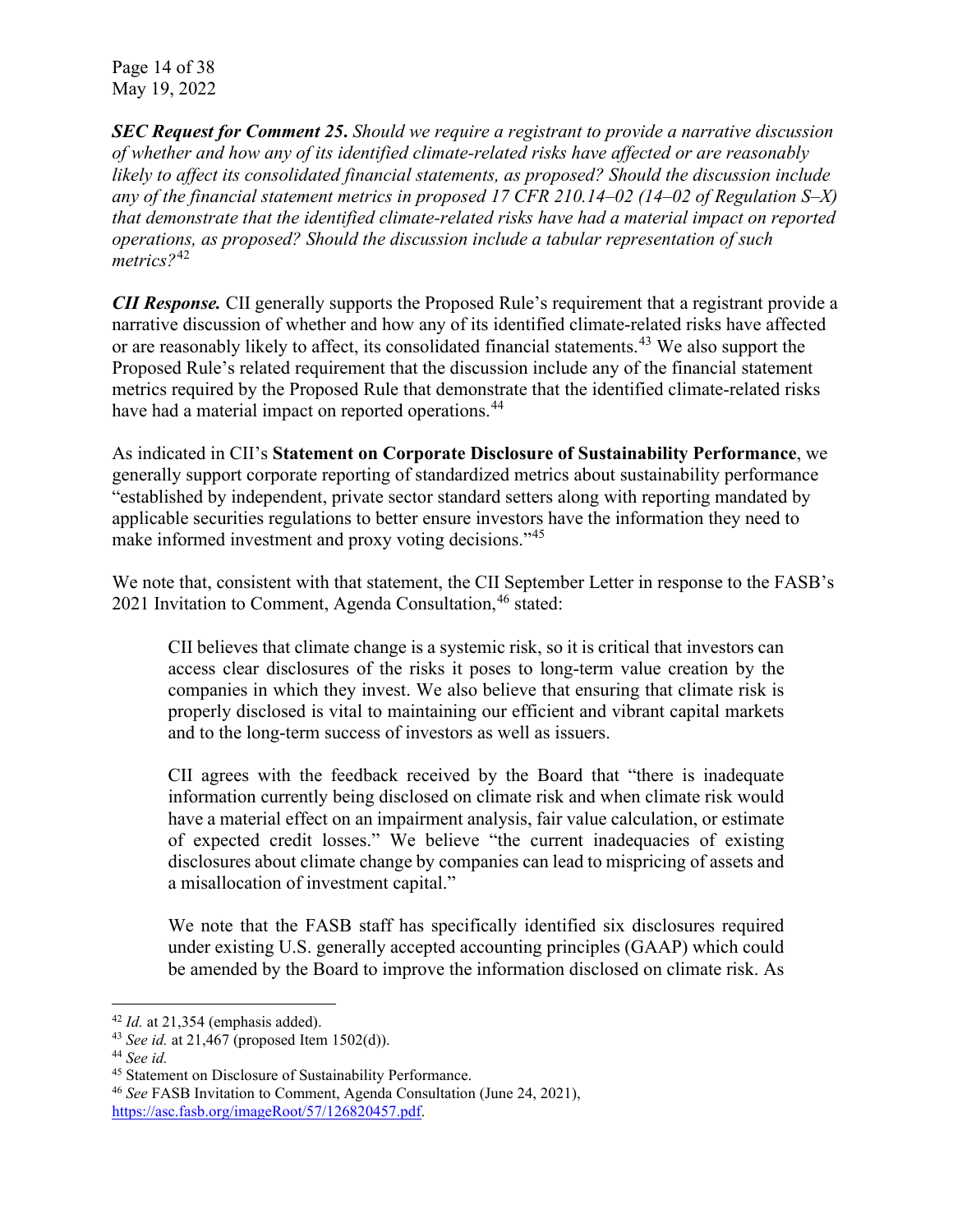you are aware, those areas include the disclosures required by: (1) Subtopic 205- 40, Presentation of Financial Statements—Going Concern; (2) Topic 275, Risks and Uncertainties; (3) Subtopic 350-20, Intangibles—Goodwill and Other— Goodwill; (4) Subtopic 350-30, Intangibles—Goodwill and Other—General Intangibles Other than Goodwill; (5) Subtopic 410-20, Asset Retirement and Environmental Obligations—Asset Retirement Obligations; and (6) Subtopic 410- 30, Asset Retirement and Environmental Obligations—Environmental Obligations. We believe prioritizing amending those required GAAP disclosures would improve the information about climate risk and help investors better evaluate potential return on investment and make more informed comparisons among investment opportunities.[47](#page-14-0)

CII also agrees with those "many commenters [that] recommended that [the SEC] . . . require registrants to discuss and analyze their quantitative climate data in a manner similar to that required for MD&A."[48](#page-14-1) And we agree with the SEC's analysis that the Proposed Rule is responsive to that recommendation by providing "climate-related disclosure that is similar to MD&A [and we note that under the proposal] . . . a registrant [may choose to] . . . provide such disclosure as part of its MD&A."<sup>[49](#page-14-2)</sup>

*SEC Request for Comment 30***.** *Should we require a registrant to disclose analytical tools, such as scenario analysis, that it uses to assess the impact of climate-related risks on its business and consolidated financial statements, and to support the resilience of its strategy and business model, as proposed? What other analytical tools do registrants use for these purposes, and should we require disclosure of these other tools? Are there other situations in which some registrants should be required to conduct and provide disclosure of scenario analysis? Alternatively, should we require all registrants to provide scenario analysis disclosure? If a registrant does provide scenario analysis disclosure, should we require it to follow certain publicly available scenario models, such as those published by the IPCC, the IEA, or NGFS and, if so, which scenarios? Should we require a registrant providing scenario analysis disclosure to include the scenarios considered (e.g., an increase of global temperature of no greater than 3°, 2°, or 1.5 °C above preindustrial levels), the parameters, assumptions, and analytical choices, and the projected principal financial impacts on the registrant's business strategy under each scenario, as proposed? Are there any other aspects of scenario analysis that we should require* 

[https://www.cii.org/files/issues\\_and\\_advocacy/correspondence/2021/September%2016%202021%20%20Fasb%20](https://www.cii.org/files/issues_and_advocacy/correspondence/2021/September%2016%202021%20%20Fasb%20Agenda%20Consultation%20(final)-AB%20(003).pdf) [Agenda%20Consultation%20\(final\)-AB%20\(003\).pdf](https://www.cii.org/files/issues_and_advocacy/correspondence/2021/September%2016%202021%20%20Fasb%20Agenda%20Consultation%20(final)-AB%20(003).pdf) (footnotes omitted); *cf.* Jeffrey P. Mahoney, General Counsel, Council of Institutional Investors to International Accounting Standards Board 9 (Sept. 27, 2021), [https://www.cii.org/files/issues\\_and\\_advocacy/correspondence/2021/September%2027%20IASB%20Agenda%20C](https://www.cii.org/files/issues_and_advocacy/correspondence/2021/September%2027%20IASB%20Agenda%20Consultation%20(final)-AB.pdf) [onsultation%20\(final\)-AB.pdf](https://www.cii.org/files/issues_and_advocacy/correspondence/2021/September%2027%20IASB%20Agenda%20Consultation%20(final)-AB.pdf) ("A more modest approach that we expect would be a much smaller potential project requiring fewer Board resources would be to simply propose amendments to the existing disclosure requirements of IAS 1 and IAS 36 to explicitly require information about climate risk [and] [w]e believe prioritizing this potential project either alone or in combination with either or both of the larger projects identified by the Board would improve the information about climate risk and help investors better evaluate potential return on investment and make more informed comparisons among investment opportunities.").

<span id="page-14-0"></span><sup>&</sup>lt;sup>47</sup> Letter from Jeffrey P. Mahoney, General Counsel of Institutional to Hillary H. Salo, Technical Director, File Reference No. 2021-004, FASB 5-6 (Sept. 16, 2021),

<span id="page-14-1"></span><sup>48</sup> 87 Fed. Reg. at 21,354.

<span id="page-14-2"></span><sup>49</sup> *Id.*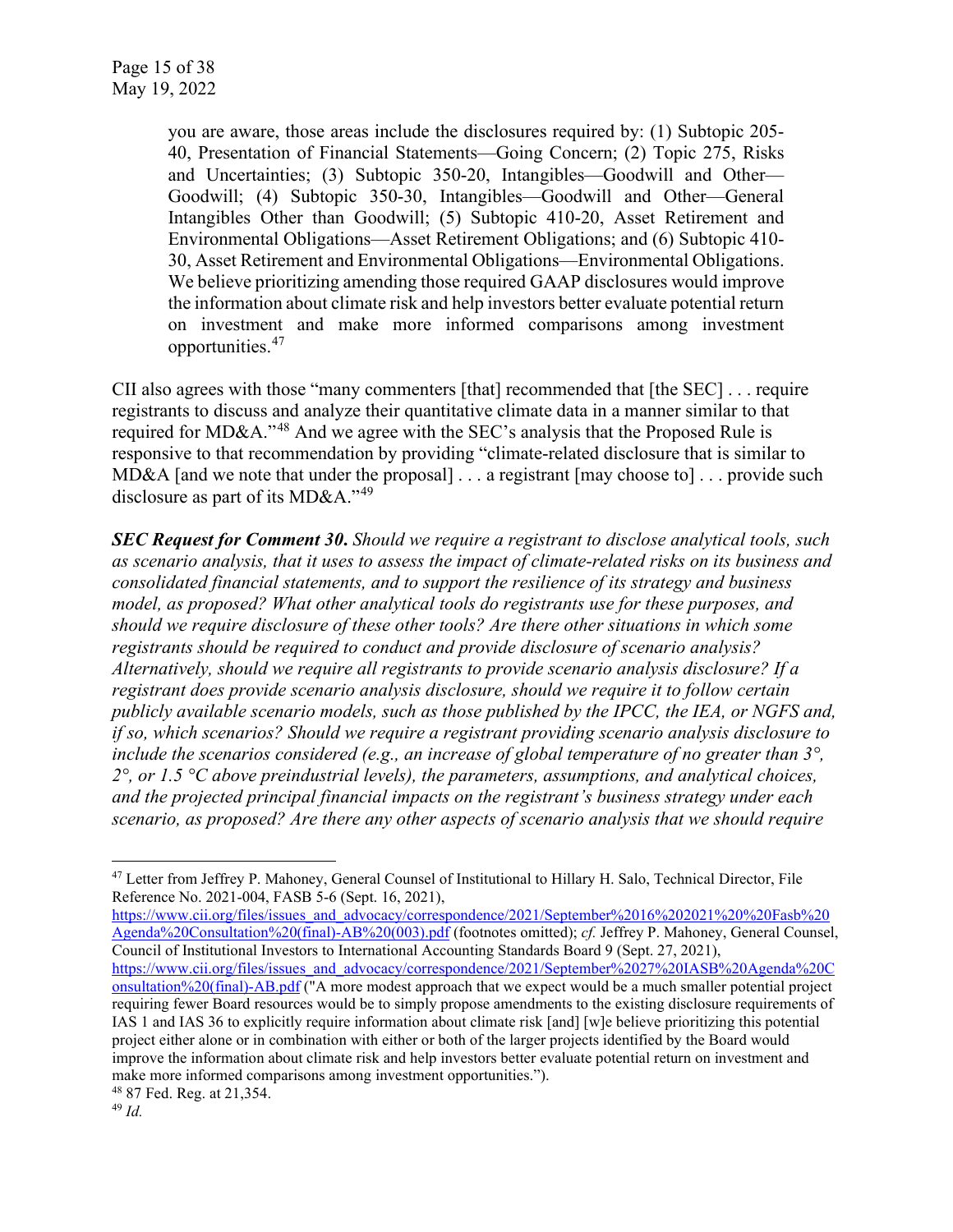*registrants to disclose? For example, should we require a registrant using scenario analysis to consider a scenario that assumes a disorderly transition? Is there a need for us to provide additional guidance regarding scenario analysis? Are there any aspects of scenario analysis in our proposed required disclosure that we should exclude? Should we also require a registrant that does not use scenario analysis to disclose that it has not used this analytical tool? Should we also require a registrant to disclose its reasons for not using scenario analysis? Will requiring disclosure of scenario analysis if and when a registrant performs scenario analysis discourage registrants from conducting scenario analysis? If so, and to the extent scenario analysis is a useful tool for building strategic resilience, how could our regulations prevent such consequences*?[50](#page-15-0)

*CII Response.* CII generally supports the Proposed Rule's requirement that a registrant providing scenario analysis disclosure include the scenarios considered, the parameters, assumptions and analytical choices, and the projected principal financial impacts on the registrant's business strategy under each scenario.<sup>[51](#page-15-1)</sup> We agree with the SEC "that not every registrant conducts scenario analysis and that, in certain instances, it may be costly or difficult for some registrants to conduct such scenario analysis."<sup>[52](#page-15-2)</sup> As a result, and consistent with our **Statement on Company Disclosure**, we agree with the SEC that the Proposed Rule's requirement "strikes an appropriate balance between the various positions expressed by commenters by requiring registrants to share any scenario analysis that they are otherwise conducting for their business operations while avoiding imposing a potentially difficult or burdensome requirement on those registrants that have not yet undertaken to conduct such analysis."<sup>[53](#page-15-3)</sup>

*SEC Request for Comment 34*. *Should we require a registrant to describe, as applicable, the board's oversight of climate-related risks, as proposed? Should the required disclosure include whether any board member has expertise in climate-related risks and, if so, a description of the nature of the expertise, as proposed? Should we also require a registrant to identify the board members or board committee responsible for the oversight of climate-related risks, as proposed? Do our current rules, which require a registrant to provide the business experience of its board members, elicit adequate disclosure about a board member's or executive officer's expertise relevant to the oversight of climate-related risks?*[54](#page-15-4)

*CII Response.* CII generally supports the Proposed Rule's requirement that a registrant describe the board's oversight of climate-related risks. [55](#page-15-5) And more specifically, we support the Proposed Rule's requirement that the disclosure include whether any board member has expertise in climate-related risks and, if so, a description of the nature of the expertise.<sup>[56](#page-15-6)</sup>

<span id="page-15-0"></span><sup>50</sup> *Id.* at 21,358-59 (emphasis added).

<span id="page-15-1"></span><sup>51</sup> *See id.* at 21,468 (proposed Item 1502(f)).

<span id="page-15-2"></span><sup>52</sup> *Id.* at 21,357.

<span id="page-15-3"></span><sup>&</sup>lt;sup>53</sup> *Id.* at 21,350 (emphasis added).

<span id="page-15-5"></span><span id="page-15-4"></span><sup>&</sup>lt;sup>55</sup> *See id.* at 21,467 (proposed Item 1501(a)(1)).

<span id="page-15-6"></span><sup>&</sup>lt;sup>56</sup> *See id.* (proposed Item  $1501(a)(1)(ii)$ ).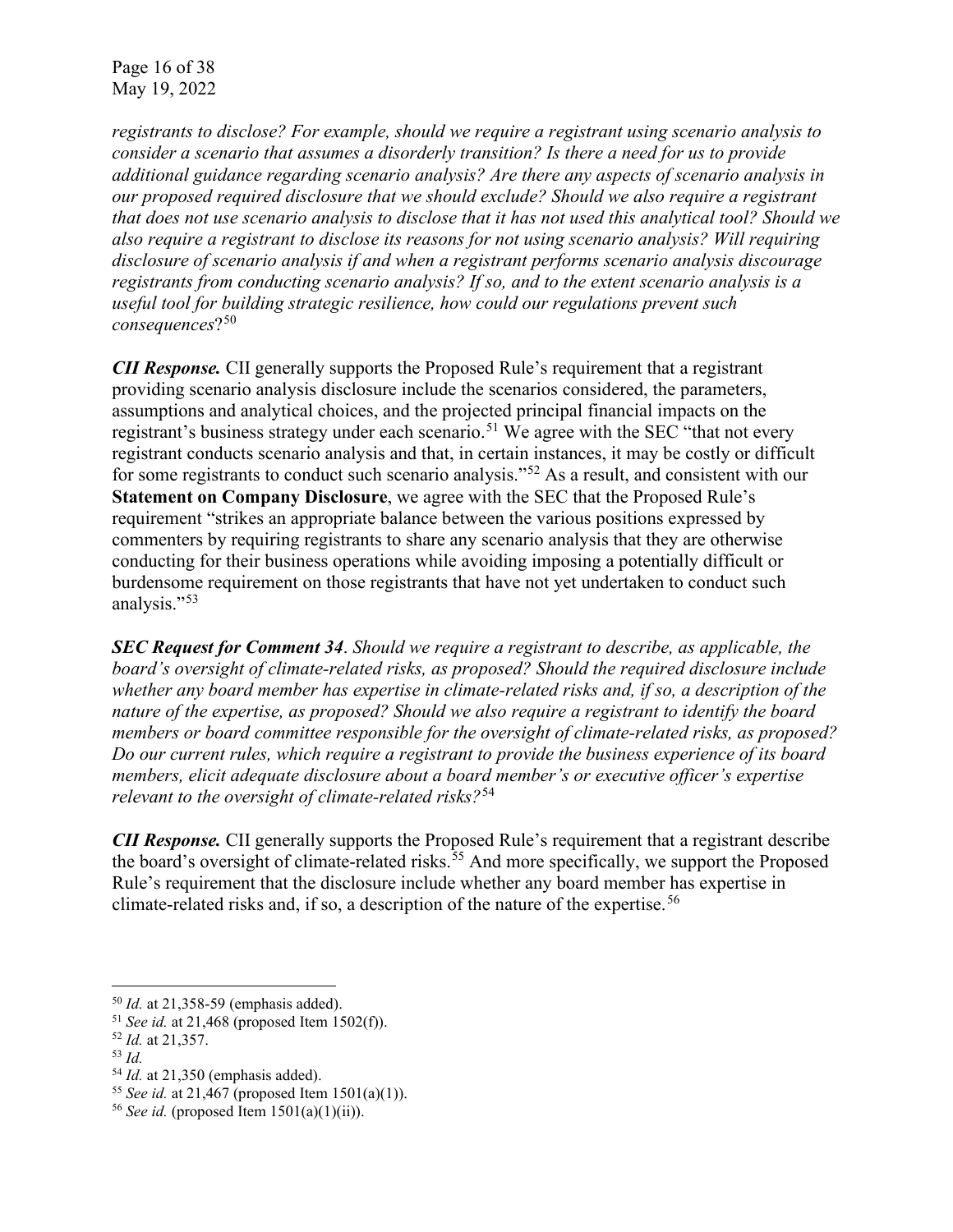Page 17 of 38 May 19, 2022

We believe the Proposed Rule's disclosure requirement that a registrant describe the board's oversight of climate-related risks is consistent with CII's policy on the **Board's Role in Strategy and Risk Oversight**. We note that that policy explicitly references "climate risk" and the need for the board to disclose at least annually to shareowners "sufficient information to enable them to assess whether the board is carrying out its oversight responsibilities effectively."<sup>[57](#page-16-0)</sup> We also note the policy is consistent with the view that "[m]any commenters asserted that climate-related issues should be subject to the same level of board oversight as other financially material matters."[58](#page-16-1)

We also believe the Proposed Rule's requirement that the disclosure include whether any board member has expertise in climate-related risks and, if so, a description of the nature of the expertise, is consistent with CII's long-standing support for a similar disclosure regarding cybersecurity risk.[59](#page-16-2)

Overall, we generally agree with the SEC that the "proposed disclosure items could provide investors with insight into how a registrant's board considers climate-related risks and any relevant qualifications of board members."[60](#page-16-3)

*SEC Request for Comment 52***.** *Should we require a registrant to provide contextual information, including a description of significant inputs and assumptions used, and if applicable, policy decisions made by the registrant to calculate the specified metrics, as proposed? Should we revise the proposed requirement to provide contextual information to require specific information instead? We provide some examples of contextual information disclosure in Sections II.F.2 and II.F.3 below. Would providing additional examples or guidance assist registrants in preparing this disclosure?*[61](#page-16-4)

*CII Response.* CII generally supports the Proposed Rule's requirement that a registrant provide contextual information, including a description of significant inputs and assumptions used, and if applicable, policy decisions made by the registrant to calculate the specified metrics.<sup>[62](#page-16-5)</sup> As we indicated in the *CII Response* to *SEC Request for Comment 25*, we have specifically requested that the FASB prioritize amending GAAP to improve the financial statement footnote information disclosed on climate risk. Unless and until such amendments are forthcoming and implemented, we agree with the SEC that the Proposed Rule could "benefit registrants by specifying when to provide such disclosures."<sup>[63](#page-16-6)</sup>

<span id="page-16-6"></span><span id="page-16-5"></span>

<span id="page-16-0"></span><sup>57</sup> § 2.7 Board's Role in Strategy and Risk Oversight.

<span id="page-16-1"></span><sup>58</sup> 87 Fed. Reg. at 21,359.

<span id="page-16-2"></span><sup>59</sup> *See, e.g.,* Letter Jeffrey P. Mahoney, General Counsel, Council of Institutional Investors to Nicole Puccio, Branch Chief, Securities and Exchange Commission 14 (July 19, 2018)

[https://www.cii.org/files/July%2019%202018%20SEC%20Strategic%20Plan%20final%20\(003\).pdf](https://www.cii.org/files/July%2019%202018%20SEC%20Strategic%20Plan%20final%20(003).pdf) (generally supporting "S. 536 direct [ing] the SEC to issue final rules requiring a registered issuer to: • Disclose in its mandatory annual report or annual proxy statement whether any member of its governing body has expertise or

experience in cybersecurity, including details necessary to describe fully the nature of that expertise or experience . .

<span id="page-16-4"></span>

<span id="page-16-3"></span><sup>..&</sup>quot;).<br><sup>60</sup> 87 Fed. Reg. at 21,359.<br><sup>61</sup> *Id.* at 21,364 (emphasis added).<br><sup>62</sup> *See id.* at 21,464 (proposed § 210.14–02(a)).<br><sup>63</sup> *Id.* at 21,363.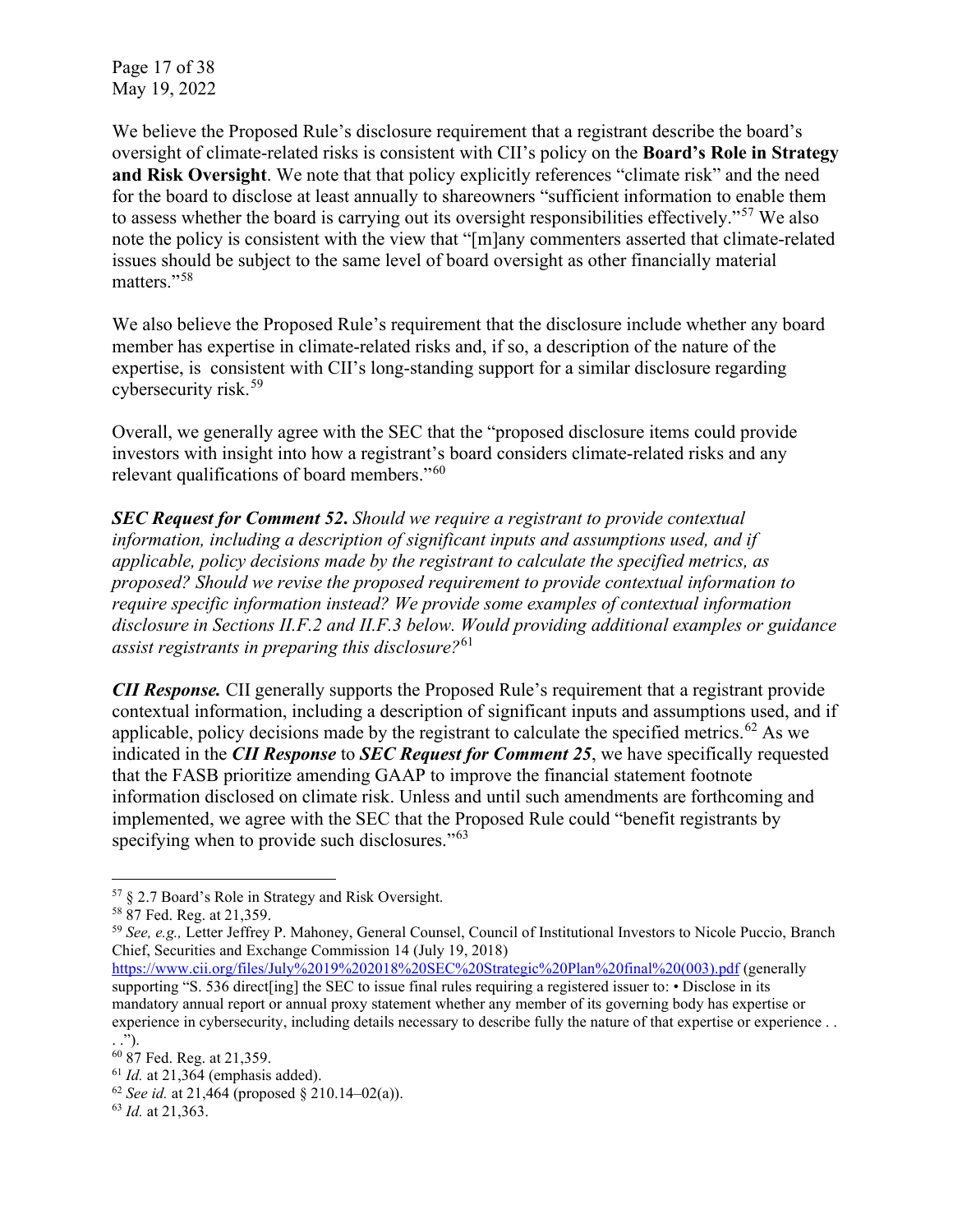Page 18 of 38 May 19, 2022

We also agree with the SEC that the Proposed Rule's required disclosure to provide contextual information regarding the registrant's calculation of the specified metric is appropriate because the "proposed financial statement metrics disclosures would involve estimation uncertainties that are driven by the application of judgments and assumptions, similar to other financial statement disclosures (e.g., estimated loss contingencies, fair value measurement of certain assets, etc.)."<sup>[64](#page-17-0)</sup>

*SEC Request for Comment 59. Should we require registrants to disclose the financial impact metrics, as proposed? Would presenting climate specific financial information on a separate basis based on climate-related events (severe weather events and other natural conditions and identified physical risks) and transition activities (including identified transition risks) elicit decision-useful or material information for investors? Are there different metrics that would result in disclosure of more useful information about the impact of climate-related risks and climate-related opportunities on the registrant's financial performance and position?*[65](#page-17-1)

*CII Response.* CII generally supports the Proposed Rule's requirement that registrants disclose financial impact metrics.<sup>[66](#page-17-2)</sup> We agree with the SEC that "the proposed climate-related financial statement metrics should provide additional transparency into the impact of climate-related events on information reported in the financial statements that would be relevant to investors when making investment or voting decisions."[67](#page-17-3) See *CII Response* to *SEC Request for* 

*Comment 25* and *CII Response* to *SEC Request for Comment 52***.**

*SEC Request for Comment 60. Would the impact from climate-related events and transition activities yield decision-useful information for investors? Would the climate-related events (including the examples provided) and transition activities result in impacts that are easier to quantify or disaggregate than climate-related risks more generally? Would a registrant be able to quantify and provide the proposed disclosure when the impact may be the result of a mixture of factors (e.g., a factory shutdown due to an employee strike that occurs simultaneously with a severe weather event)? If there are situations where disaggregation would not be practicable, should we require a registrant to disclose that it was unable to make the required determination and why, or to make a reasonable estimate and provide disclosure about the assumptions and information that resulted in the estimate?*[68](#page-17-4)

*CII Response.* CII generally believes the Proposed Rule's disclosure of the impact from climate-related events and transition activities could yield decision-useful information for investors.<sup>[69](#page-17-5)</sup> As indicated in CII's **Statement on Corporate Disclosure of Sustainability Performance**, we believe "[i]nvestors increasingly seek decision-useful, comparable and reliable information about sustainability performance in corporate disclosures in order to better understand how nonfinancial metrics can impact business and profitability."[70](#page-17-6) Consistent with that policy, we agree with the SEC that "separately stating the financial statement impacts from the climate-

<span id="page-17-1"></span><span id="page-17-0"></span><sup>&</sup>lt;sup>64</sup> *Id.* at 21,363.<br><sup>65</sup> *Id.* at 21,368 (emphasis added).

<span id="page-17-2"></span><sup>&</sup>lt;sup>66</sup> *See id.* at 21,464 (proposed § 210.14–02).

<span id="page-17-4"></span><span id="page-17-3"></span> $^{67}$  *Id.* at 21,368.<br> $^{68}$  *Id.* (emphasis added).

<span id="page-17-5"></span><sup>&</sup>lt;sup>69</sup> *See id.* at 21,464-65 (proposed § 210.14–02(c)-(d)).

<span id="page-17-6"></span><sup>70</sup> Statement on Disclosure of Sustainability Performance.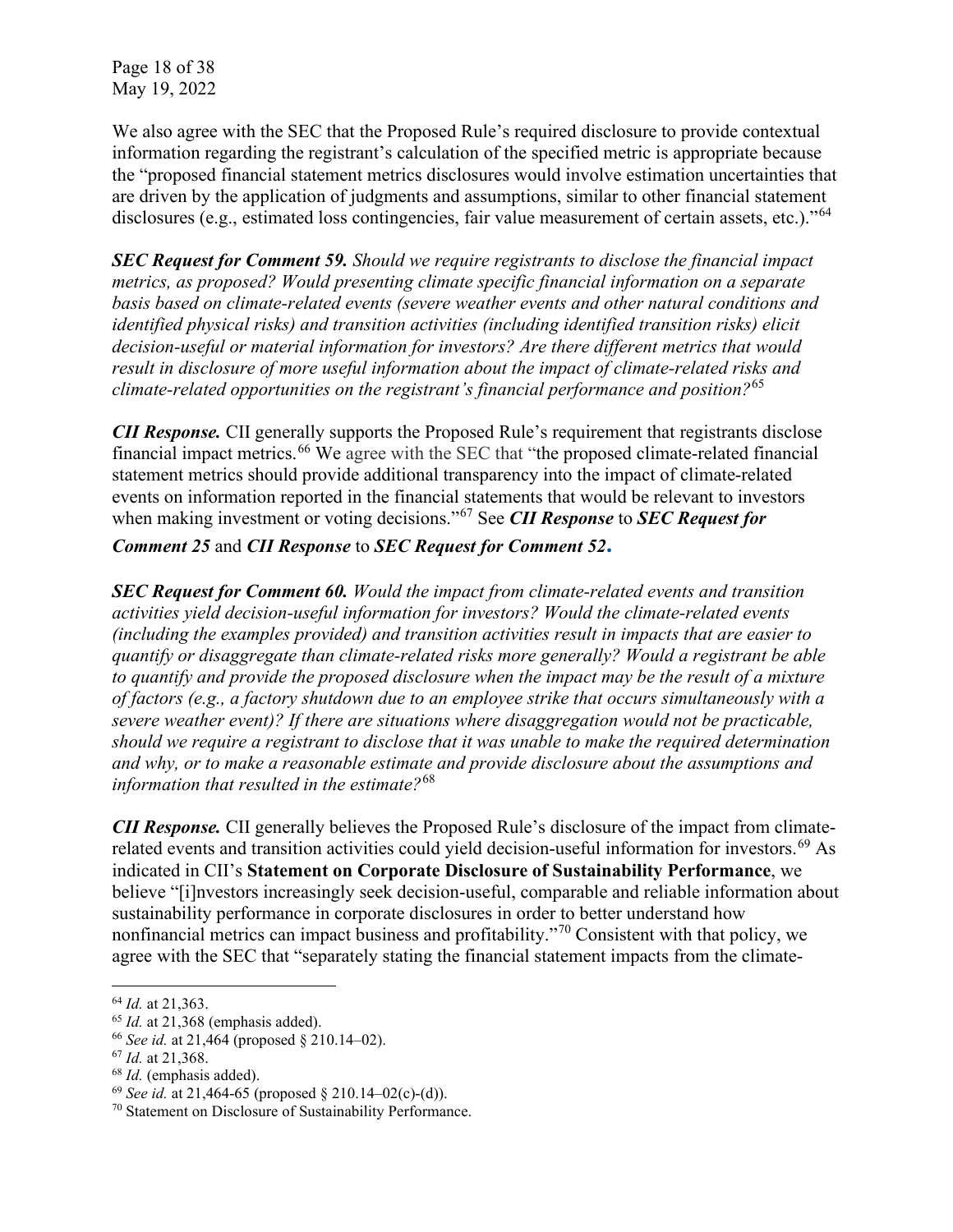Page 19 of 38 May 19, 2022

related events and transition activities could improve comparability across both the registrant's year-to-year disclosures and the disclosures of different registrants."[71](#page-18-0)

*SEC Request for Comment 68***.** *Instead of including a quantitative threshold, as proposed, should we require disaggregated disclosure of any impact of climate-related risks on a particular line item of the registrant's consolidated financial statements? Alternatively, should we just use a materiality standard?*[72](#page-18-1)

*CII Response.* CII would generally support replacing the Proposed Rule's 1% quantitative threshold with a materiality standard. As indicated, CII's **Statement on Corporate Disclosure of Sustainability Performance** and **Statement on Company Disclosure** both emphasize the concept of materiality.

Our definition of materiality for purposes of those policies is generally consistent with the following definition provided by the SEC in the Proposed Rule:

As defined by the Commission and consistent with Supreme Court precedent, a matter is material if there is a substantial likelihood that a reasonable investor would consider it important when determining whether to buy or sell securities or how to vote. As the Commission has previously indicated, the materiality determination is largely fact specific and one that requires both quantitative and qualitative considerations. Moreover, as the Supreme Court has articulated, the materiality determination with regard to potential future events requires an assessment of both the probability of the event occurring and its potential magnitude, or significance to the registrant.<sup>[73](#page-18-2)</sup>

We are unable to reconcile the definition of materiality in our policies with the Proposed Rule's 1% threshold. And we note that the CII September Letter contemplated that our request for revisions to GAAP related to financial statement footnote disclosures about climate risk would be subject to a materiality standard.<sup>[74](#page-18-3)</sup>

We acknowledge that the proposed 1% threshold "should reduce the risk of underreporting such information [and] . . . could also promote comparability and consistency among a registrant's filings over time and among different registrants compared to a principles-based approach."[75](#page-18-4)

<span id="page-18-2"></span>

<span id="page-18-1"></span><span id="page-18-0"></span><sup>71</sup> 87 Fed. Reg. at 21,368. 72 *Id.* at 21,369 (emphasis added). 73 *Id.* at 21,351 (footnotes omitted); *cf.* Letter from Jeffrey P. Mahoney, General Counsel, Council of Institutional Investors to Vanessa A. Countryman, Secretary, Securities and Exchange Commission 10 (Oct. 17, 2019), <https://www.sec.gov/comments/s7-11-19/s71119-6312521-193620.pdf> ("In contrast, our preferred definition of 'material' is information in which there is a substantial likelihood that disclosure of the omitted fact would have been viewed by a reasonable investor as having significantly altered the total mix of information available in deciding how to vote or make an investment decision [and] [w]e note that our preferred definition is generally consistent with a definition the SEC included in its 2010 Climate Change Release and for which the Proposed Rule indicates that '[o]n several occasions, the Commission has reiterated.'").

<span id="page-18-3"></span><sup>74</sup> *See* Letter from Jeffrey P. Mahoney, General Counsel, Council of Institutional Investors to Hillary H. Salo, Technical Director, File Reference No. 2021-004, FASB at 6 & n.22.

<span id="page-18-4"></span><sup>75</sup> 87 Fed. Reg. at 21,366.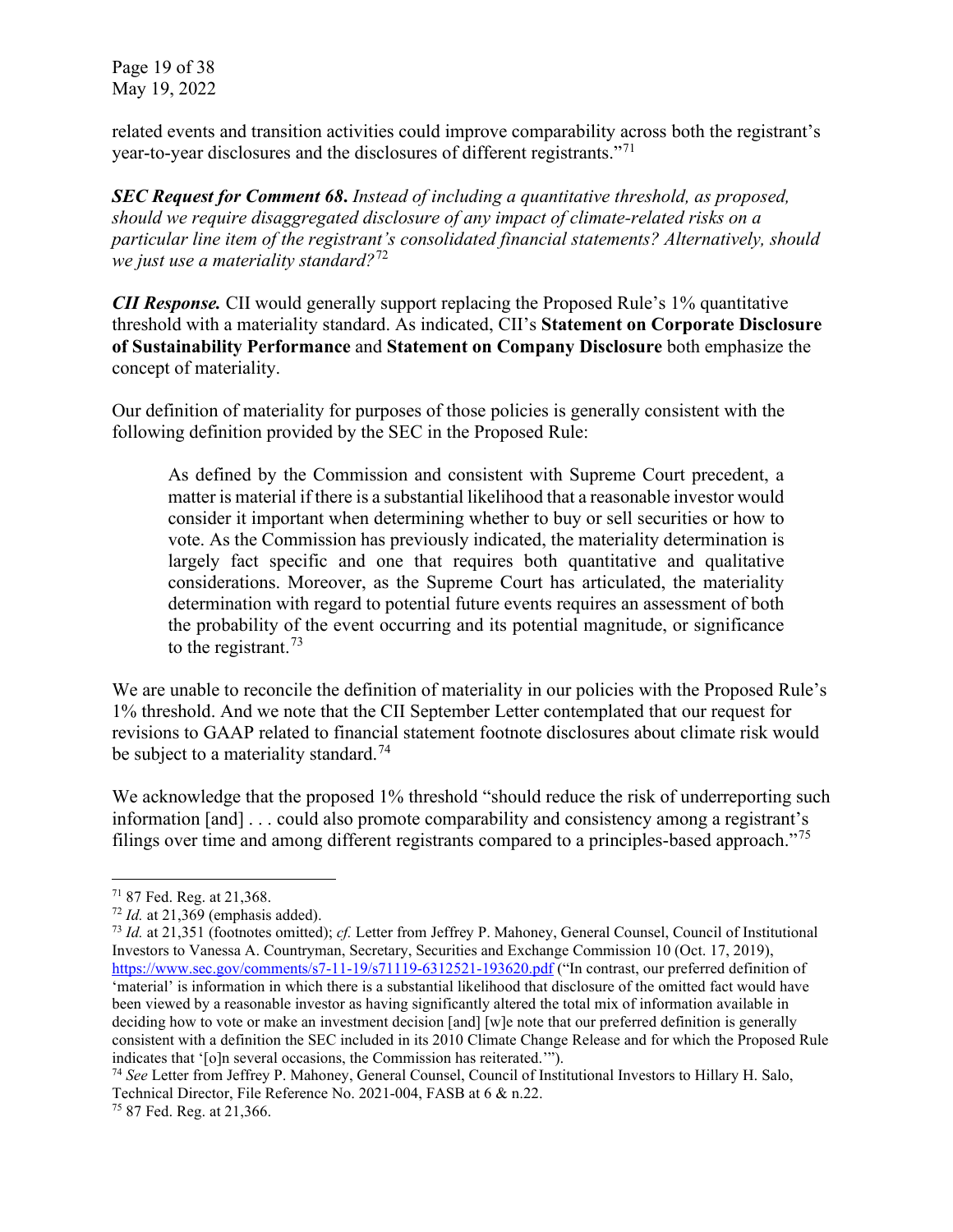Page 20 of 38 May 19, 2022

We, however, observe that SEC Staff Accounting Bulletin: No. 99 – Materiality states that "[e]valuation of materiality requires a registrant and its auditor to consider *all* the relevant circumstances, and the staff believes that there are numerous circumstances in which misstatements below 5% could well be material."<sup>[76](#page-19-0)</sup>

In our view, the SEC has failed to provide sufficient circumstances to justify a 1% threshold for the proposed note. [77](#page-19-1) On balance, we believe that consistent with our **Statement on Company Disclosure** a materiality qualifier could strike a better balance between the anticipated benefits to investors, and the cost of collection, reporting, and auditing of the proposed note disclosures.<sup>[78](#page-19-2)</sup>

*SEC Request for Comment 81. Should we require disclosure of financial estimates and assumptions impacted by the climate-related events and transition activities (including disclosed targets), as proposed? How would investors use this information?*[79](#page-19-3)

*CII Response.* CII supports the Proposed Rule requiring disclosure of financial estimates and assumptions impacted by the climate-related events and transition activities.<sup>[80](#page-19-4)</sup> When combined with the proposed disclosure of physical and transition risks, and subject to our preferred materiality standard rather than the 1% threshold, the proposed disclosures are largely responsive to CII's request to the FASB described in CII September Letter. See *CII Response* to *SEC Request for Comment 25* and *CII Response* to *SEC Request for Comment 52*.

We generally agree with the SEC that the proposed required disclosure of financial estimates and assumptions:

[C]ould provide decision-useful information and transparency to investors about the impact of the climate-related events and transition activities, including disclosed targets and goals, on such estimates and assumptions. Moreover, in addition to providing insight into impacts on the registrant's financial statements, such disclosure could allow investors to evaluate the reasonableness of the registrant's estimates and assumptions, which are used to prepare the registrant's financial statements. Although current accounting standards require registrants to consider how climate-related matters may intersect with and affect the financial

<span id="page-19-1"></span>Governance Watch (Apr. 19, 2022)[, https://www.clearymawatch.com/2022/04/the-secs-climate-proposal-top-points](https://www.clearymawatch.com/2022/04/the-secs-climate-proposal-top-points-for-comment/)[for-comment/](https://www.clearymawatch.com/2022/04/the-secs-climate-proposal-top-points-for-comment/) ("the 1% threshold is inexplicably low"); *cf.* Shivaram Rajgopal, Contributor, CFO Network, The SEC's Attempt To Write Generally Accepted Climate Principles -- Part II, Forbes (Apr. 1, 2022) (on file with CII) (describing the complications of calculating a proposed 1% threshold); *see generally* The SEC's Attempt to Write Generally Accepted Climate Principles with Shivaram Rajgopal, [Voice Corp. Governance](https://podcasts.apple.com/us/podcast/the-voice-of-corporate-governance/id1433954314) (Apr. 28, 2022), *available at* https://www.cii.org/podcasts (discussing a range of issues relating to Proposed Rule, *The Enhancement and Standardization of Climate-Related Disclosures for Investors*).

<span id="page-19-0"></span><sup>76</sup> SEC Staff Accounting Bulletin No. 99 (Aug. 12, 1999), [https://www.sec.gov/interps/account/sab99.htm.](https://www.sec.gov/interps/account/sab99.htm) 77 *See* Nick Grabar et al., The SEC's Climate Proposal – Top Points for Comment, Cleary M&A & Corp.

<span id="page-19-2"></span><sup>78</sup> *See, e.g.,* Commissioner Hester M. Peirce, Statement, We are Not the Securities and Environment Commission – At Least Not Yet n.60 (Mar. 21, 2022),<https://www.sec.gov/news/statement/peirce-climate-disclosure-20220321> ("The Commission explains that this threshold is set at a level that allows firms to avoid costs 'for instances where the impact is likely to be quite small, while providing assurance to investors that more significant impacts are reflected in line item reporting' [and] . . . [a] materiality qualifier would have been a better way to strike the balance.").<br><sup>79</sup> 87 Fed. Reg. at 21,372 (emphasis added).<br><sup>80</sup> See id. at 21,465 (proposed § 210.14–02(g)-(h)).

<span id="page-19-4"></span><span id="page-19-3"></span>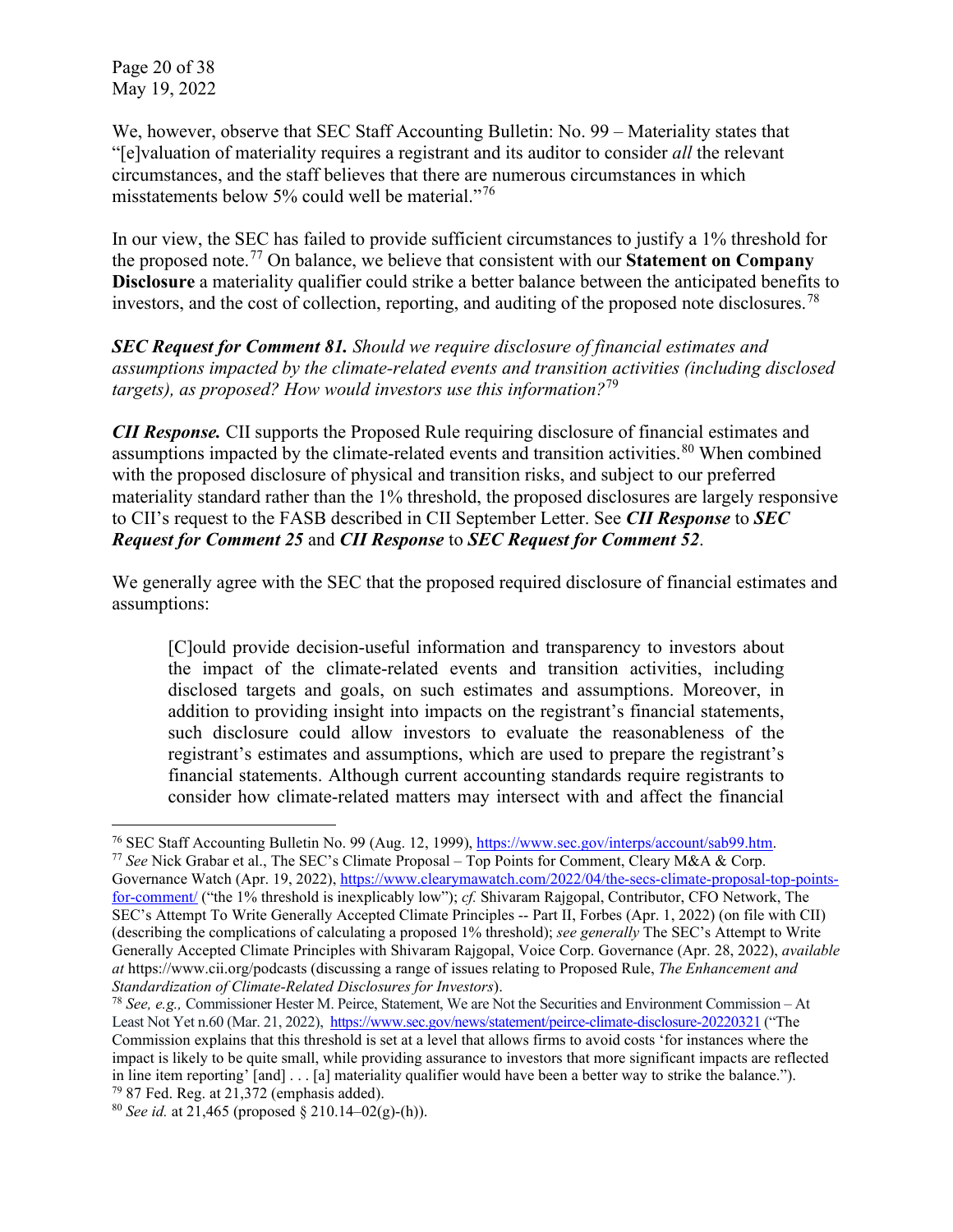statements, including their impact on estimates and assumptions, the nature of the climate-related events and transition activities discussed in the proposed rules, which may manifest over a longer time horizon, necessitate targeted disclosure requirements to elicit decision-useful information for investors in a consistent manner. We also note that some registrants have already provided disclosure along the lines of the proposed requirements, which lends support to the feasibility of making such disclosures. By way of example, the proposed climate-related events and impacts relating to a transition away from greenhouse gas producing products and activities could affect a registrant's asset values and may result in asset impairments. The effect on asset values and the resulting impairments could, in turn, affect a registrant's assumptions when calculating depreciation expenses or asset retirement obligations associated with the retirement of tangible, long-lived assets. Providing related disclosure could help an investor understand if a registrant would be responsible for removing equipment or cleaning up hazardous materials sooner than originally planned due to a severe weather event.<sup>[81](#page-20-0)</sup>

*SEC Request for Comment 93. How would investors use GHG emissions disclosures to inform their investment and voting decisions? How would such disclosures provide insight into a registrant's financial condition, changes in financial condition, and results of operations? How would such disclosures help investors evaluate an issuer's climate risk-related exposure? Would such disclosures enable investors to better assess physical risks associated with climate-related events, transition risks, or both types of risks?*[82](#page-20-1)

*CII Response.* CII believes that many investors would use the Proposed Rule's GHG emissions disclosures as a source of information to better understand climate change and the related economic transition's effect on companies, industries and countries.<sup>[83](#page-20-2)</sup> The information could assist investors in considering actions, including proxy voting actions, to mitigate risk or identify investment opportunities.<sup>[84](#page-20-3)</sup> More specifically, we generally agree with the SEC's assessment that:

[For] institutional investors . . . GHG emissions information is important to investment decisions for various reasons, including because GHG emissions data is quantifiable and comparable across industries and can be particularly useful in conducting a transition risk analysis; it can be used to evaluate the progress in

<span id="page-20-3"></span><sup>84</sup> *See id.* at 4 (describing how emission disclosures "would support our investment analysis and decision-making"); *cf.* Marc Hafstead et al., Indirect Emissions Disclosures Are Important but Tricky, Resources (May 4, 2022), <https://www.resources.org/special-series-sec/indirect-emissions-disclosures-are-important-but-tricky/> (Virginia

<span id="page-20-1"></span><span id="page-20-0"></span> $^{81}$  *Id.* at 21,372 (footnotes omitted).<br> $^{82}$  *Id.* at 21,381 (emphasis added).

<span id="page-20-2"></span><sup>83</sup> *See, e.g.,* Letter from Kirsty Jenkinson, Investment Director & Aeisha Mastagni, Portfolio Manager, California State Teachers' Retirement System to The Honorable Gary Gensler, Chair, U.S. Securities and Exchange Commission 2 (June 4, 2021),<https://www.sec.gov/comments/climate-disclosure/cll12-8888208-240907.pdf> ("As a prudent and diversified global investor, we need to understand the transition's effects on companies, industries, and countries and consider actions to mitigate risk and identify investment opportunities").

Harper Ho, City University of Hong Kong: "Many of the largest institutional investors and asset managers also need to be able to measure GHG emissions for companies they invest in, either to meet their own 'net-zero' goals or to comply with [sustainable finance disclosure regulations outside the United States."](https://eur-lex.europa.eu/legal-content/EN/TXT/?uri=CELEX:32019R2088)).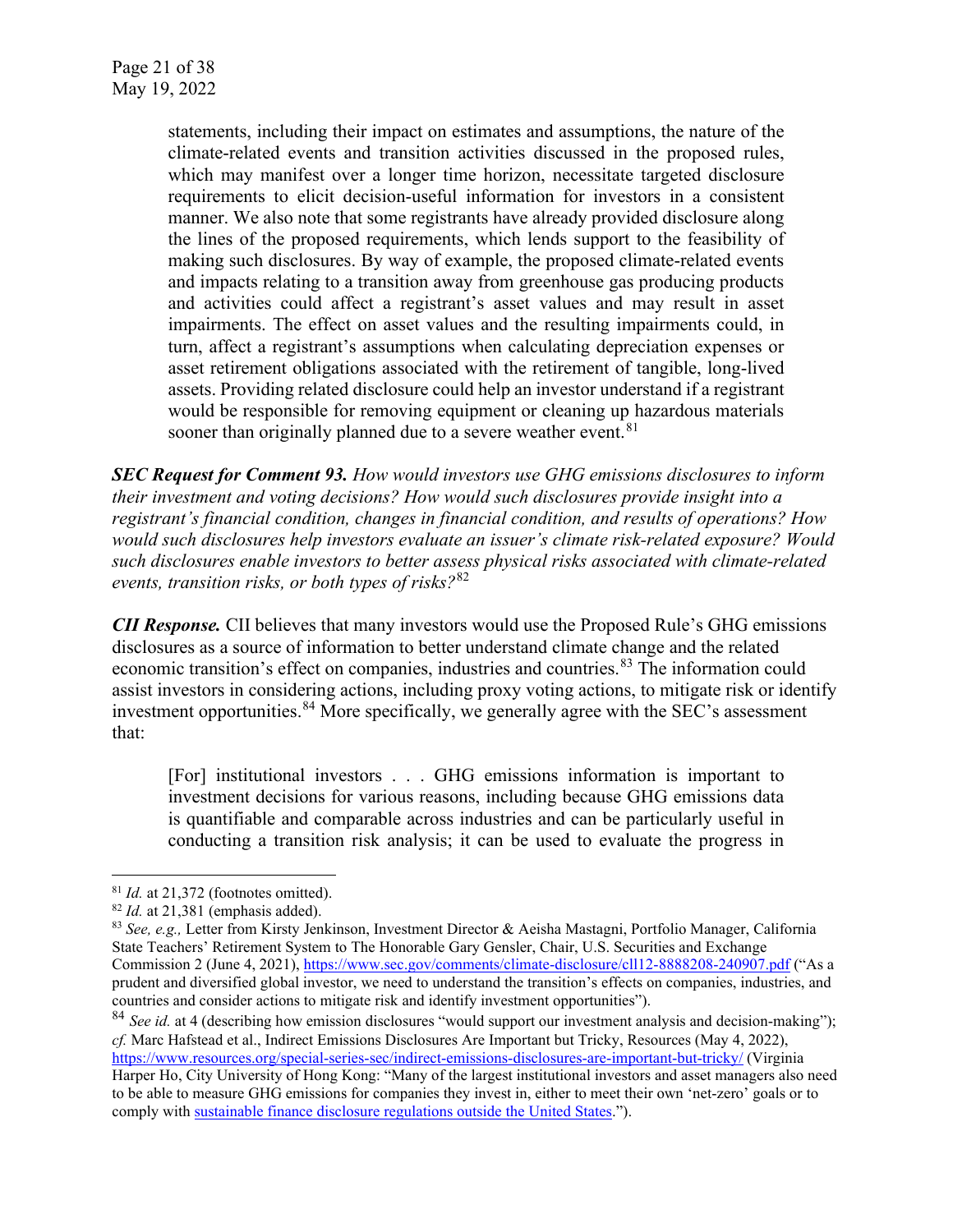meeting net-zero commitments and assessing any associated risks; and it may be relevant to investment or voting decisions because GHG emissions could impact the company's access to financing, as well as its ability to reduce its carbon footprint in the face of regulatory, policy, and market constraints.<sup>[85](#page-21-0)</sup>

*SEC Request for Comment* **97.** *Should we require a registrant to disclose its total Scope 1 emissions and total Scope 2 emissions separately for its most recently completed fiscal year, as proposed? Are there other approaches that we should consider?*[86](#page-21-1)

*CII Response.* CII generally supports the Proposed Rule requiring a registrant to disclose its total Scope 1 and total Scope 2 emissions separately for its most recently completed fiscal year.<sup>[87](#page-21-2)</sup> Our support for this proposed disclosure is consistent with the view expressed in the CII June Letter:

We generally believe that, at a minimum, information about Scope 1 and Scope 2 greenhouse gas emissions can be quantified and measured and should be reported by registrants. While greenhouse gas emissions may not be critical to the health of every registrant, this issue has become critical for many investors who are serious about assessing the climate-related risks and opportunities across their portfolios.<sup>[88](#page-21-3)</sup>

We agree with the SEC's finding that:

Those types of emissions result directly or indirectly from facilities owned or activities controlled by a registrant. The relevant data for calculating Scopes 1 and 2 emissions should be reasonably available to registrants, and the relevant methodologies are fairly well-developed. Registrants with large stationary sources of emissions already report Scope 1 emissions data to the EPA, and the EPA provides detailed methodologies for a range of industries with significant Scope 1 emissions. The EPA also provides detailed guidance for the calculation of Scope 2 emissions, which, although classified as ''indirect emissions,'' are generated by direct activities of the registrant in using purchased energy.<sup>[89](#page-21-4)</sup>

*SEC Request for Comment 98. Should we require a registrant to disclose its Scope 3 emissions for the fiscal year if material, as proposed? Should we instead require the disclosure of Scope 3 emissions for all registrants, regardless of materiality? Should we use a quantitative threshold, such as a percentage of total GHG emissions (e.g., 25%, 40%, 50%) to require the disclosure of Scope 3 emissions? If so, is there any data supporting the use of a particular percentage threshold? Should we require registrants in particular industries, for which Scope 3 emissions are a high percentage of total GHG emissions, to disclose Scope 3 emissions?*[90](#page-21-5)

<span id="page-21-1"></span><span id="page-21-0"></span><sup>85</sup> 87 Fed. Reg. at 21,373-34 (footnotes omitted). 86 *Id.* at 21,381 (emphasis added). 87 *See id.* at 21,468 (proposed Item 1504(b)).

<span id="page-21-2"></span>

<span id="page-21-3"></span><sup>88</sup> *See* Letter from Jeff Mahoney, General Counsel, Council of Institutional Investors to The Honorable Gary Gensler, Chair, U.S. Securities and Exchange Commission at 9 (footnotes omitted).<br><sup>89</sup> 87 Fed. Reg. at 21,377 (footnotes omitted).<br><sup>90</sup> *Id.* at 21,381 (emphasis added).

<span id="page-21-4"></span>

<span id="page-21-5"></span>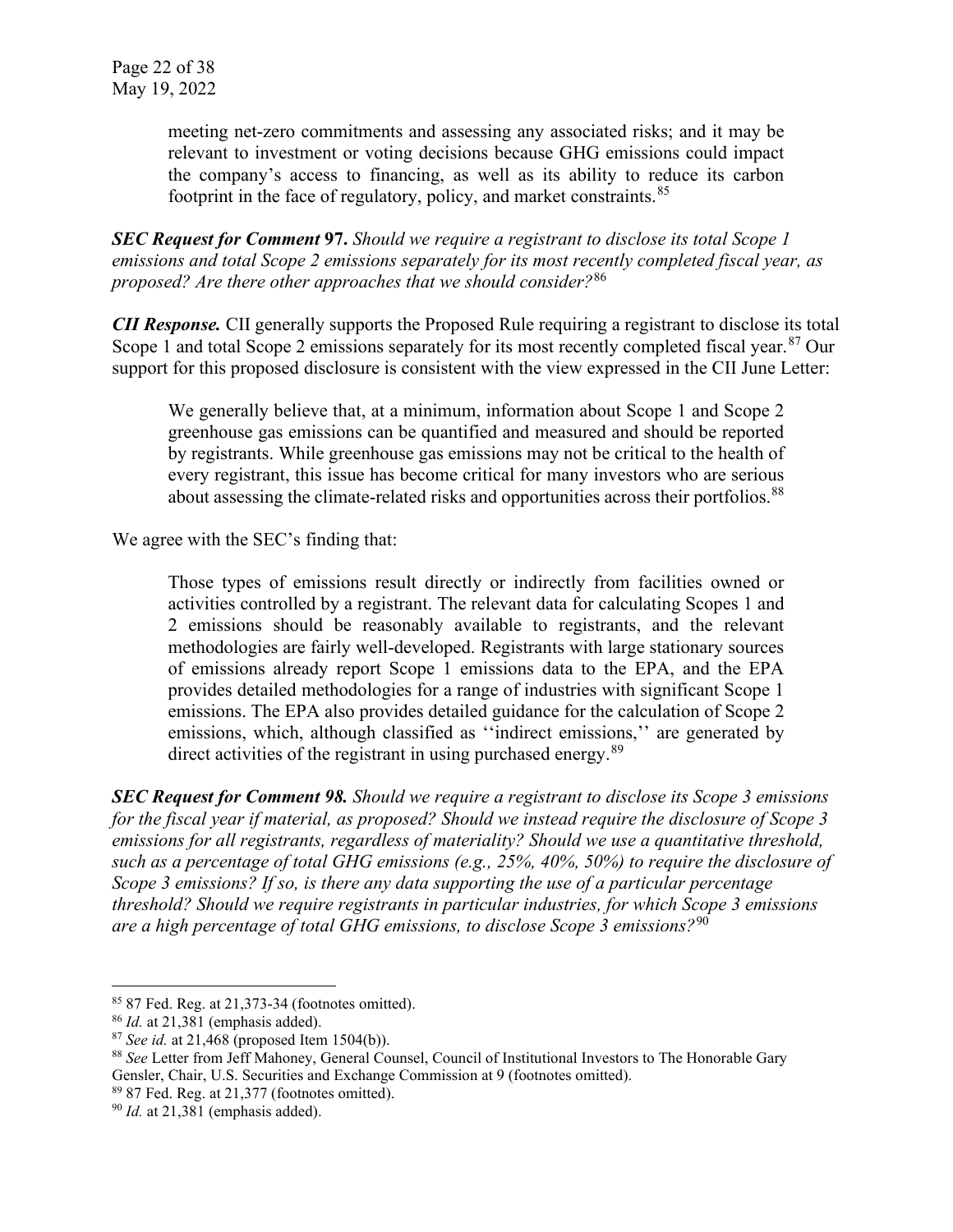Page 23 of 38 May 19, 2022

*CII Response.* CII generally supports the Proposed Rule's requirement that a registrant disclose its Scope 3 emissions for the fiscal year if material.<sup>[91](#page-22-0)</sup> We believe that disclosure of Scope 3 emissions data could help investors understand transition risks – and potential disruptions in a company's supply chain, business model and cash flows.<sup>[92](#page-22-1)</sup> And we agree with the SEC's analysis that:

[C]apital markets have begun to assign financial value to this type of metric, such that it can be material information for investors about financial risks facing a company. Scope 3 emissions disclosure is an integral part of both the TCFD framework and the GHG Protocol, which are widely accepted. It also has been widely recognized that, for some companies, disclosure of just Scopes 1 and 2 emissions could convey an incomplete, and potentially misleading, picture.<sup>[93](#page-22-2)</sup>

We acknowledge that we did not support mandating disclosure of Scope 3 emissions in the CII June Letter.<sup>[94](#page-22-3)</sup> The CII June Letter explained:

It is clear to us that many investors are demanding that more information about Scope 3 emissions. A shareholder resolution asking Chevron to make substantial reductions to its Scope 3 emissions gained 61% of the vote this proxy season. However, as SEC Commissioner Elad L. Roisman has argued: "[a] company's ability to calculate Scope 3 emissions depends on it gathering information from sources wholly outside the company's control, both upstream and downstream from its organizational activities."[95](#page-22-4)

We note at the outset that the Proposed Rule's materiality qualifier for disclosure of Scope 3 emissions is consistent with the reference to "materiality" in our **Statement on Corporate Disclosure of Sustainability Performance** and **Statement on Company Disclosure**. [96](#page-22-5) We, however, remain concerned about the challenges that companies will face in calculating Scope 3

<https://knowledge.wharton.upenn.edu/article/the-benefits-of-the-secs-climate-disclosure-rule/> ("Without it [Scope 3], companies would be heavily incentivized to shift their pollution to other businesses along their supply chain, especially foreign or private firms not accountable to the SEC."); Marc Hafstead et al., Indirect Emissions Disclosures Are Important but Tricky, Resources (Meredith Fowlie, University of California, Berkeley: "If firms were required by the SEC to disclose only their Scope 1 and Scope 2 GHG emissions, they would have an ability and an incentive—to transfer the most carbon-intensive parts of their operations to firms with less onerous reporting

<span id="page-22-0"></span><sup>91</sup> *See id.* at 21,468 (proposed § 229.1504(c)(1)).

<span id="page-22-1"></span><sup>92</sup> *See, e.g.,* Allison Handy & Broc Romanek, Public Chatter, The SEC's Climate Disclosure Proposal: A Comprehensive Look, Perkinscoie (Apr. 2022)[, https://www.publicchatter.com/wp-](https://www.publicchatter.com/wp-content/uploads/sites/51/2022/04/Allison-Broc-Climate-Proposal-1.pdf)

[content/uploads/sites/51/2022/04/Allison-Broc-Climate-Proposal-1.pdf](https://www.publicchatter.com/wp-content/uploads/sites/51/2022/04/Allison-Broc-Climate-Proposal-1.pdf) ("Disclosure of Scope 3 emissions data could help investors understand transition risks – and potential disruptions in a company's supply chain, business model and cash flows.").

<span id="page-22-2"></span><sup>93</sup> 87 Fed. Reg. at 21,381 (footnotes omitted); *cf.* Shivaram Rajgopal, Contributor, CFO Network, Why Do Critics Claim That the SEC Has Over-Reached with Climate Risk Disclosures?, Forbes (describing how "if scope 3 is exempted, companies will have incentives to repackage scope 1 and 2 emissions as scope 3"); Witold Henisz, The Benefits of Corporate Disclosure, Knowledge at Wharton (Apr. 12, 2022),

<span id="page-22-3"></span>requirements [and] [t]his behavior would reduce a firm's Scope 1 and Scope 2 emissions . . . ."). <sup>94</sup> Letter from Jeff Mahoney, General Counsel, Council of Institutional Investors to The Honorable Gary Gensler, Chair, U.S. Securities and Exchange Commission at 16 (footnotes omitted). 95 *Id.*

<span id="page-22-5"></span><span id="page-22-4"></span><sup>96</sup> Statement on Corporate Disclosure of Sustainability Performance; Statement on Company Disclosure.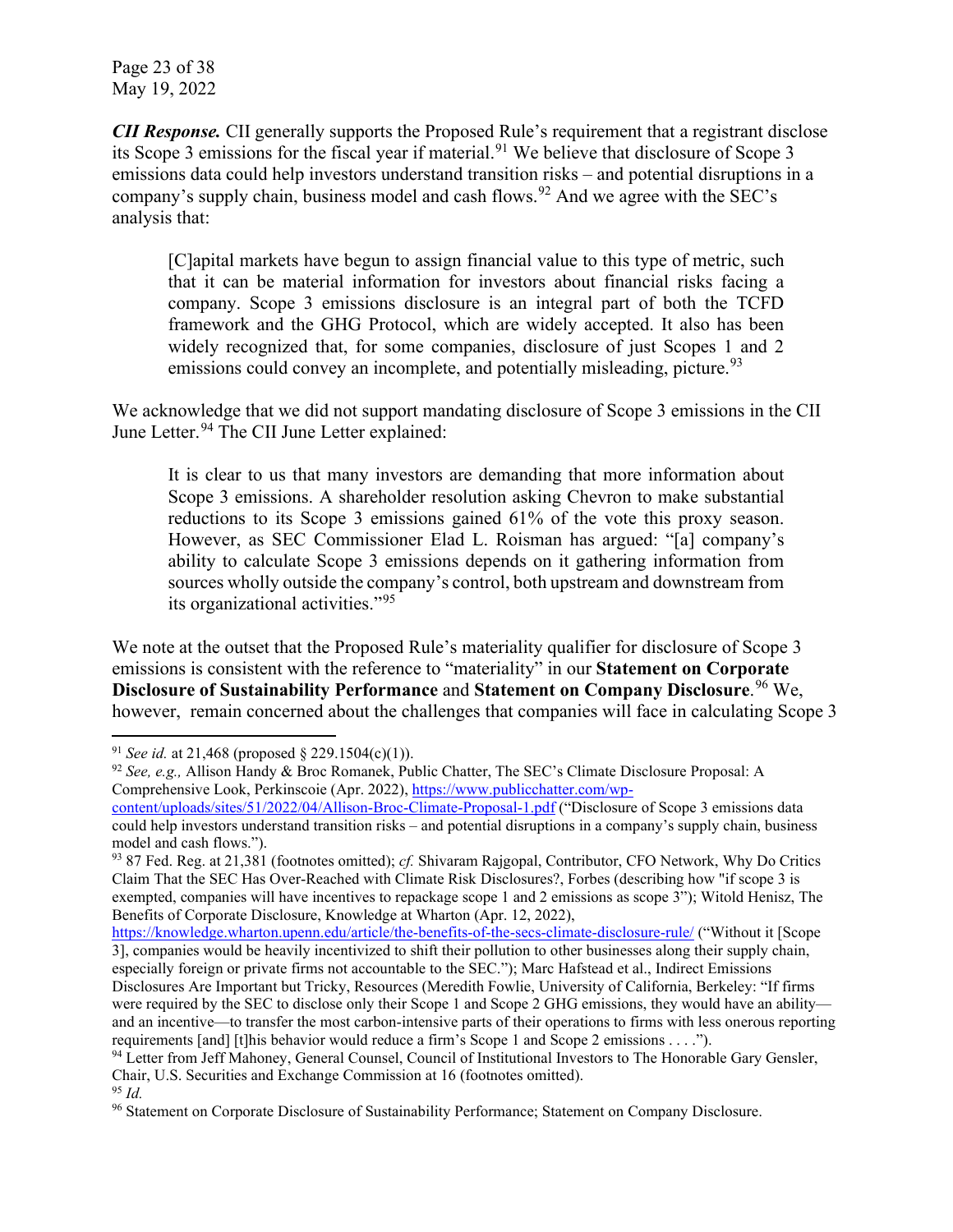Page 24 of 38 May 19, 2022

emissions, including Chairman Gensler's acknowledgement that the "methodologies for determining Scope 3 emissions currently aren't as well developed as the others are just yet."<sup>[97](#page-23-0)</sup> Those concerns make it a close call for us as to whether mandating Scope 3 emission disclosures is consistent with the application our **Statement on Company Disclosure** providing for an assessment of a proposed disclosure's "[a]nticipated benefit to investors, net of the cost of collection and reporting."[98](#page-23-1)

On balance, we have concluded that the anticipated benefit to investors of having more complete emission disclosures by mandating Scope 3 disclosures exceeds the cost of collecting and reporting the information because of the numerous accommodations the SEC has proposed to lessen the cost of the disclosures. Those accommodations, all of which we support, include:

- A transition period;<sup>[99](#page-23-2)</sup>
- A liability safe harbor;  $100$
- $\bullet$  Limiting the proposed disclosure to value chain emissions that are overall material;  $^{101}$  $^{101}$  $^{101}$
- Not imposing a bright line quantitative threshold for the materiality determination;  $102$
- Exempting  $SRCs;^{103}$  $SRCs;^{103}$  $SRCs;^{103}$  and

<span id="page-23-6"></span><span id="page-23-5"></span><span id="page-23-4"></span><sup>102</sup> *See id.* ("We also have not proposed a bright-line quantitative threshold for the materiality determination as suggested by some commenters because whether Scope 3 emissions are material would depend on the particular facts and circumstances, making it difficult to establish a 'one size fits all' standard."); *see also* Marc Hafstead et al., Indirect Emissions Disclosures Are Important but Tricky, Resources (Meredith Fowlie, University of California, Berkeley: "The SEC proposal includes a 'materiality qualifier' that aims to balance the onerousness of Scope 3 reporting costs and the likelihood that a reasonable investor would consider these metrics as 'important when making an investment or voting decision' [and [t]his will be a difficult balance to strike[,] [b]ut it's a balance worth negotiating if we want to help investors understand the true climate impacts of their portfolio choices."). <sup>103</sup> *See* 87 Fed. Reg. at 21,391 ("We believe that exempting SRCs from the proposed Scope 3 emissions disclosure requirement would be appropriate in light of the proportionately higher costs they could incur, compared to non-SRCs, to engage in the data gathering, verification, and other actions associated with Scope 3 emissions reporting, many of which may have fixed cost components."); *see also* Marc Hafstead et al., Indirect Emissions Disclosures Are Important but Tricky, Resources (Virginia Harper Ho, City University of Hong Kong: "Smaller public companies in particular may be less able to afford the added cost of collecting and reporting Scope 3 emissions data

<span id="page-23-0"></span><sup>97</sup> Chair Gary Gensler, Speech, "Building Upon a Long Tradition" – Remarks before the Ceres Investor Briefing; *see* Nick Grabar et al., The SEC's Climate Proposal – Top Points for Comment, Cleary M&A & Corp. Governance Watch ("For Scope 3 emissions, disclosure standards, definitions and techniques are still evolving."); Witold Henisz, The Benefits of Corporate Disclosure, Knowledge at Wharton (Scope 3 is "a big challenge, . . . because most firms don't know what's happening upstream or how to calculate what's going on downstream."); Commissioner Hester M. Peirce, Statement, We are Not the Securities and Environment Commission – At Least Not Yet ("The company's customers and suppliers may not track this [Scope 3] information."). 98 Statement on Company Disclosure.

<span id="page-23-2"></span><span id="page-23-1"></span><sup>99</sup> *See* 87 Fed. Reg. at 21,381 ("But in light of the fact that a GHG emissions reporting regime may be incomplete without the reporting of Scope 3 emissions, we are proposing to include them, with an appropriate transition period. .. at the outset.").<br><sup>100</sup> *Id.* ("But in light of the fact that a GHG emissions reporting regime may be incomplete without the reporting of

<span id="page-23-3"></span>Scope 3 emissions, we are proposing to include them, with an appropriate . . . safe harbor, at the outset."); *see also* Marc Hafstead et al., Indirect Emissions Disclosures Are Important but Tricky, Resources ("reporting on Scope 3 GHG emissions may give rise to higher liability risk for companies compared to other climate disclosures, since the reporting company cannot ensure the quality and accuracy of the information that it gets from third parties."). <sup>101</sup> See 87 Fed. Reg. at 21,381 ("Although we have not proposed to exclude specific upstream or downstream activities from the scope of the proposed Scope 3 disclosure requirement, we have limited the proposed disclosure requirement to those value chain emissions that overall are material.").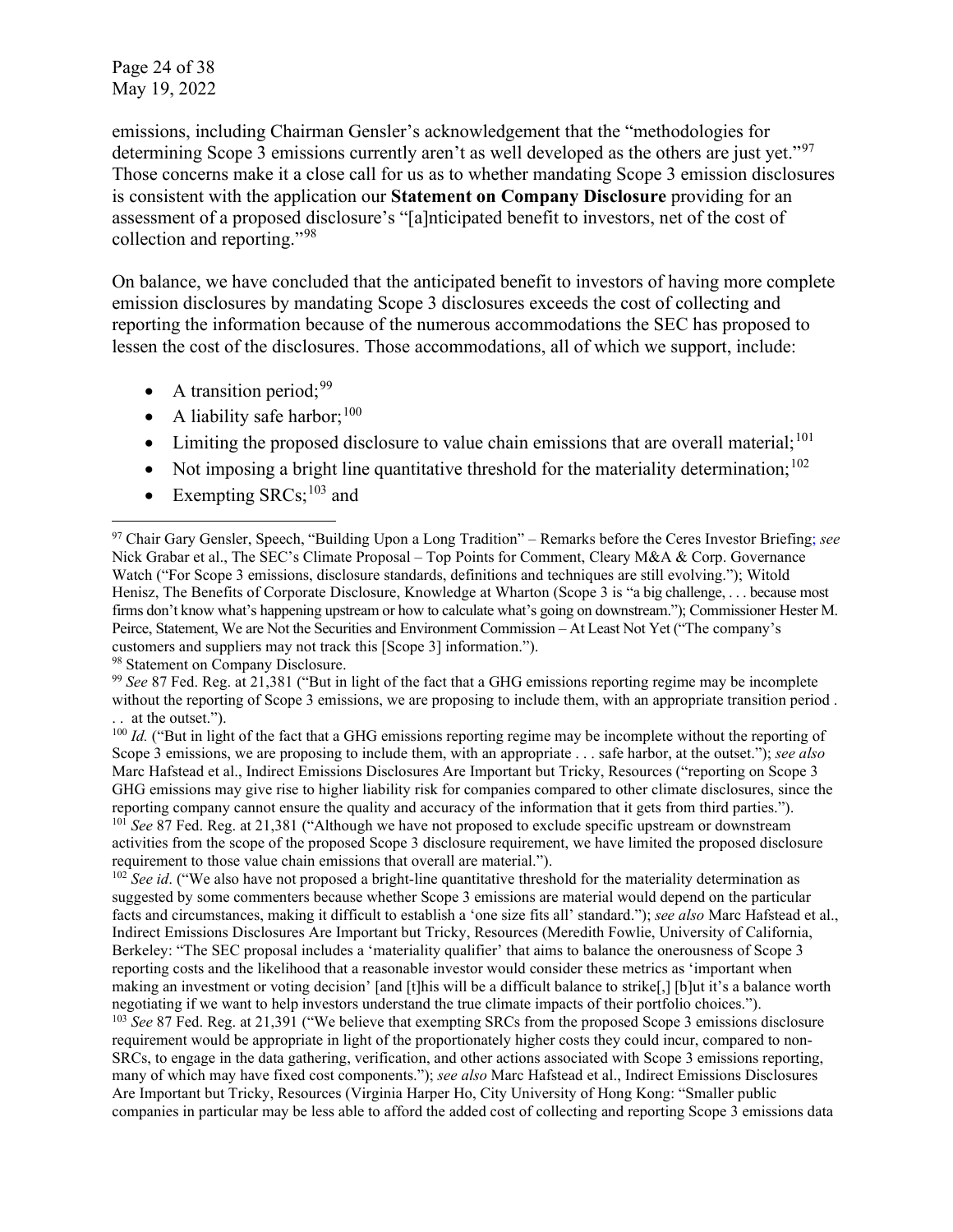Page 25 of 38 May 19, 2022

• A conditional omission of required information.<sup>[104](#page-24-0)</sup>

*SEC Request for Comment 133***.** *Should we provide a safe harbor for Scope 3 emissions disclosure, as proposed? Is the scope of the proposed safe harbor clear and appropriate? For example, should the safe harbor apply to any registrant that provides Scope 3 disclosure pursuant to the proposed rules, as proposed? Should we limit the use of the safe harbor to certain classes of registrants or to registrants meeting certain conditions and, if so, which classes or conditions? For example, should we require the use of a particular methodology for calculating and reporting Scope 3 emissions, such as the PCAF Standard if the registrant is a financial institution, or the GHG Protocol Scope 3 Accounting and Reporting Standard for other types of registrants? Should we clarify the scope of persons covered by the language ''by or on behalf of a registrant'' by including language about outside reviewers retained by the registrant or others? Should we define a ''fraudulent statement,'' as proposed? Is the level of diligence required for the proposed safe harbor (i.e., that the statement was made or reaffirmed with a reasonable basis and disclosed in good faith) the appropriate standard? Should the safe harbor apply to other climate-related disclosures, such as Scopes 1 and 2 emissions disclosures, any targets and goals disclosures in response to proposed Item 1505 (discussed below), or the financial statement metrics disclosures required pursuant to Proposed Article 14 of Regulation S–X? Should the safe harbor apply indefinitely, or should we include a sunset provision that would eliminate the safe harbor some number of years, (e.g., five years) after the effective date or applicable compliance date of the rules? Should the safe harbor sunset after certain conditions are satisfied? If so, what types of conditions should we consider? What other approaches should we consider?*[105](#page-24-1)

*CII Response.* CII generally supports the Proposed Rule providing a safe harbor for Scope 3 emissions.[106](#page-24-2) As indicated in the *CII Response* to *SEC Request for Comment 98,* and consistent with our **Statement on Company Disclosure**, we believe it is appropriate for the SEC to provide accommodations to lessen the cost of the collection and reporting of Scope 3 emissions in light of the unique challenges associated with this information. We are hopeful that in addition to reducing the cost of the Scope 3 disclosures the proposed safe harbor will, as one corporate law firm has indicated, "promote ESG disclosure that reconciles what the reporting-company system can produce with what investors are seeking."<sup>[107](#page-24-3)</sup>

*SEC Request for Comment 134***.** *Should we provide an exemption from Scope 3 emissions disclosure for SRCs, as proposed? Should the exemption not apply to a SRC that has set a target or goal or otherwise made a commitment to reduce its Scope 3 emissions? Are there other* 

<sup>[</sup>and] [f]or this reason, the [SEC plans to exempt smaller reporting companies](https://www.federalregister.gov/d/2022-06342/p-2345) from the requirement altogether ...

<span id="page-24-0"></span><sup>.&</sup>quot;). 104 *See* 87 Fed. Reg. at 21,391 ("we note that Securities Act Rule 409 and Exchange Act Rule 12b–21, which provide accommodations for information that is unknown and not reasonably available, would be available for the proposed Scope 3 emissions disclosures").<br><sup>105</sup> *Id.* (emphasis added).

<span id="page-24-1"></span>

<span id="page-24-2"></span><sup>&</sup>lt;sup>106</sup> *Id.* at 21,469 (proposed  $§$  229.1504(f)).

<span id="page-24-3"></span><sup>&</sup>lt;sup>107</sup> Nick Grabar et al., The SEC's Climate Proposal – Top Points for Comment, Cleary M&A & Corp. Governance; *see* 87 Fed. Reg. at 21,391 ("It also may encourage more robust Scope 3 emissions information, to the extent registrants feel reassured about relying on actual third-party data as opposed to national or industry averages for their emissions estimates.").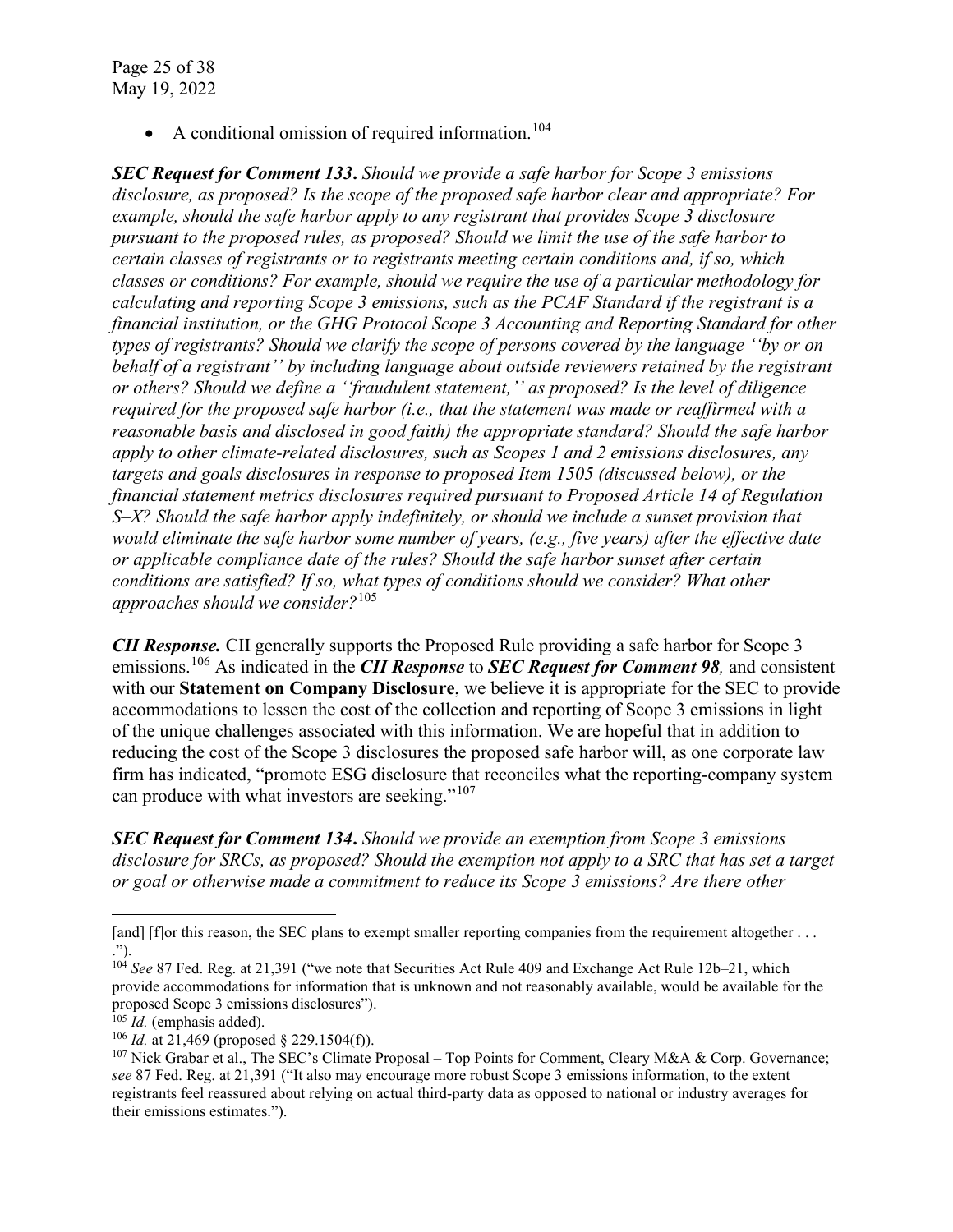Page 26 of 38 May 19, 2022

*classes of registrants we should exempt from Scope 3 emissions disclosure requirement? For example, should we exempt EGCs, foreign private issuers, or a registrant that is filing or has filed a registration statement for its initial public offering during its most recently completed fiscal year from the Scope 3 disclosure requirement? Instead of an exemption, should we provide a longer phase in for the Scope 3 disclosure requirements for SRCs than for other registrants?*[108](#page-25-0)

*CII Response.* CII generally supports the Proposed Rule providing for an exemption from Scope 3 emissions disclosure for SRCs.[109](#page-25-1) As indicated in the *CII Response* to *SEC Request for Comment 98* and the *CII Response* to *SEC Request for Comment 133,* we believe it is appropriate for the SEC to provide accommodations to lessen the cost of the collection and reporting of Scope 3 emissions, including for SRCs.

*SEC Request for Comment 135***.** *Should we require accelerated filers and large accelerated filers to obtain an attestation report covering their Scope 1 and Scope 2 emissions disclosure, as proposed? Should we require accelerated filers and large accelerated filers to obtain an attestation report covering other aspects of their climate-related disclosures beyond Scope 1 and 2 emissions? For example, should we also require the attestation of GHG intensity metrics, or of Scope 3 emissions, if disclosed? Conversely, should we require accelerated filers and large accelerated filers to obtain assurance covering only Scope 1 emissions disclosure? Should any voluntary assurance obtained by these filers after limited assurance is required be required to follow the same attestation requirements of Item 1505(b)–(d), as proposed?*[110](#page-25-2)

*CII Response.* CII generally supports the Proposed Rule's requirement that accelerated filers and large accelerated filers obtain an attestation report covering their Scope 1 and Scope 2 emissions disclosure.<sup>[111](#page-25-3)</sup> We generally agree with SEC Commissioner Caroline A. Crenshaw that "independent party reviews are . . . a meaningful step in promoting accuracy and . . . more reliable data."<sup>[112](#page-25-4)</sup>

Our support for requiring attestation covering Scope 1 and Scope 2 emissions disclosure is conditional and is derived from our **Statement on Corporate Disclosure of Sustainability Performance**. As explained in the CII June Letter:

[A]fter there has been sufficient implementation of processes and controls over the disclosure requirements, we believe reliability also requires that public companies obtain external assurance of the sustainability information they provide. . . . .

. . . [F]ollowing the sufficient implementation of processes and controls over the disclosure requirements, public companies over time should obtain external

<span id="page-25-1"></span><span id="page-25-0"></span><sup>&</sup>lt;sup>108</sup> 87 Fed. Reg. at 21,391-92 (emphasis added).<br><sup>109</sup> *See id.* at 21,469 (proposed § 229.1504(c)(3)).<br><sup>110</sup> *Id.* at 21,396-97 (emphasis added).

<span id="page-25-2"></span>

<span id="page-25-4"></span><span id="page-25-3"></span><sup>&</sup>lt;sup>111</sup> *See id.* at 21,469-70 (proposed § 229.1505(a)(1)).<br><sup>112</sup> Commissioner Caroline A. Crenshaw, Statement on the Enhancement and Standardization of Climate-Related Disclosures for Investors (Mar. 21, 2022), [https://www.sec.gov/news/statement/crenshaw-climate-statement-](https://www.sec.gov/news/statement/crenshaw-climate-statement-032122)[032122.](https://www.sec.gov/news/statement/crenshaw-climate-statement-032122)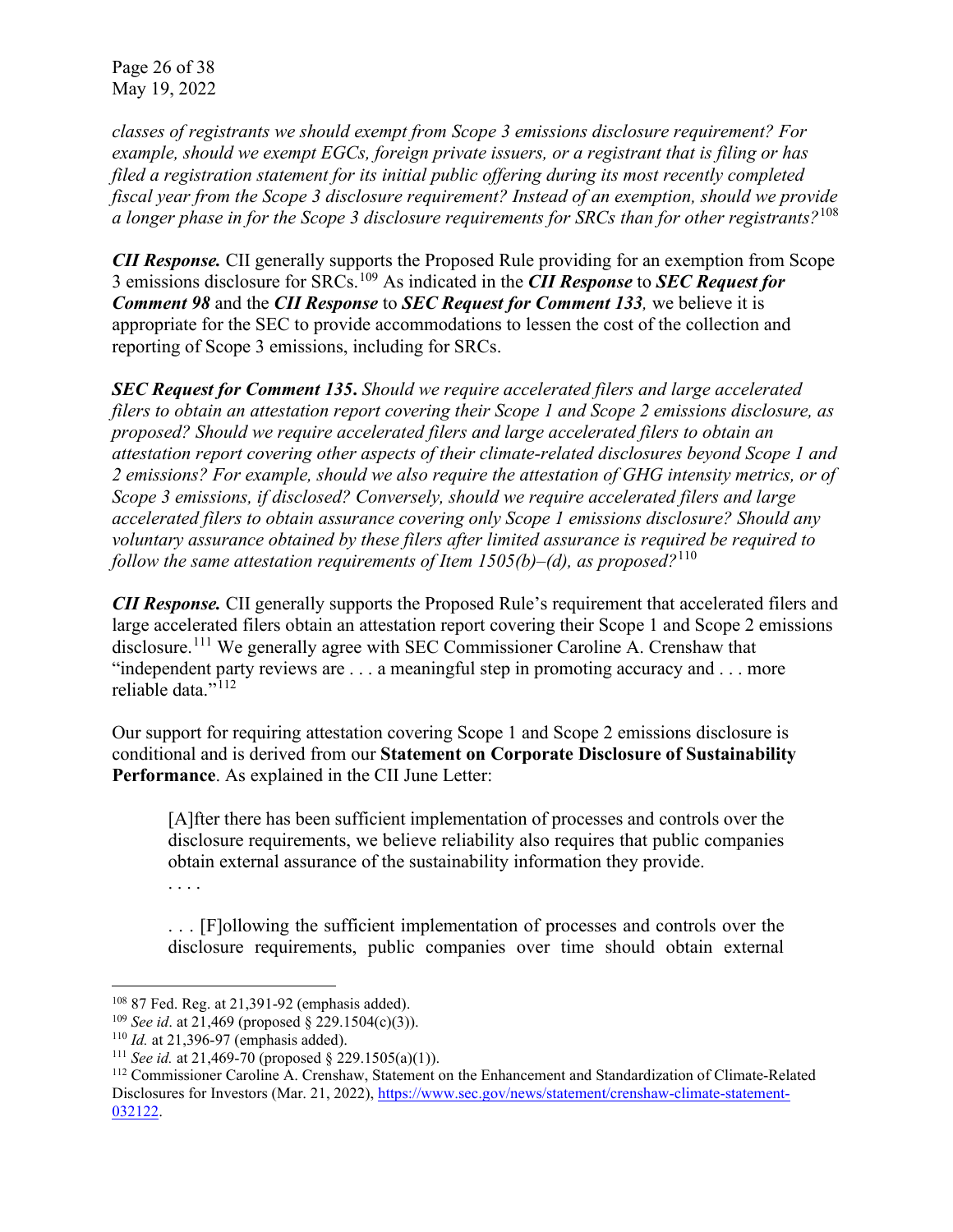assurance of the sustainability information those requirements provide. The assurance should be assessed pursuant to a framework and process that results in the level of reliability that is responsive to investors information needs.<sup>[113](#page-26-0)</sup>

Among the conditions critical to our support for requiring attestation is the element of the proposed rulemaking that, in the words of SEC Commissioner Allison Herren Lee, "phase[s] reporting requirements in over time based on a company's size, and importantly, includes a phased-in requirement for verification or 'reasonable assurance' of GHG Scopes 1 and 2 for larger filers to help ensure the reliability of these disclosures."<sup>[114](#page-26-1)</sup> We agree with the SEC that the proposed transition periods are necessary so that:

[F]ilers would have significant time to develop processes to support their GHG emissions disclosure requirements and the relevant [disclosure controls and procedures] DCP, as well as to adjust to the incremental costs and efforts associated with escalating levels of assurance. During this transition period, GHG emissions attestation providers would also have time to prepare themselves for providing such services in connection with Commission filings. $115$ 

A second condition critical to our support for requiring attestation is the Proposed Rule's ultimate goal of obtaining reasonable assurance for the proposed Scope 1 and Scope 2 emissions disclosure.<sup>[116](#page-26-3)</sup> We believe the goal of reasonable assurance is consistent with the use of the term "external assurance" in our **Statement on Corporate Disclosure of Sustainability**  Performance.<sup>[117](#page-26-4)</sup>

*SEC Request for Comment 144. Should we require a registrant to obtain a GHG emissions attestation report that is provided by a GHG emissions attestation provider that meets specified requirements, as proposed? Should one of the requirements be that the attestation provider is an expert in GHG emissions, with significant experience in measuring, analyzing, reporting, or attesting to GHG emissions, as proposed? Should we specify that significant experience means having sufficient competence and capabilities necessary to: (a) Perform engagements in accordance with professional standards and applicable legal and regulatory requirements and (b) enable the service provider to issue reports that are appropriate under the circumstances, as proposed? Should we instead require that the GHG emissions attestation provider have a* 

<span id="page-26-0"></span><sup>&</sup>lt;sup>113</sup> *See* Letter from Jeff Mahoney, General Counsel, Council of Institutional Investors to The Honorable Gary Gensler, Chair, U.S. Securities and Exchange Commission at 8, 15 (footnotes omitted).

<span id="page-26-1"></span><sup>&</sup>lt;sup>114</sup> Commissioner Allison Herren Lee, Statement, Shelter from the Storm: Helping Investors Navigate Climate Change Risk (Mar. 21, 2022),

[https://www.sec.gov/news/statement/lee-climate-disclosure-20220321;](https://www.sec.gov/news/statement/lee-climate-disclosure-20220321) see 87 Fed. Reg. at 21,469-70 (proposed § 229.1505(a)(1)).

<span id="page-26-2"></span><sup>&</sup>lt;sup>115</sup> 87 Fed. Reg. at 21,395; *see* Nick Grabar et al., The SEC's Climate Proposal – Top Points for Comment, Cleary M&A & Corp. Governance Watch ("The proposed phase-in period for this feature of the proposal recognizes the time . . . that will be required for an independent provider to give reasonable assurance on a company's emissions data."); *cf.* European Commission, Questions and Answers: Corporate Sustainability Reporting Directive Proposal (Apr. 21, 2021), *available at* [Corporate Sustainability Reporting Directive al \(europa.eu\)](https://ec.europa.eu/commission/presscorner/detail/en/QANDA_21_1806) ("Although the objective is to have a similar level of assurance for financial and sustainability reporting, a progressive approach is needed [and] [t]he Commission is proposing to start with a 'limited' assurance requirement.").  $^{116}$  See 87 Fed. Reg. at 21,469-70 (proposed 1505(a)(1)).

<span id="page-26-4"></span><span id="page-26-3"></span><sup>&</sup>lt;sup>117</sup> Statement on Disclosure of Sustainability Performance.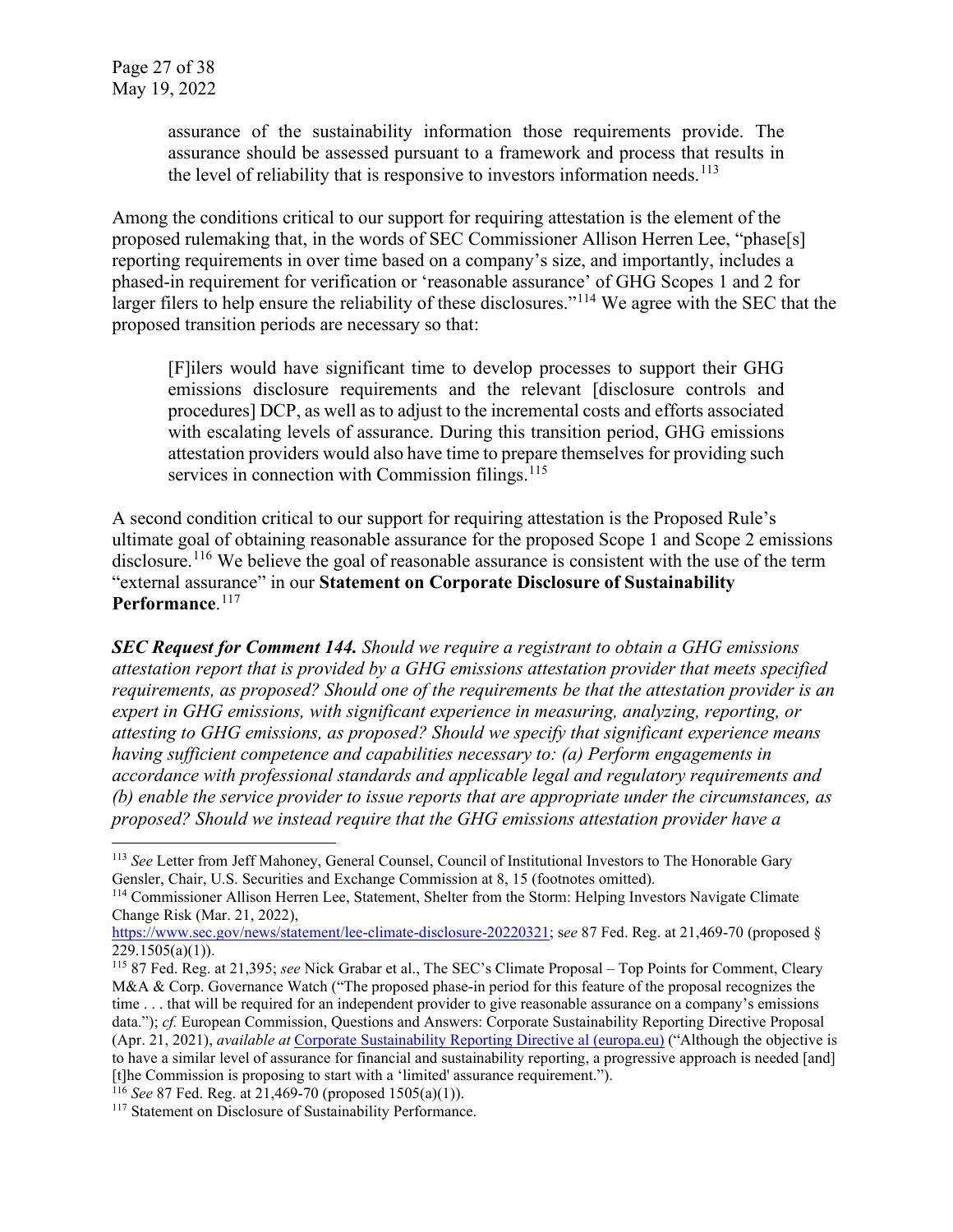Page 28 of 38 May 19, 2022

*specified number of years of the requisite type of experience, such as 1, 3, 5, or more years? Should we specify that a GHG emissions attestation provider meets the expertise requirements if it is a member in good standing of a specified accreditation body that provides oversight to service providers that apply attestation standards? If so, which accreditation body or bodies should we consider (e.g., AICPA)? Are there any other requirements for the attestation provider that we should specify? Instead, should we require a GHG emissions attestation provider to be a PCAOB-registered audit firm?*[118](#page-27-0)

*CII Response.* CII generally supports the Proposed Rule's requirement that a registrant obtain a GHG emissions attestation report that is provided by a GHG emissions attestation provider that meets specified requirements.<sup>[119](#page-27-1)</sup> More specifically, we support the proposed requirement that the GHG emissions attestation provider is an expert in GHG emissions, with significant experience in measuring, analyzing, reporting or attesting to GHG emissions.<sup>[120](#page-27-2)</sup> That proposed requirement is consistent with CII policies on **Auditor Independence**. Those policies include that the audit committee periodically consider "the experience, expertise and professional skepticism of the audit partner, manager and senior personnel assigned to the audit, and the extent of their involvement in performing the audit."[121](#page-27-3) We agree with the SEC that the proposed expertise and experience requirements for the GHG attestation provider could assist corporate boards and investors in better assessing whether "the service provider preparing the attestation report has sufficient competence and capabilities necessary to execute the attestation engagement." $122$ 

*SEC Request for Comment 146***.** *Should we require the GHG emissions attestation provider to be independent with respect to the registrant, and any of its affiliates, for whom it is providing the attestation report, as proposed? Should we specify that a GHG emissions attestation provider is not independent if such attestation provider is not, or a reasonable investor with knowledge of all relevant facts and circumstances would conclude that such attestation provider is not, capable of exercising objective and impartial judgment on all issues encompassed within the attestation provider's engagement, as proposed? The proposed provision is based on a similar provision regarding the qualification of an accountant to be an independent auditor under Rule 2–01 of Regulation S–X. Is Rule 2–01 an appropriate model for determining the independence of a GHG emissions attestation provider? Is being independent from a registrant and its affiliates an appropriate qualification for a GHG emissions attestation provider?*[123](#page-27-5)

*CII Response.* CII generally supports the Proposed Rule's requirement that the GHG emissions attestation provider be independent with respect to the registrant, and any of its affiliates, for whom it is providing the attestation report.<sup>[124](#page-27-6)</sup> We note that the proposed requirement is consistent with our policies on **Auditor Independence** and **Financial Gatekeepers**.

<span id="page-27-1"></span><span id="page-27-0"></span><sup>118</sup> 87 Fed. Reg. at 21,400-01 (emphasis added). 119 *See id.* at 21,470 (proposed § 229.1505(b)).

<span id="page-27-2"></span><sup>&</sup>lt;sup>120</sup> *Id.* (proposed  $\S$  229.1505(b)(1)).

<span id="page-27-3"></span><sup>&</sup>lt;sup>121</sup> § 2.13a Audit Committee Responsibilities Regarding Independent Auditors.<br><sup>122</sup> 87 Fed. Reg. at 21.398.

<span id="page-27-4"></span>

<span id="page-27-6"></span>

<span id="page-27-5"></span><sup>&</sup>lt;sup>123</sup> *Id.* at 21,400 (emphasis added). <sup>124</sup> *See id.* at 21,470 (proposed § 229.1505(b)(2)).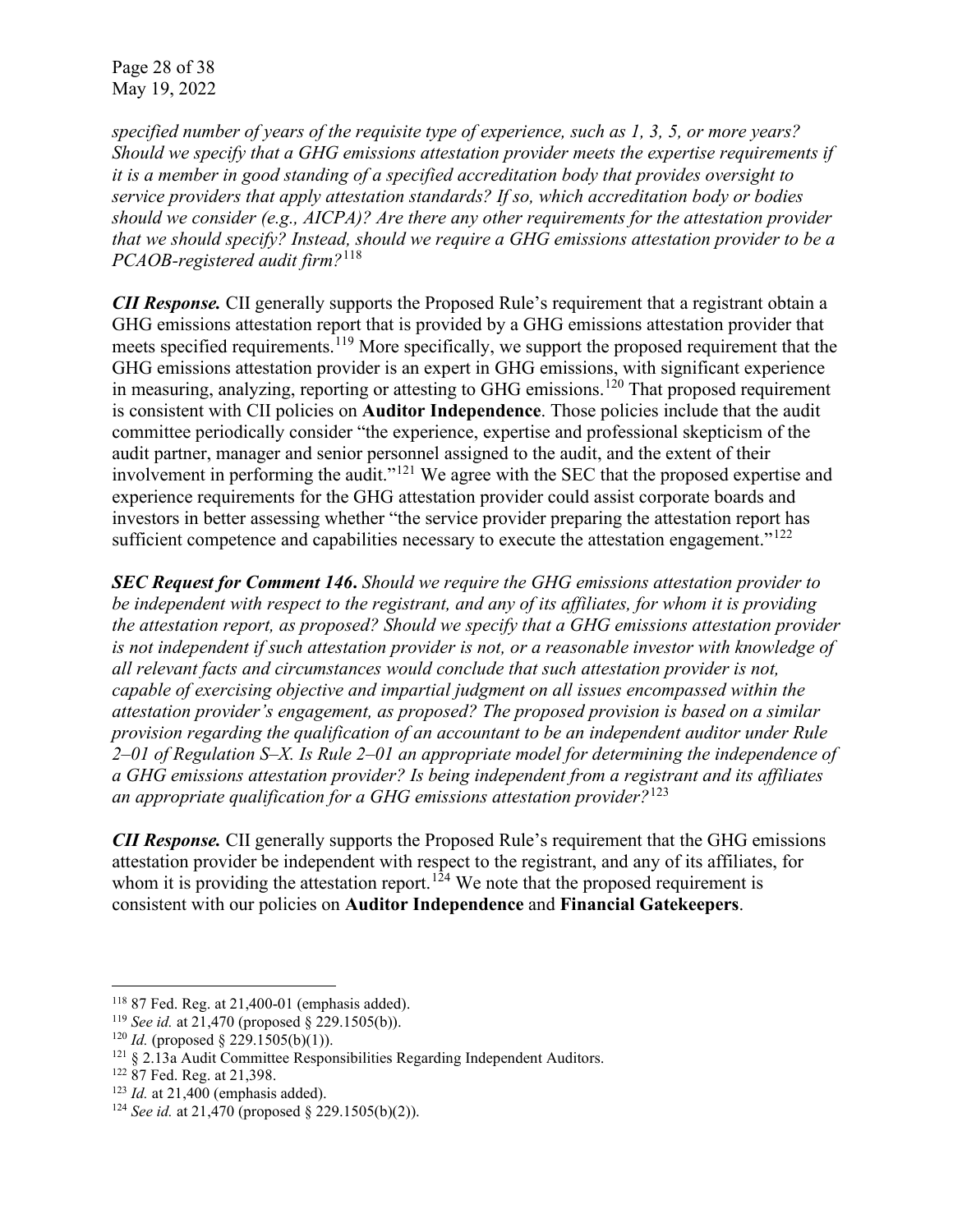Page 29 of 38 May 19, 2022

Consistent with those policies, we agree with Commissioner Crenshaw that "[c]ompanies want to attract and retain investments, which can pose a conflict when companies have to disclose negative information [and] [i]ncluding an independent review reduces that conflict and yields higher quality and more reliable data."<sup>[125](#page-28-0)</sup> And we support the SEC's analysis that:

Similar to how assurance provided by independent public accountants improves the reliability of financial statements and disclosures and is a critical component of our capital markets, assurance of GHG emissions disclosure by independent service providers should also improve the reliability of such disclosure. Academic studies demonstrate that assurance provided by an independent auditor reduces the risk that an entity provides materially inaccurate information to external parties, including investors, by facilitating the dissemination of transparent and reliable financial information. We expect that GHG emissions disclosure would similarly benefit if assured by an independent service provider. Moreover, the potential conflicts of interest, or even the appearance of such conflicts of interest, between the GHG emissions attestation provider and the registrant could raise doubts for investors about whether they can rely on the attestation service and its report.<sup>[126](#page-28-1)</sup>

We also support the SEC's conclusion that the proposed independence provisions "should help protect investors by requiring the GHG emissions attestation provider to be independent both in fact and appearance from the registrant, including its affiliates."<sup>[127](#page-28-2)</sup>

*SEC Request for Comment 151***.** *Should we include disclosure requirements when there is a change in, or disagreement with, the registrant's GHG emissions attestation provider that are similar to the disclosure requirements in Item 4.01 of Form 8–K and 17 CFR 229.304 (Item 304 of Regulation S–K)?*[128](#page-28-3)

*CII Response.* CII would generally support revising the Proposed Rule to include disclosure requirements when there is a change in, or disagreement with, the registrant's GHG emissions attestation provider that are similar to the disclosure requirements in Item 4.01 of Form 8–K and 17 CFR 229.304 (Item 304 of Regulation S–K).[129](#page-28-4)

CII's policies on **Auditor Independence** include two separate references indicating the importance of disclosure requirements when there is a change in, or a disagreement with a companies' external auditor. [130](#page-28-5)

<span id="page-28-0"></span><sup>&</sup>lt;sup>125</sup> Commissioner Caroline A. Crenshaw, Statement on the Enhancement and Standardization of Climate-Related Disclosures for Investors.

<span id="page-28-1"></span><sup>&</sup>lt;sup>126</sup> 87 Fed. Reg. at 21,399 (footnote omitted).<br><sup>127</sup> *Id.* at 21,400 (emphasis added).

<span id="page-28-2"></span>

<span id="page-28-4"></span><span id="page-28-3"></span><sup>&</sup>lt;sup>129</sup> *See* Changes in and Disagreements with Accountants on Accounting and Financial Disclosure, 17 CFR § 229.304 (as amended Mar. 8, 1989), *available at* [https://www.law.cornell.edu/cfr/text/17/229.304.](https://www.law.cornell.edu/cfr/text/17/229.304)

<span id="page-28-5"></span><sup>130</sup> § 2.13a Audit Committee Responsibilities Regarding Independent Auditors ("Even in the absence of egregious reasons, the committee should consider the appropriateness of periodically changing the auditor, bearing in mind factors that include, but are not limited to: ... reasons cited by other companies for discontinuing their engagement of the same audit partner and/or auditor . . . ."); § 2.13g Disclosure of Reasons Behind Auditor Changes ("The audit committee should publicly provide to shareowners a plain-English explanation of the reasons for a change in the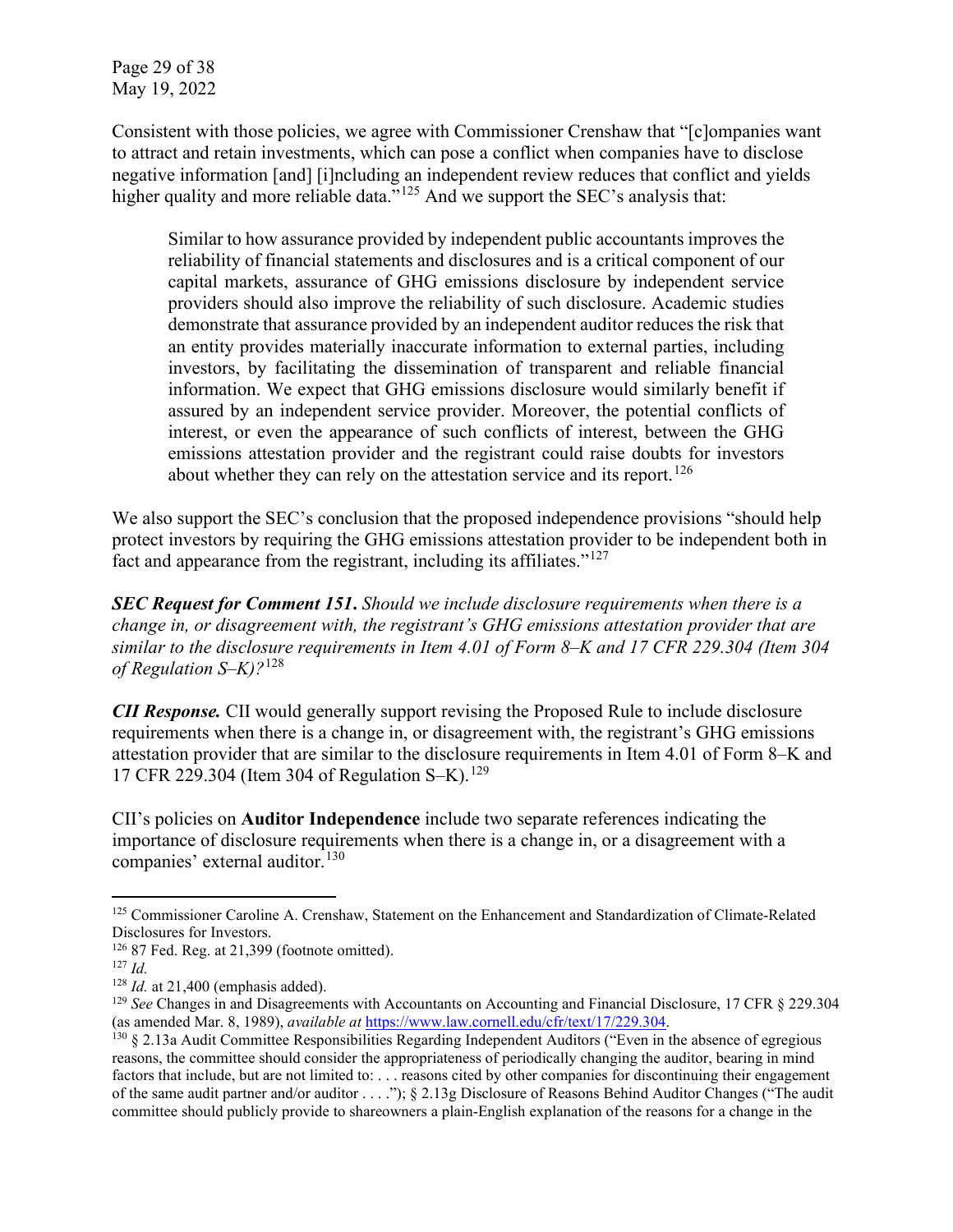We note that in 2008 the Final Rule of Department of the Treasury Advisory Committee on the Auditing Profession stated that:

[T]he lack of transparency surrounding auditor changes . . . [is] detrimental to investor confidence in financial reporting. Testimony and commentary suggested greater transparency regarding auditor changes would compel audit committees to more closely evaluate auditor selection decisions and lead to greater competition in the audit market.

The Committee believes that explicitly stating the reason for an auditor change will assist investors in determining the quality of financial reporting and subsequent investment decisions.[131](#page-29-0)

For similar reasons, we believe that when there is a change in, or disagreement with, the registrant's GHG emissions attestation provider, disclosure requirements at least as robust as the requirements in Item 4.01 should be required.

*SEC Request for Comment 154***.** *Should we require the attestation engagement and related attestation report to be provided pursuant to standards that are publicly available at no cost and are established by a body or group that has followed due process procedures, including the broad distribution of the framework for public comment, as proposed? Is the requirement of ''due process procedures, including the broad distribution of the framework for public comment'' sufficiently clear? Would the attestation standards of the PCAOB, AICPA, and IAASB meet this due process requirement? Are there other standards currently used in the voluntary climate-related assurance market or otherwise in development that would meet the due process and publicly availability requirements? For example, would verification standards commonly used by non-accountants currently, such as ISO 14064–3 and the AccountAbility's AA1000 Series of Standards, meet the proposed requirements? Are there standards currently used in the voluntary climate-related assurance market or otherwise under development that would be appropriate for use under the Commission's climate-related disclosure rules although they may not strictly meet the proposed public comment requirement? If so, please explain whether those standards have other characteristics that would serve to protect investors?*[132](#page-29-1)

*CII Response*. CII generally supports the Proposed Rule's requirement that the attestation engagement and related attestation report be provided pursuant to standards that are publicly available at no cost and are established by a body or group that has followed due process procedures, including the broad distribution of the framework for public comment.<sup>[133](#page-29-2)</sup>

CII's policy on **Independence of Accounting and Auditing Standard Setters**, reflects our member's view that the quality, comparability and reliability of financial information, "in turn,

<span id="page-29-0"></span>company's external auditors [and] [a]t a minimum, this disclosure should be contained in the same Securities and Exchange Commission (SEC) filing that companies are required to submit within four days of an auditor change."). <sup>131</sup> Final Report, Advisory Committee on the Auditing Profession, Dep't Treasury VII:11-12 (Oct. 6, 2008) (footnotes omitted & on file with CII).

<span id="page-29-1"></span> $132$  87 Fed. Reg. at 21,403 (emphasis added).

<span id="page-29-2"></span><sup>133</sup> *See id.* at 21,470 (proposed § 229.1505(a)(2)).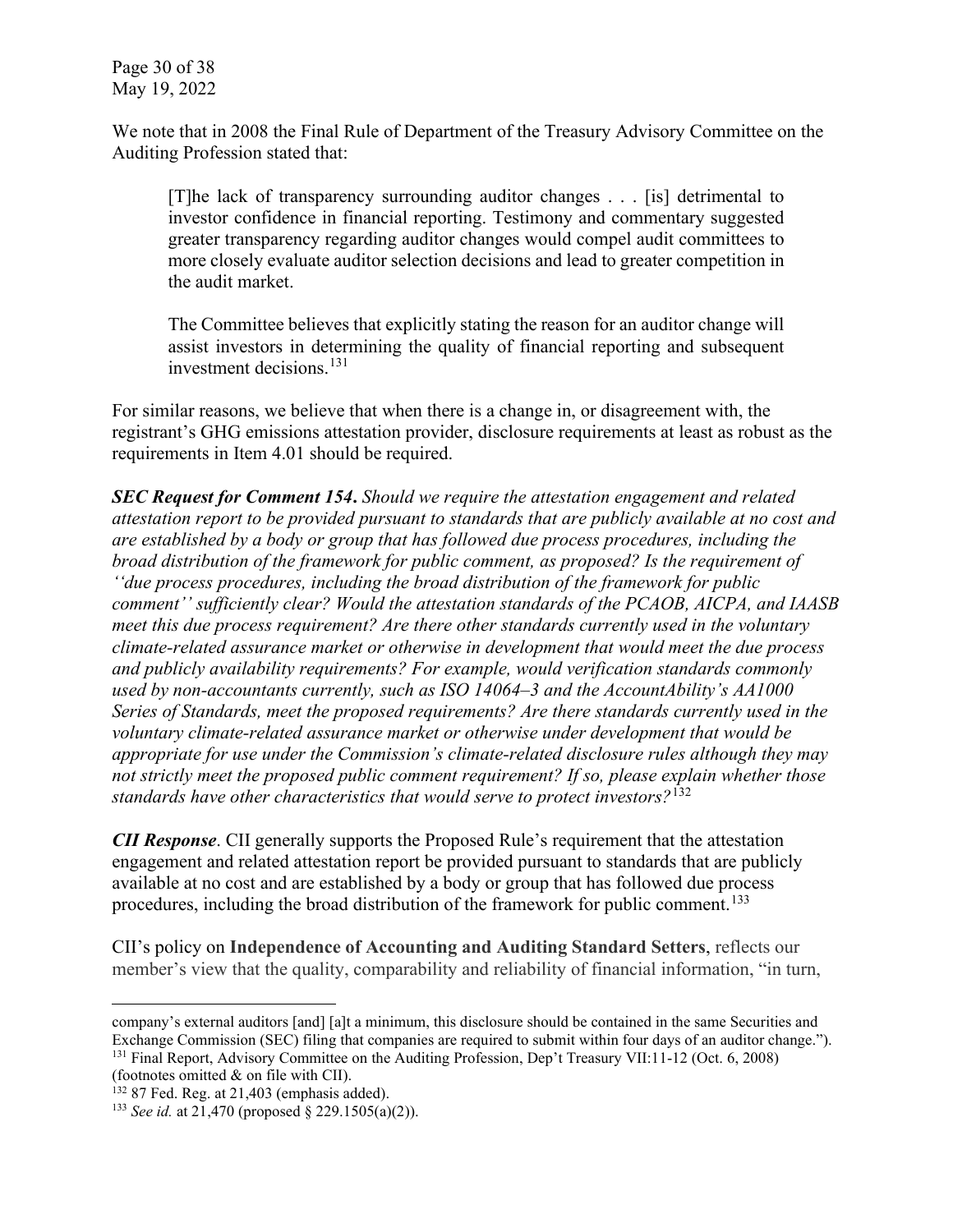Page 31 of 38 May 19, 2022

depends directly on the quality of the ... standards that ... auditors use in providing assurance that the preparers' . . . disclosures are free of material misstatements or omissions."[134](#page-30-0) That same policy indicates that an effective standard setter should include a number of attributes, including a "thorough public due process that includes solicitation of investor input on proposals and careful consideration of investor views before issuing proposals or final standards . . . ."[135](#page-30-1)

Similarly, CII generally agrees with the SEC that the Proposed Rule's requirement that the attestation engagement and related attestation report to be provided pursuant to standards that are established by a body or group that has followed due process procedures:

[W]ould help to ensure that the standards upon which the attestation engagement and report are based are the result of a transparent, public, and reasoned process. This requirement should also help to protect investors who may rely on the attestation report by limiting the standards to those that have been sufficiently developed.[136](#page-30-2)

*SEC Request for Comment 164***.** *Should we require a registrant that is not required to include a GHG emissions attestation report pursuant to proposed Item 1505(a) to disclose within the separately captioned ''Climate-Related Disclosure'' section in the filing the following information, if the registrant's GHG emissions disclosure was subject to third-party attestation or verification, as proposed:* 

- *(i) Identify the provider of such assurance or verification;*
- *(ii) Disclose the assurance or verification standard used;*
- *(iii) Describe the level and scope of assurance or verification provided;*
- *(iv) Briefly describe the results of the assurance or verification;*
- *(v) Disclose whether the third-party service provider has any other business relationships with or has provided any other professional services to the registrant that may lead to an impairment of the service provider's independence with respect to the registrant; and*
- *(vi) Disclose any oversight inspection program to which the service provider is subject (e.g., the AICPA's peer review program), each as proposed?*

*Are there other disclosure items that we should require if a registrant has obtained voluntary assurance or verification of the climate-related disclosures? Are there any of the proposed disclosure items that we should omit? Should we specify parameters or include guidance on when the services provided by a third-party would be considered ''assurance'' or ''verification'' and thus require disclosure pursuant to the proposed rules? Should a registrant be required to furnish a copy of or provide a link to the assurance or verification report so that it is readily accessible by an investor?*[137](#page-30-3)

<span id="page-30-0"></span><sup>&</sup>lt;sup>134</sup> Independence of Accounting and Auditing Standard Setters.

<span id="page-30-1"></span> $135$  *Id.* 

<span id="page-30-2"></span><sup>136</sup> 87 Fed. Reg. at 21,401.

<span id="page-30-3"></span><sup>&</sup>lt;sup>137</sup> *Id.* at 21,405 (emphasis added).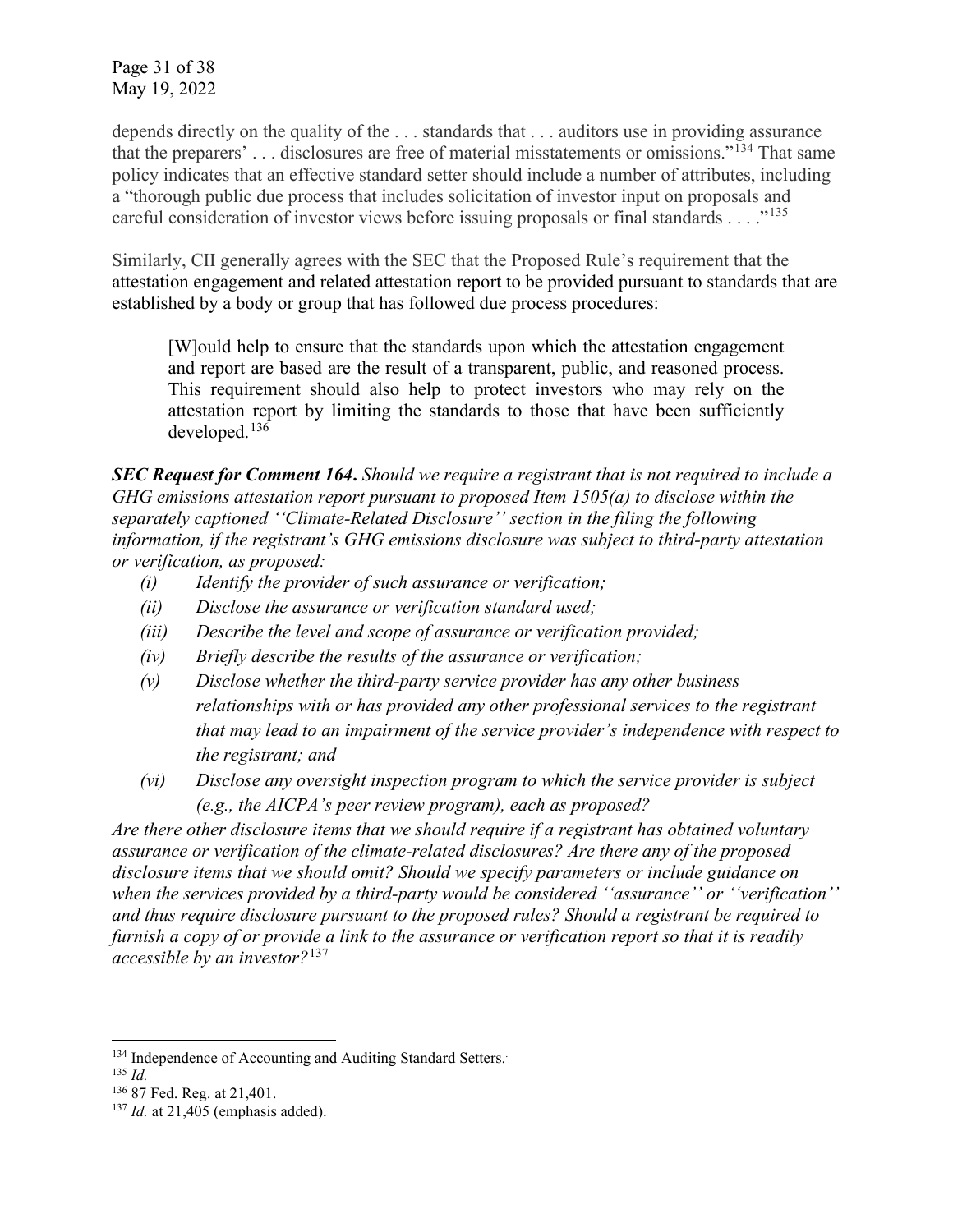Page 32 of 38 May 19, 2022

*CII Response***.** CII generally supports the Proposed Rule's requirement that if a registrant is not required to include a GHG emissions attestation report pursuant to proposed Item 1505(a) the registrant is still required to disclose within the separately captioned ''Climate-Related Disclosure'' section certain information about the third party attestation provider*.* [138](#page-31-0) We are particularly supportive of the proposed disclosure of whether the third-party service provider has any other business relationships with, or has provided any other professional services to, the registrant that may lead to an impairment of the service provider's independence with respect to the registrant*.* [139](#page-31-1) As indicated in the *CII Response* to *SEC Request for Comment 146,* CII believes that being independent from a registrant is a critical qualification for a GHG emissions attestation provider.

We note that the proposed requirement is consistent with CII policies on **Auditor Independence** and **Financial Gatekeepers**. And we generally support the SEC's analysis that:

Taken together, these proposed disclosure items should help investors understand the nature and reliability of the attestation or verification provided and help them assess whether the voluntary assurance or verification has enhanced the reliability of the GHG emissions disclosure. . . . The proposed approach should mitigate the compliance burden of the proposed GHG emissions disclosure rules, taking into consideration the proportionate compliance costs that may impact accelerated and large accelerated filers versus other types of filers, while providing transparency for investors about the level and reliability of the assurance or verification, if any, provided on the GHG emissions disclosures.<sup>[140](#page-31-2)</sup>

*SEC Request for Comment 183. Should we adopt an alternative reporting provision that would permit a registrant that is a foreign private issuer and subject to the climate-related disclosure requirements of an alternative reporting regime that has been deemed by the Commission to be substantially similar to the requirements of proposed Subpart 1500 of Regulation S–K and Article 14 of Regulation S–X to satisfy its disclosure obligations under those provisions by complying with the reporting requirements of the alternative reporting regime (''alternative reporting provision'')? If so, should we require the submission of an application for recognition of an alternative reporting regime as having substantially similar requirements for purposes of alternative reporting regarding climate-related disclosures? Should we permit companies, governments, industry groups, or climate-related associations to file such an application? Should we require the applicant to follow certain procedures, such as those set forth in 17 CFR 240.0–13?*[141](#page-31-3)

*CII Response*. CII would generally support the SEC adopting an alternative reporting provision that would permit, if certain conditions are met, a registrant that is a foreign private issuer and subject to the climate-related disclosure of an alternative reporting regime, to satisfy its disclosure obligations under the Proposed Rule by complying with the reporting requirements of the alternative reporting regime.

<span id="page-31-0"></span><sup>138</sup> *See id.* at 21,471 (proposed § 229.1505(e)).

<span id="page-31-1"></span><sup>&</sup>lt;sup>139</sup> *See id.* (proposed  $\bar{\S}$  229.1505(e)(5)).

<span id="page-31-2"></span><sup>140</sup> *Id.* at 21,405.

<span id="page-31-3"></span><sup>&</sup>lt;sup>141</sup> *Id.* at 21,400 (emphasis added).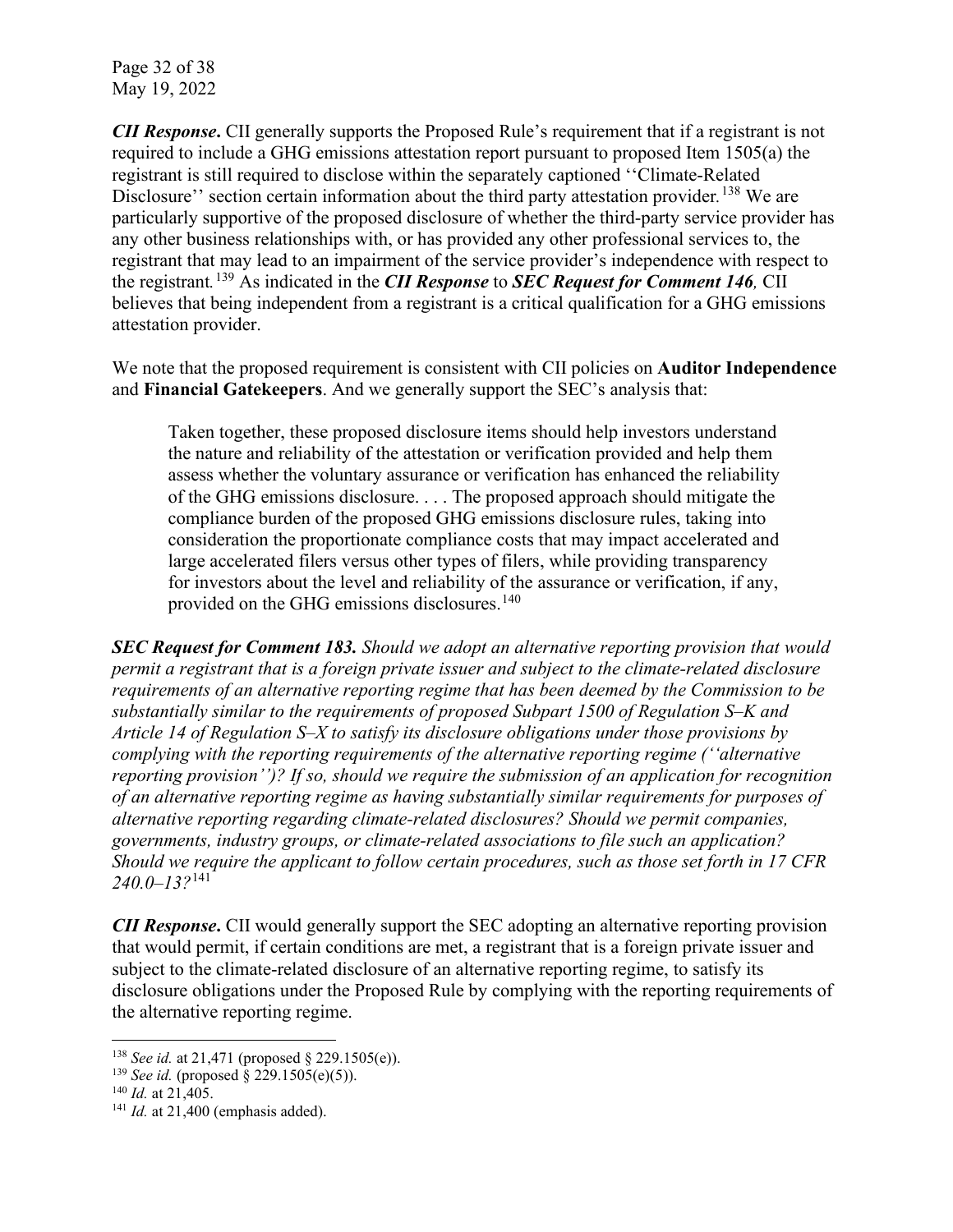We note that in the CII June Letter we stated:

CII generally believes that a single set of global sustainability standards applicable to companies around the world, including registrants under the Commission's rules, would be the ideal solution to addressing investor needs for that information. We, however, do not disagree with the recently reported view of the Acting Director of the SEC's Division of Corporation Finance John C. Coates "that it would not be practical to establish uniform international disclosure requirements due to political and legal differences between countries . . . ."

We also note that that we have identified a number of governance-related conditions that we believe the IFRS Foundation and the proposed new international sustainability standards board (SSB) must, at a minimum, meet in order to establish an effective international sustainability standard setter that would meet investor needs. Those conditions include the following:

. . . at a minimum, we believe the governance structure of the IFRS Foundation must be improved to include:

• A mechanism to increase funding (from sources other than voluntary contributions of those subject to its standards) to provide for a stable, secure and independent source of funding for the IFRS Foundation, the IASB, and an SSB;

• Significant, prominent and adequately balanced representation from qualified investors as Trustees of the IFRS Foundation, including that at least half of the investor Trustees possessing significant knowledge of, or have experience with, financial and investment analysis incorporating sustainability issues; and

• A thorough public due process that results in standards that satisfy in a timely manner investors' information needs.

. . . In addition, at a minimum, we believe the governance structure of the proposed new SSB must include the following attributes:

• A full-time board and staff that are independent from prior employers or similar conflicts and possessing significant knowledge of, or experience with, financial and investment analysis incorporating sustainability issues;

• Significant, prominent and adequately balanced representation from qualified investors on the board of an SSB; and

• An investor advisory council to an SSB comprised of chief investment officers or equivalent from asset owners and asset managers possessing significant experience with financial and investment analysis incorporating sustainability issues.

It is not yet clear to us whether those minimal conditions will be achieved. That said, we encourage the SEC to consider the global frameworks and standards when proposing disclosures on climate change and other sustainability-related standards.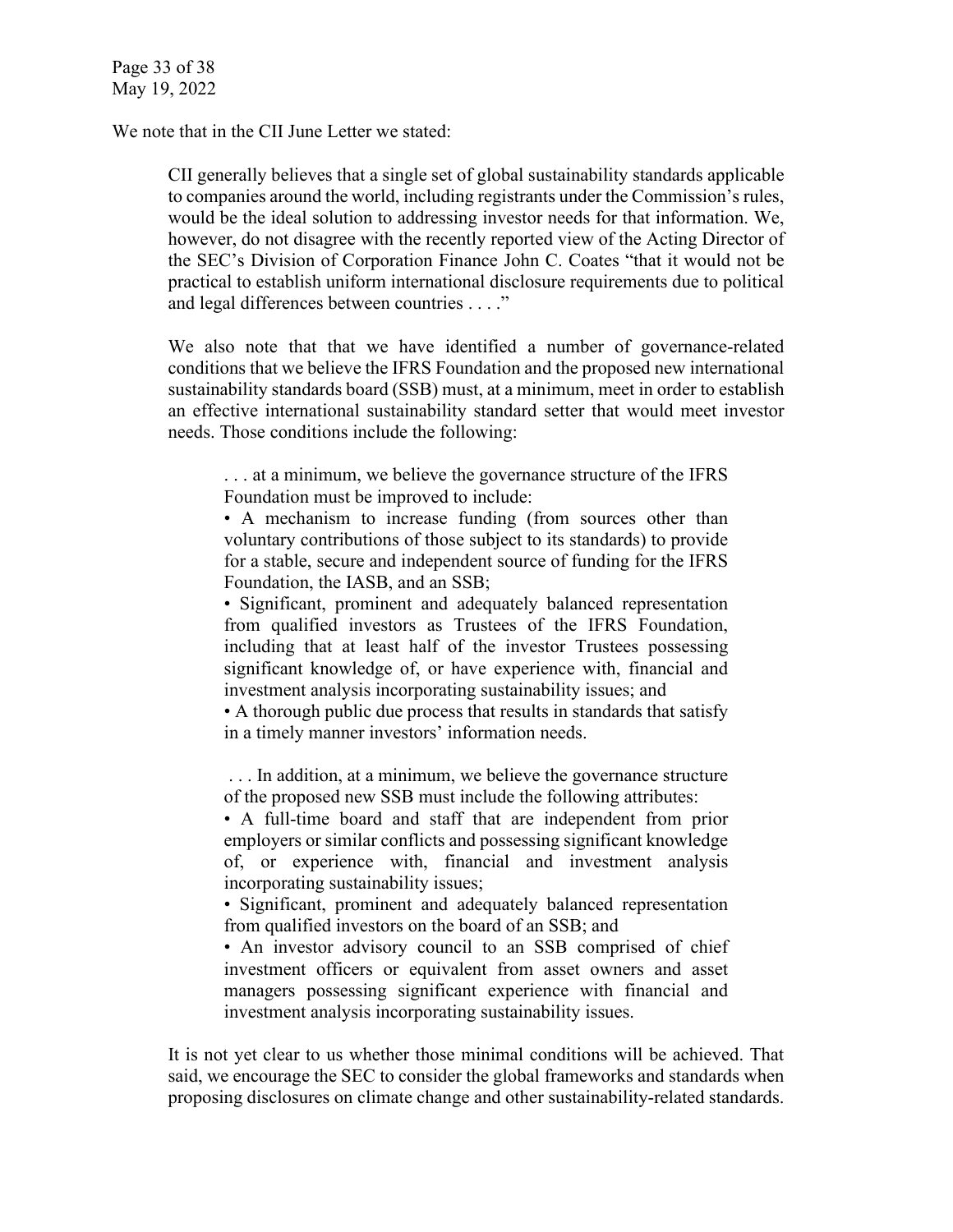We also encourage the SEC to continue to work cooperatively with international regulators, policymakers and investors to try to establish a minimum international set of sustainability standards as a baseline that individual jurisdictions, including the United States, could consider and potentially build on.<sup>[142](#page-33-0)</sup>

It remains unclear to us whether the IFRS Foundation and the newly formed International Sustainability Standards Board (ISSB) will at some point in the future meet the minimal conditions we set forth in the CII June Letter.<sup>[143](#page-33-1)</sup> That said, we agree with SEC Chair Gensler that many of the provisions of the March 2022 [Draft] IFRS S2 *Climate-related Disclosures* (IFRS S2) are similar to the provisions of the Proposed Rule.<sup>[144](#page-33-2)</sup>

We observe that IFRS S2 as proposed appears to be superior to the Proposed Rule in at least one important respect: it proposes industry-based climate risk disclosure standards.<sup>[145](#page-33-3)</sup> As we explained in the CII June Letter:

CII generally believes, consistent with our Statement on Corporate Disclosure of Sustainability Performance, that climate change reporting standards that take into account appropriate sector and industry considerations, when combined with a set of principles-based and rules-based disclosures for all public companies, are more likely to meet investors' needs. Industry specific standards are an important component of an overall disclosure framework.

As indicated . . . we generally believe that industry-focused standards should over time be developed by an independent, private sector standard setter or setters that the SEC determines has met the attributes of an effective standard setter as described in our policy on Independence of Accounting and Auditing Standard Setters and Statement on Corporate Disclosure of Sustainability Performance.<sup>[146](#page-33-4)</sup>

We share the SEC's concerns that "the potential lack of consistency and comparability of the disclosure between [a registrant that is a foreign private issuer] . . . and other registrant[s] might

Exposure Draft and Opportunity for Further Consistency").

<span id="page-33-0"></span><sup>142</sup> *See* Letter from Jeff Mahoney, General Counsel, Council of Institutional Investors to The Honorable Gary Gensler, Chair, U.S. Securities and Exchange Commission at 13-15 (footnotes omitted). 143 IFRS S2 Climate-related Disclosures, IFRS Sustainability 7 (draft Mar. 2022),

<span id="page-33-1"></span>[https://www.ifrs.org/content/dam/ifrs/project/climate-related-disclosures/issb-exposure-draft-2022-2-climate](https://www.ifrs.org/content/dam/ifrs/project/climate-related-disclosures/issb-exposure-draft-2022-2-climate-related-disclosures.pdf)[related-disclosures.pdf](https://www.ifrs.org/content/dam/ifrs/project/climate-related-disclosures/issb-exposure-draft-2022-2-climate-related-disclosures.pdf) (describing the lack of full due process of ISSB exposure drafts "prior to the ISSB being quorate.").

<span id="page-33-2"></span><sup>144</sup> *See* Chair Gary Gensler, Speech, "Building Upon a Long Tradition" – Remarks before the Ceres Investor Briefing ("A few days after the SEC's proposal came out, the International Sustainability Standards Board (ISSB) made its own proposal on global climate-related disclosure requirements [and] [i]t, too, proposes climate disclosures as a part of general purpose financial reporting, among other similarities with the SEC proposal.); *cf.* Letter from Janine Guillot, Chief Executive Officer, Value Reporting Foundation to Secretary Vanessa Countryman, U.S. Securities and Exchange Commission 6-7 (May 6, 2022), [https://www.sec.gov/comments/s7-10-22/s71022-](https://www.sec.gov/comments/s7-10-22/s71022-20127884-289400.pdf) [20127884-289400.pdf](https://www.sec.gov/comments/s7-10-22/s71022-20127884-289400.pdf) (discussing "Key Areas of Consistency Between the Proposed Rule and the ISSB Climate

<span id="page-33-3"></span><sup>145</sup> *See* IFRS S2 Climate-related Disclosures, IFRS Sustainability at 49-56 (Appendix B, Industry-based disclosure requirements).

<span id="page-33-4"></span><sup>146</sup> *See* Letter from Jeff Mahoney, General Counsel, Council of Institutional Investors to The Honorable Gary Gensler, Chair, U.S. Securities and Exchange Commission at 10 (footnote omitted).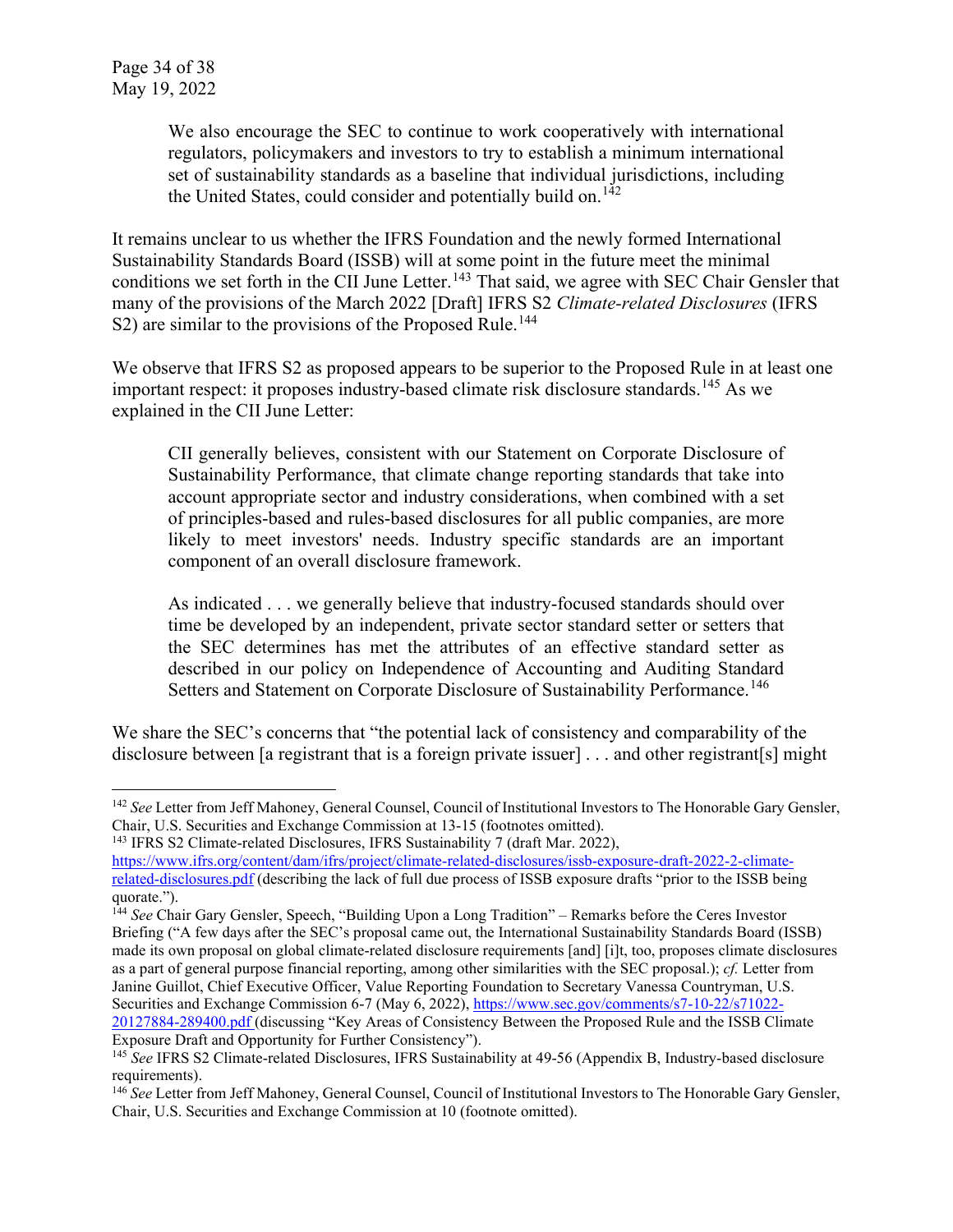impose costs on investors [and] [i]nvestors might not [be] able to compare across firms using different disclosure presentations, or may have to incur additional costs in order to do so." $147$  We, however, believe that for foreign private issuers those concerns may be offset, at least in part, by the potential for IFRS S2 when finalized to include industry-based climate risk disclosures.<sup>[148](#page-34-1)</sup>

As a result, on balance, we would potentially support the SEC adopting a finalized IFRS S2 as an alternative reporting provision for a registrant that is a foreign private issuer if, at a minimum, all of the following conditions have first been met: (1) the IFRS Foundation and ISSB satisfy the minimal governance conditions we described in the CII June Letter; (2) the Commission determines that the requirements of the IFRS S2 final standard are substantially similar to the requirements of the final rule resulting from the Proposed Rule; (3) the Commission determines that there is "[a] clear, rigorous and consistent mechanism for enforcement"<sup>[149](#page-34-2)</sup> of the IFRS S2 final standard for foreign private issuers; (4) the Commission determines that the foreign private issuer filing is in full compliance with the English language version of IFRS S2 final standard as published by the ISSB;  $150$  and (5) any other "caveats or additions" the Commission determines are necessary or appropriate to meet the needs of investors.<sup>151</sup>

*SEC Request for Comment 189. An International Sustainability Standards Board (ISSB) has recently been created, which is expected to issue global sustainability standards, including climate-related disclosure standards. If we adopt an alternative reporting provision, should that provision be structured to encompass reports made pursuant to criteria developed by a global sustainability standards body, such as the ISSB? If so, should such alternative reporting be limited to foreign private issuers, or should we extend this option to all registrants? What conditions, if any, should we place on a registrant's use of alternative reporting provisions based on the ISSB or a similar body*?[152](#page-34-5)

As indicated, CII would generally support the Commission's adoption of an alternative reporting provision for foreign private issuers structured to encompass reports made pursuant to criteria

<sup>147</sup> 87 Fed. Reg. at 21,451.

<span id="page-34-1"></span><span id="page-34-0"></span><sup>&</sup>lt;sup>148</sup> *See, e.g.,* IFRS Sustainability, Basis for Conclusions on [Draft] IFRS S2 Climate-Related Disclosures 10 (Mar. 2022), [https://www.ifrs.org/content/dam/ifrs/project/climate-related-disclosures/issb-exposure-draft-2022-2-basis](https://www.ifrs.org/content/dam/ifrs/project/climate-related-disclosures/issb-exposure-draft-2022-2-basis-for-conclusions-climate-related-disclosures.pdf)[for-conclusions-climate-related-disclosures.pdf](https://www.ifrs.org/content/dam/ifrs/project/climate-related-disclosures/issb-exposure-draft-2022-2-basis-for-conclusions-climate-related-disclosures.pdf) (noting "strong demand among the investor community for information that would enhance its ability to compare the climate-related performance of entities with similar business models, as well as to quantify relevant benchmarks for the assessment of entity performance related to industry-specific (or activity specific) drivers and consequences of climate-related risks and opportunities"). <sup>149</sup> Independence of Accounting and Auditing Standard Setters.

<span id="page-34-3"></span><span id="page-34-2"></span><sup>&</sup>lt;sup>150</sup> *Cf.* Letter from Jeff Mahoney, General Counsel, Council of Institutional Investors to Nancy M. Morris, Secretary, Securities and Exchange Commission 2 (Sept. 24, 2007),<https://www.sec.gov/comments/s7-13-07/s71307-84.pdf> ("we generally support the Commission's views expressed in the Proposed Rule that any potential elimination of the U.S. GAAP reconciliation requirement should (1) 'apply only to a foreign private issuer that files its financial

<span id="page-34-5"></span><span id="page-34-4"></span>statements in full compliance with the English language version of IFRS *as published by the IASB* . . . .). 151 Letter from Janine Guillot, Chief Executive Officer, Value Reporting Foundation to Secretary Vanessa Countryman, U.S. Securities and Exchange Commission at 8; *cf.* Letter from Jeff Mahoney, General Counsel, Council of Institutional Investors to Nancy M. Morris, Secretary, Securities and Exchange Commission at 2 ("we generally support the Commission's views expressed in the Proposed Rule that any potential elimination of the U.S. GAAP reconciliation requirement should . . . (2) be 'premised on the IASB's sustainability, *governance* and continued operation in a stand-alone manner as a standard setter . . .'"). <sup>152</sup> 87 Fed. Reg. at 21,410 (emphasis added & footnote omitted).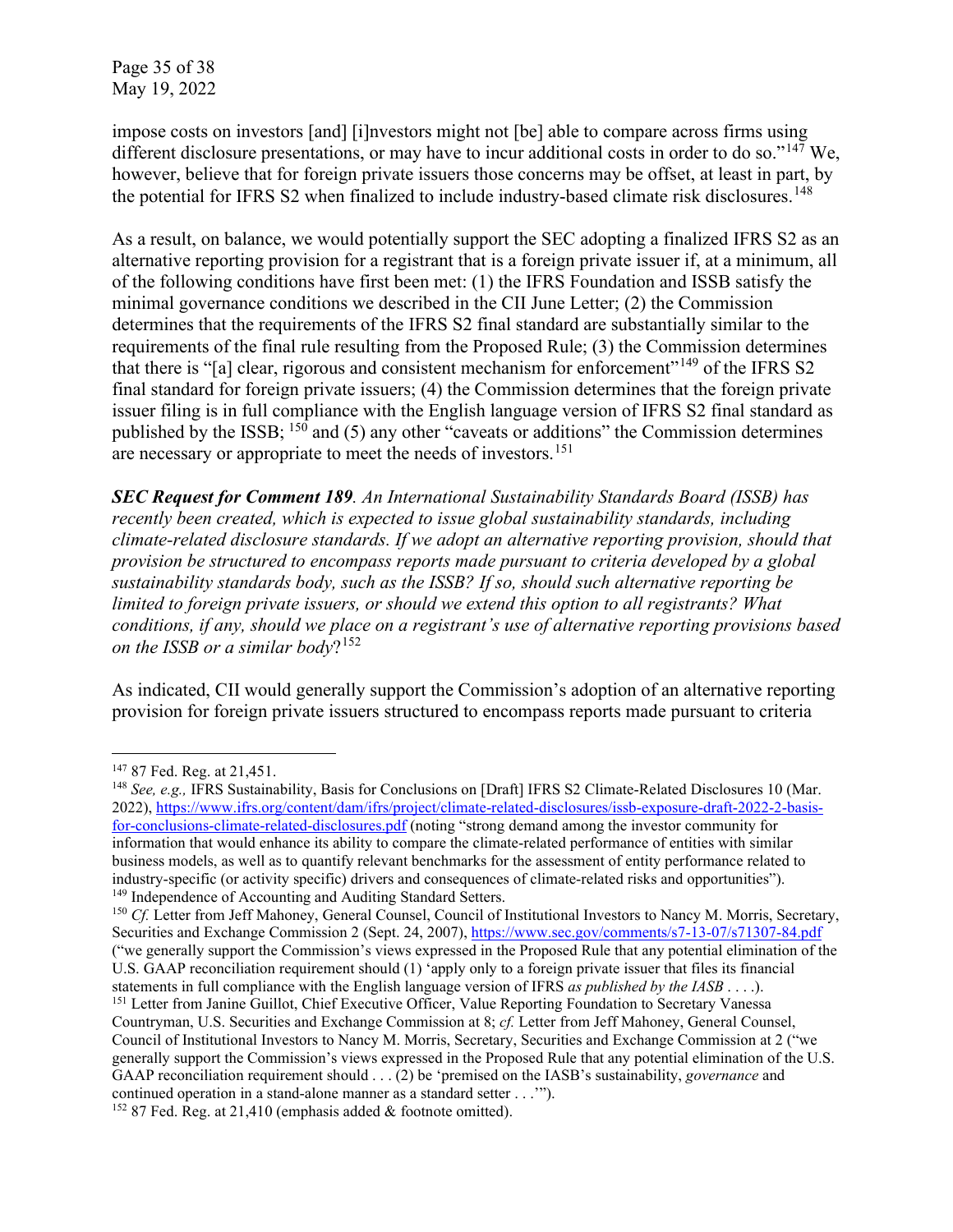Page 36 of 38 May 19, 2022

developed by the ISSB subject to certain qualifying conditions. We, however, consistent with our policy on **Independence of Accounting and Auditing Standard Setters**, would not support extending an alternative reporting provision, such an IFRS S2 final standard, to all SEC registrants at this time. See *CII Response* to *SEC Request for Comment 183.*

*SEC Request for Comment 190. Should we require registrants to tag the climate-related disclosures, including block text tagging and detail tagging of narrative and quantitative disclosures required by Subpart 1500 of Regulation S–K and Article 14 of Regulation S–X in Inline XBRL, as proposed? Should we permit custom tags for the climate-related disclosures?*[153](#page-35-0)

*CII Response*. CII generally supports the Proposed Rule's requirement that registrant's tag the climate-related disclosures in Inline XBRL.[154](#page-35-1) We believe that "requiring Inline XBRL tagging benefits investors by making the disclosures more readily available and easily accessible for aggregation, comparison, filtering and other analysis, as compared to requiring a non-machinereadable data language."[155](#page-35-2)

We agree with the SEC that:

Requiring Inline XBRL tagging of the proposed climate-related disclosures would benefit investors by making the disclosures more readily available and easily accessible to investors, market participants and other users for aggregation, comparison, filtering, and other analysis, as compared to requiring a non-machine readable data language such as ASCII or HTML. This would enable automated extraction and analysis of climate-related disclosures, allowing investors and other market participants to more efficiently perform large-scale analysis and comparison of climate-related disclosures across companies and time periods.<sup>[156](#page-35-3)</sup>

*SEC Request for Comment 197. Should we provide different compliance dates for large accelerated filers, accelerated filers, non-accelerated filers, or SRCs, as proposed? Should any of the proposed compliance dates in the table above be earlier or later? Should any of the compliance dates be earlier so that, for example, a registrant would be required to comply with the Commission's climate-related disclosure rules for the fiscal year in which the rules become effective?*[157](#page-35-4)

<span id="page-35-2"></span>

<span id="page-35-1"></span><span id="page-35-0"></span><sup>&</sup>lt;sup>153</sup> *Id.* (emphasis added).<br><sup>154</sup> *See id.* at 21,471 (proposed § 232.405).<br><sup>155</sup> *See, e.g.*, Letter from Jeffrey P. Mahoney, General Counsel, Council of Institutional Investors to Vanessa A. Countryman, Secretary, Securities and Exchange Commission 5-7 (Mar. 24, 2022), [https://www.cii.org/files/issues\\_and\\_advocacy/correspondence/2022/March%2024%202022%20Rule%2010b5-](https://www.cii.org/files/issues_and_advocacy/correspondence/2022/March%2024%202022%20Rule%2010b5-1%20(final).pdf)

 $\frac{1\%20(\text{final}).\text{pdf}}{156\ 87\ \text{Fed. Reg. at } 21,410.}$ 

<span id="page-35-4"></span><span id="page-35-3"></span> $157$  *Id.* at 21,412 (emphasis added).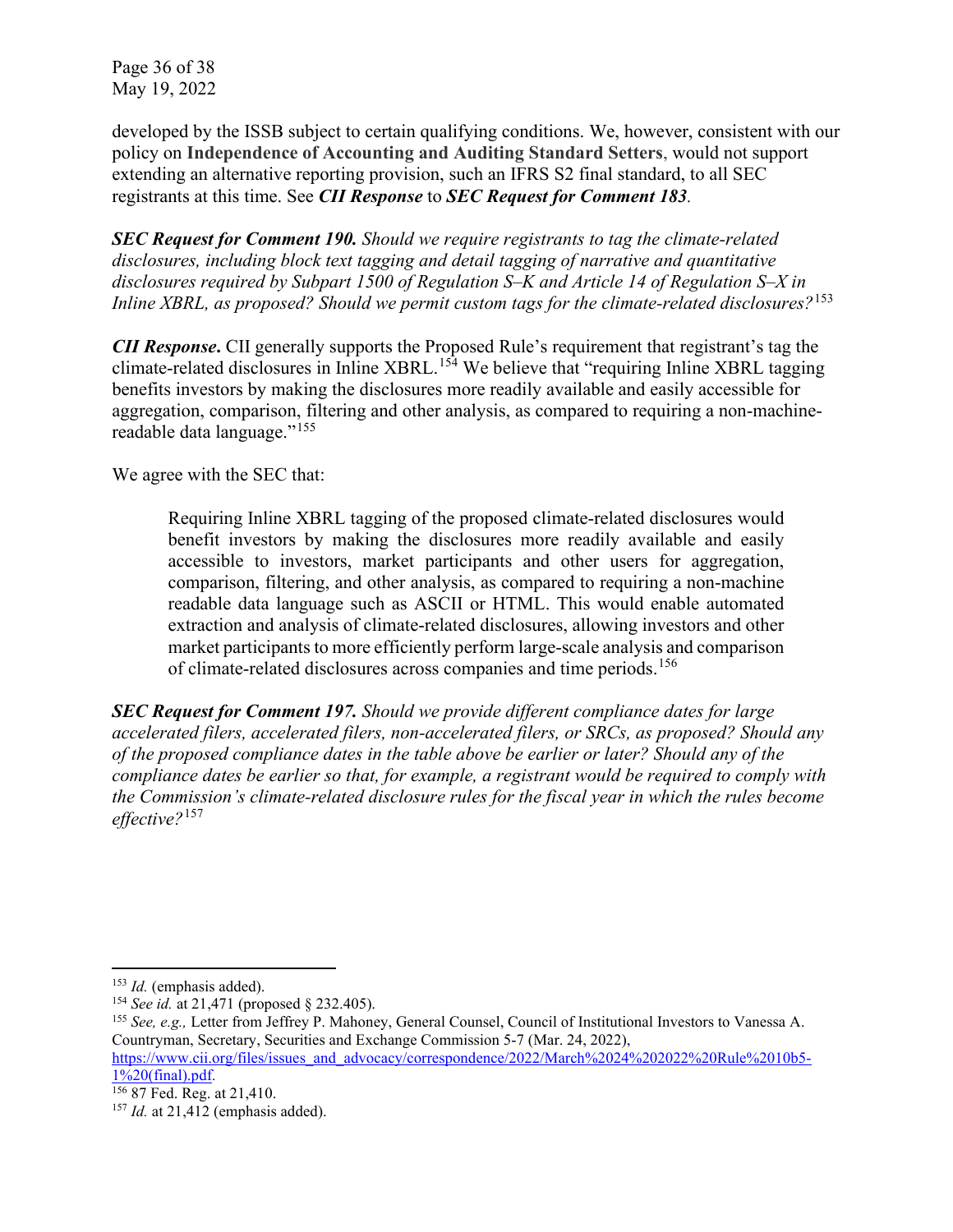Page 37 of 38 May 19, 2022

*CII Response.* CII generally supports the Proposed Rule providing different compliance dates for large accelerated filers, accelerated filers, non-accelerated filers or SRCs.<sup>[158](#page-36-0)</sup> We agree with the SEC that:

[I]nitially applying the disclosure requirements to the more limited pool of large accelerated filers would be appropriate, because many large accelerated filers are already collecting and disclosing climate-related information, have already devoted resources to these efforts, and have some levels of controls and processes in place for such disclosure. In comparison, registrants that are not large accelerated filers may need more time to develop the systems, controls, and processes necessary to comply with the proposed rules, and may face proportionately higher costs. Accordingly, we propose to provide them additional time to comply.

... In order to provide sufficient time for registrants to make the necessary arrangements to begin gathering and assessing such data, we are proposing an additional one-year phase-in period for the Scope 3 emissions disclosure requirements. As previously mentioned, we also are proposing an exemption for SRCs from the proposed Scope 3 emissions disclosure provision.<sup>[159](#page-36-1)</sup>

In addition, as indicated in the *CII response* to *SEC Request for Comment 135*, and consistent with our **Statement on Corporate Disclosure of Sustainability Performance**, we believe it is critical that the final rule provides sufficient time for registrants to develop and implement processes and controls over the proposed disclosure requirements before being required to obtain reasonable assurance over the sustainability information those requirements provide. We, therefore, respectfully recommend that in addition to the Proposed Rule's transition periods that all of the proposed initial compliance dates be deferred by at least one year to better ensure that the resulting disclosures are based on information that is more "consistent and reliable."<sup>[160](#page-36-2)</sup>

*SEC Request for Comment 198. Should we provide a compliance date for the proposed Scope 3 emissions disclosure requirements that is one year later than for the other disclosure requirements, as proposed? Should the compliance dates for the Scope 3 emissions disclosure requirements be earlier or later? Should the compliance date for the Scope 3 emissions* 

<span id="page-36-1"></span><span id="page-36-0"></span><sup>&</sup>lt;sup>158</sup> *See id.* at 21,469-70 (proposed § 229.1505(a)(1)).<br><sup>159</sup> *Id.* at 21,412.

<span id="page-36-2"></span><sup>&</sup>lt;sup>160</sup> *See* U.S. Securities and Exchange Commission Small Business Capital Formation Advisory Committee, SECWire (May 6, 2022) (on file with CII) (comments of Betty Huber, Partner and Global Co-Chair of the Environmental, Social, and Governance Practice at Latham and Watkins in New York: "So, as we read it, the proposal would have like large accelerated filers . . . would have to start collecting data and making disclosures for calendar year 2023 to show up in the 10-K filed in 2024 [and] . . . some investors are asking for . . . giving a little more time to regularize the market to ensure that the data would be consistent and reliable."); *see also* Nick Grabar et al., The SEC's Climate Proposal – Top Points for Comment, Cleary M&A & Corp. Governance Watch (commenting that the proposed timeline is not realistic, in part, because: "Companies will need to . . . work with their auditors to ensure that the accounting standards are being properly applied to climate-related impacts [and] [a]uditors may also want to perform dry runs of their accounting procedures in the quarters prior to implementation of the proposed rules – in other words, later this year.").